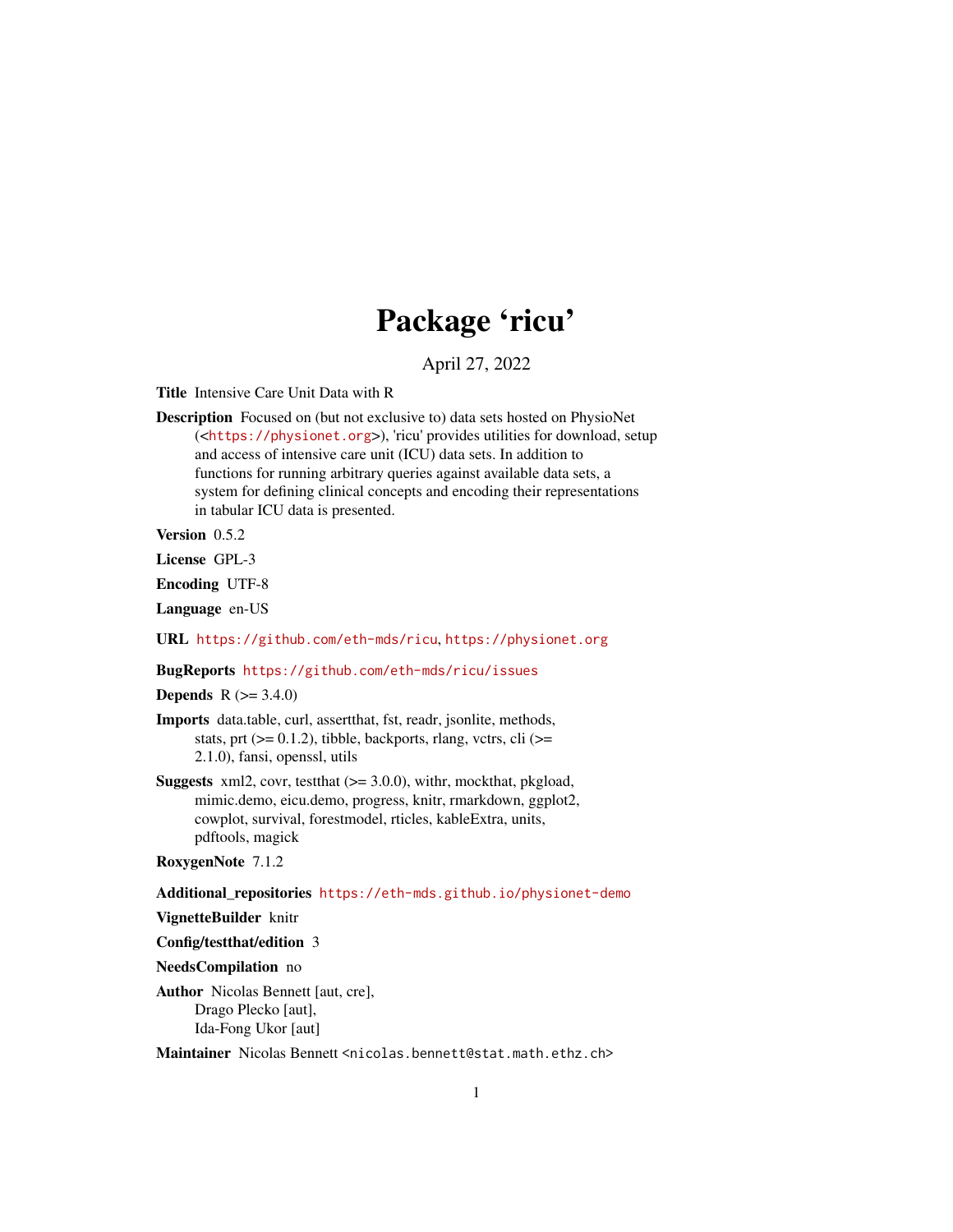<span id="page-1-0"></span>Repository CRAN Date/Publication 2022-04-26 22:00:02 UTC

## R topics documented:

|                                                                                                                 |  |  | $\overline{2}$ |
|-----------------------------------------------------------------------------------------------------------------|--|--|----------------|
|                                                                                                                 |  |  | 5              |
|                                                                                                                 |  |  | 7              |
|                                                                                                                 |  |  | 11             |
|                                                                                                                 |  |  | 14             |
|                                                                                                                 |  |  | 16             |
|                                                                                                                 |  |  | 20             |
|                                                                                                                 |  |  | 23             |
|                                                                                                                 |  |  | 26             |
|                                                                                                                 |  |  | 28             |
|                                                                                                                 |  |  | 33             |
|                                                                                                                 |  |  | 35             |
|                                                                                                                 |  |  | 39             |
|                                                                                                                 |  |  | 42             |
|                                                                                                                 |  |  | 46             |
| $msg\_progress \dots \dots \dots \dots \dots \dots \dots \dots \dots \dots \dots \dots \dots \dots \dots \dots$ |  |  | 47             |
|                                                                                                                 |  |  | 48             |
|                                                                                                                 |  |  | 51             |
|                                                                                                                 |  |  | 54             |
|                                                                                                                 |  |  | 57             |
|                                                                                                                 |  |  | 61             |
|                                                                                                                 |  |  | 62             |
|                                                                                                                 |  |  | 64             |
|                                                                                                                 |  |  | 65             |
|                                                                                                                 |  |  | 66             |
|                                                                                                                 |  |  | 68             |
|                                                                                                                 |  |  | 69             |
|                                                                                                                 |  |  | 70             |
|                                                                                                                 |  |  | 73             |
|                                                                                                                 |  |  | 74             |

<span id="page-1-1"></span>attach\_src *Data attach utilities*

## Description

Making a dataset available to ricu consists of 3 steps: downloading ([download\\_src\(\)](#page-13-1)), importing ([import\\_src\(\)](#page-25-1)) and attaching ([attach\\_src\(\)](#page-1-1)). While downloading and importing are one-time procedures, attaching of the dataset is repeated every time the package is loaded. Briefly, downloading loads the raw dataset from the internet (most likely in . csv format), importing consists of some preprocessing to make the data available more efficiently and attaching sets up the data for use by the package.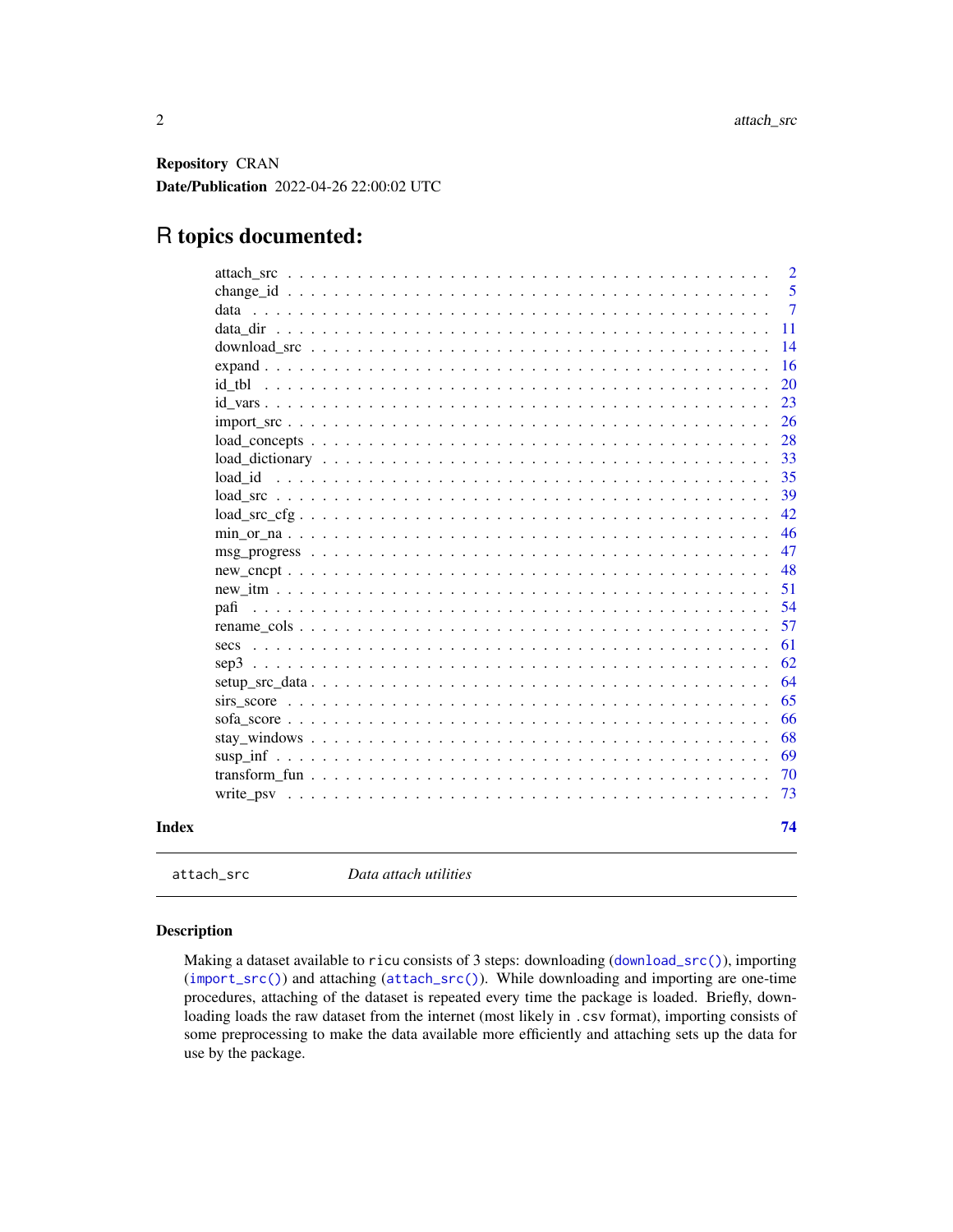#### attach\_src 3

## Usage

```
attach_src(x, ...)
## S3 method for class 'src_cfg'
attach\_src(x, assign\_env = NULL, data\_dir = src\_data\_dir(x), ...)## S3 method for class 'character'
attach\_src(x, assign\_env = NULL, data\_dir = src\_data\_dir(x), ...)detach_src(x)
setup_src_env(x, ...)
## S3 method for class 'src_cfg'
setup\_src\_env(x, data\_dir = src\_data\_dir(x), link\_env = NULL, ...)
```
## Arguments

| X                       | Data source to attach                                                                                          |
|-------------------------|----------------------------------------------------------------------------------------------------------------|
| $\cdot$ $\cdot$ $\cdot$ | Forwarded to further calls to attach_src()                                                                     |
| assign_env, link_env    |                                                                                                                |
|                         | Environment in which the data source will become available                                                     |
| data_dir                | Directory used to look for fst::fst() files; NULL calls data_dir() using the<br>source name as subdir argument |

## Details

Attaching a dataset sets up two types of S3 classes: a single src\_env object, containing as many src\_tbl objects as tables are associated with the dataset. A src\_env is an environment with an id\_cfg attribute, as well as sub-classes as specified by the data source class\_prefix configuration setting (see [load\\_src\\_cfg\(\)](#page-41-1)). All src\_env objects created by calling attach\_src() represent environments that are direct descendants of the data environment and are bound to the respective dataset name within that environment. For more information on src\_env and src\_tbl objects, refer to [new\\_src\\_tbl\(\)](#page-0-0).

If set up correctly, it is not necessary for the user to directly call attach\_src(). When the package is loaded, the default data sources (see [auto\\_attach\\_srcs\(\)](#page-10-2)) are attached automatically. This default can be controlled by setting as environment variable RICU\_SRC\_LOAD a comma separated list of data source names before loading the library. Setting this environment variable as

```
Sys.setenv(RICU_SRC_LOAD = "mimic_demo,eicu_demo")
```
will change the default of loading both MIMIC-III and eICU, alongside the respective demo datasets, as well as HiRID and AUMC, to just the two demo datasets. For setting an environment variable upon startup of the R session, refer to [base::.First.sys\(\)](#page-0-0).

Attaching a dataset during package namespace loading will both instantiate a corresponding src\_env in the data environment and for convenience also assign this object into the package namespace, such that for example the MIMIC-III demo dataset not only is available as ricu::data::mimic\_demo,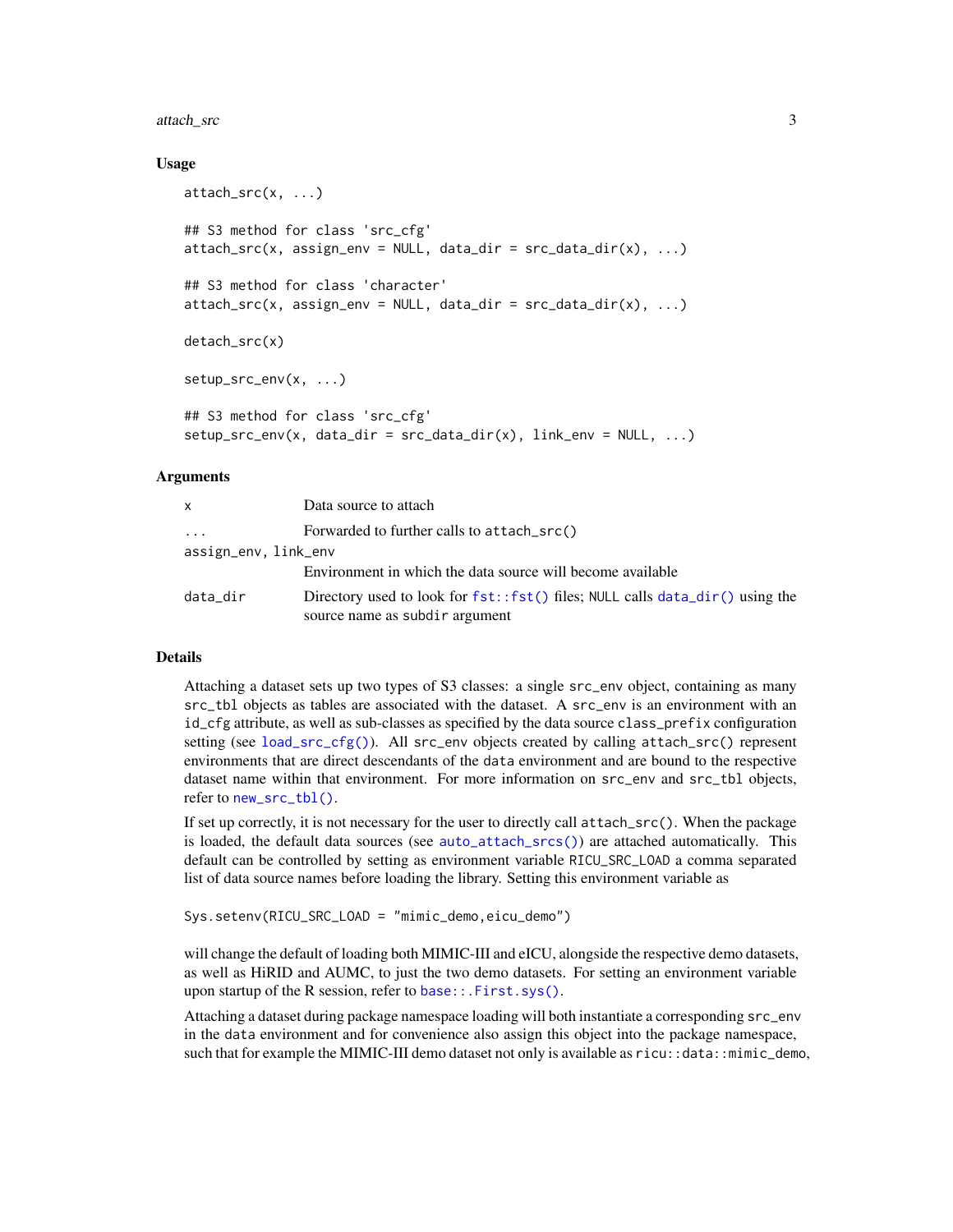but also as ricu::mimic\_demo (or if the package namespace is attached, simply as mimic\_demo). Dataset attaching using attach\_src() does not need to happen during namespace loading, but can be triggered by the user at any time. If such a convenience link as described above is desired by the user, an environment such as .GlobalEnv has to be passed as assign\_env to attach\_src().

Data sets are set up as src\_env objects irrespective of whether all (or any) of the required data is available. If some (or all) data is missing, the user is asked for permission to download in interactive sessions and an error is thrown in non-interactive sessions. Downloading demo datasets requires no further information but access to full-scale datasets (even though they are publicly available) is guarded by access credentials (see [download\\_src\(\)](#page-13-1)).

While attach\_src() provides the main entry point, src\_env objects are instantiated by the S3 generic function setup\_src\_env() and the wrapping function serves to catch errors that might be caused by config file parsing issues as to not break attaching of the package namespace. Apart form this, attach\_src() also provides the convenience linking into the package namespace (or a user-specified environment) described above.

A src\_env object created by setup\_src\_env() does not directly contain src\_tbl objects bound to names, but rather an active binding (see [base::makeActiveBinding\(\)](#page-0-0)) per table. These active bindings check for availability of required files and evaluate to corresponding src\_tbl objects if these checks are passed and ask for user input otherwise. As src\_tbl objects are intended to be read-only, assignment is not possible except for the value NULL which resets the internally cached src\_tbl that is created on first successful access.

## Value

Both attach\_src() and setup\_src\_env() are called for side effects and therefore return invisibly. While attach\_src() returns NULL, setup\_src\_env() returns the newly created src\_env object.

## Examples

```
## Not run:
Sys.setenv(RICU_SRC_LOAD = "")
library(ricu)
ls(envir = data)exists("mimic_demo")
attach_src("mimic_demo", assign_env = .GlobalEnv)
ls(envir = data)exists("mimic_demo")
mimic_demo
## End(Not run)
```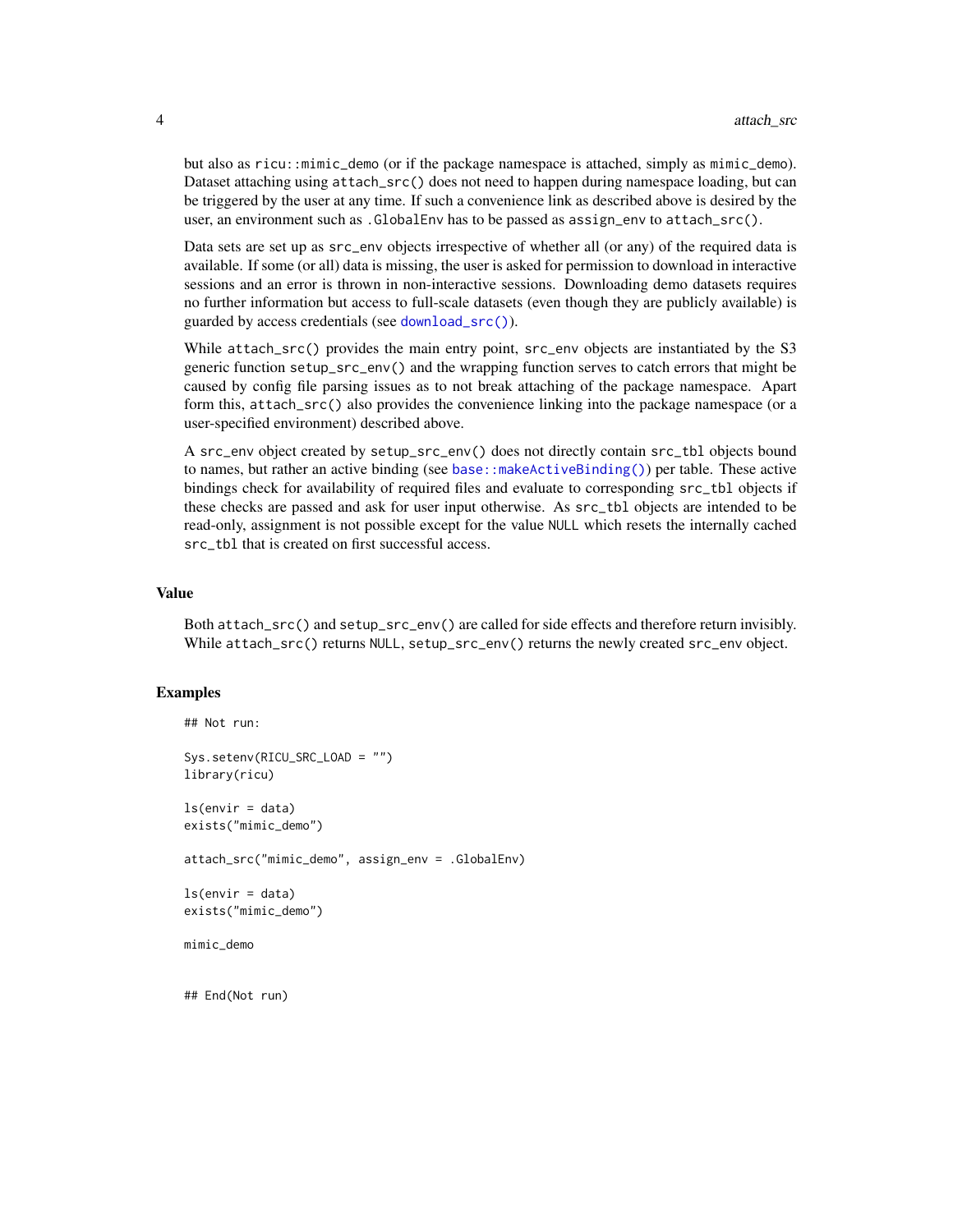<span id="page-4-0"></span>

## Description

ICU datasets such as MIMIC-III or eICU typically represent patients by multiple ID systems such as patient IDs, hospital stay IDs and ICU admission IDs. Even if the raw data is available in only one such ID system, given a mapping of IDs alongside start and end times, it is possible to convert data from one ID system to another. The function change\_id() provides such a conversion utility, internally either calling upgrade\_id() when moving to an ID system with higher cardinality and downgrade\_id() when the target ID system is of lower cardinality

#### Usage

```
change_id(x, target_id, src, ..., keep-old_id = TRUE, id_type = FALSE)upsrade_id(x, target_id, src, cols = time\_vars(x), ...)downgrade_id(x, target_id, src, cols = time_vars(x), ...)
## S3 method for class 'ts_tbl'
upsrade_id(x, target_id, src, cols = time\_vars(x), ...)## S3 method for class 'id_tbl'
upsrade_id(x, target_id, src, cols = time\_vars(x), ...)## S3 method for class 'ts_tbl'
downgrade_id(x, target_id, src, cols = time_vars(x), ...)
## S3 method for class 'id_tbl'
downgrade_id(x, target_id, src, cols = time_vars(x), ...)
```
## Arguments

| X           | icu_tb1 object for which to make the id change                                                                            |
|-------------|---------------------------------------------------------------------------------------------------------------------------|
| target_id   | The destination id name.                                                                                                  |
| src         | Passed to $as_id_cfg()$ and $as_src_en(v)$                                                                                |
| .           | Passed to upgrade_id()/downgrade_id()                                                                                     |
| keep_old_id | Logical flag indicating whether to keep the previous ID column                                                            |
| id_type     | Logical flag indicating whether target id is specified as ID name (e.g. icustay id<br>on MIMIC) or ID type (e.g. icustay) |
| cols        | Column names that require time-adjustment                                                                                 |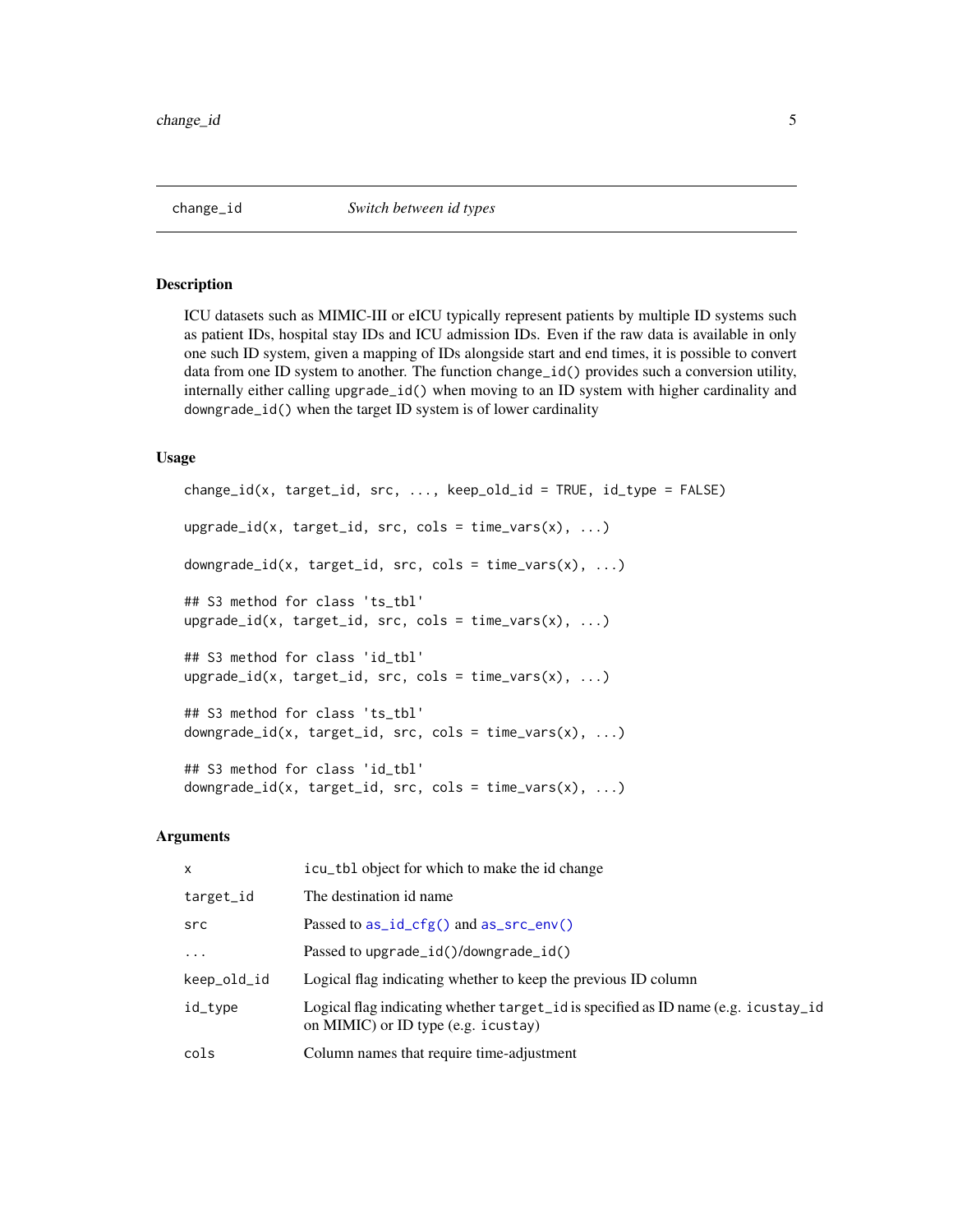## Details

In order to provide ID system conversion for a data source, the (internal) function  $id_{map}()$  must be able to construct an ID mapping for that data source. Constructing such a mapping can be expensive w.r.t. the frequency it might be re-used and therefore,  $id_{map}()$  provides caching infrastructure. The mapping itself is constructed by the (internal) function [id\\_map\\_helper\(\)](#page-0-0), which is expected to provide source and destination ID columns as well as start and end columns corresponding to the destination ID, relative to the source ID system. In the following example, we request for mimic\_demo, with ICU stay IDs as source and hospital admissions as destination IDs.

```
id_map_helper(mimic_demo, "icustay_id", "hadm_id")
```

```
## # An `id_tbl`: 136 x 4
## # Id var: `icustay_id`
## icustay_id hadm_id hadm_id_start hadm_id_end
## <int> <int> <drtn> <drtn>
## 1 201006 198503 -3290 mins 9114 mins
## 2 201204 114648 -2 mins 6949 mins
## 3 203766 126949 -1336 mins 8818 mins
## 4 204132 157609 -1 mins 10103 mins
## 5 204201 177678 -368 mins 9445 mins
## ...
## 132 295043 170883 -10413 mins 31258 mins
## 133 295741 176805 -1 mins 3153 mins
## 134 296804 110244 -1294 mins 4599 mins
## 135 297782 167612 -1 mins 207 mins
## 136 298685 151323 -1 mins 19082 mins
## # ... with 126 more rows
```
Both start and end columns encode the hospital admission windows relative to each corresponding ICU stay start time. It therefore comes as no surprise that most start times are negative (hospital admission typically occurs before ICU stay start time), while end times are often days in the future (as hospital discharge typically occurs several days after ICU admission).

In order to use the ID conversion infrastructure offered by ricu for a new dataset, it typically suffices to provide an id\_cfg entry in the source configuration (see load\_ $src_cfg()$ ), outlining the available ID systems alongside an ordering, as well as potentially a class specific implementation of [id\\_map\\_helper\(\)](#page-0-0) for the given source class, specifying the corresponding time windows in 1 minute resolution (for every possible pair of IDs).

While both up- and downgrades for id\_tbl objects, as well as downgrades for ts\_tbl objects are simple merge operations based on the ID mapping provided by [id\\_map\(\)](#page-0-0), ID upgrades for ts\_tbl objects are slightly more involved. As an example, consider the following setting: we have data associated with hadm\_id IDs and times relative to hospital admission:



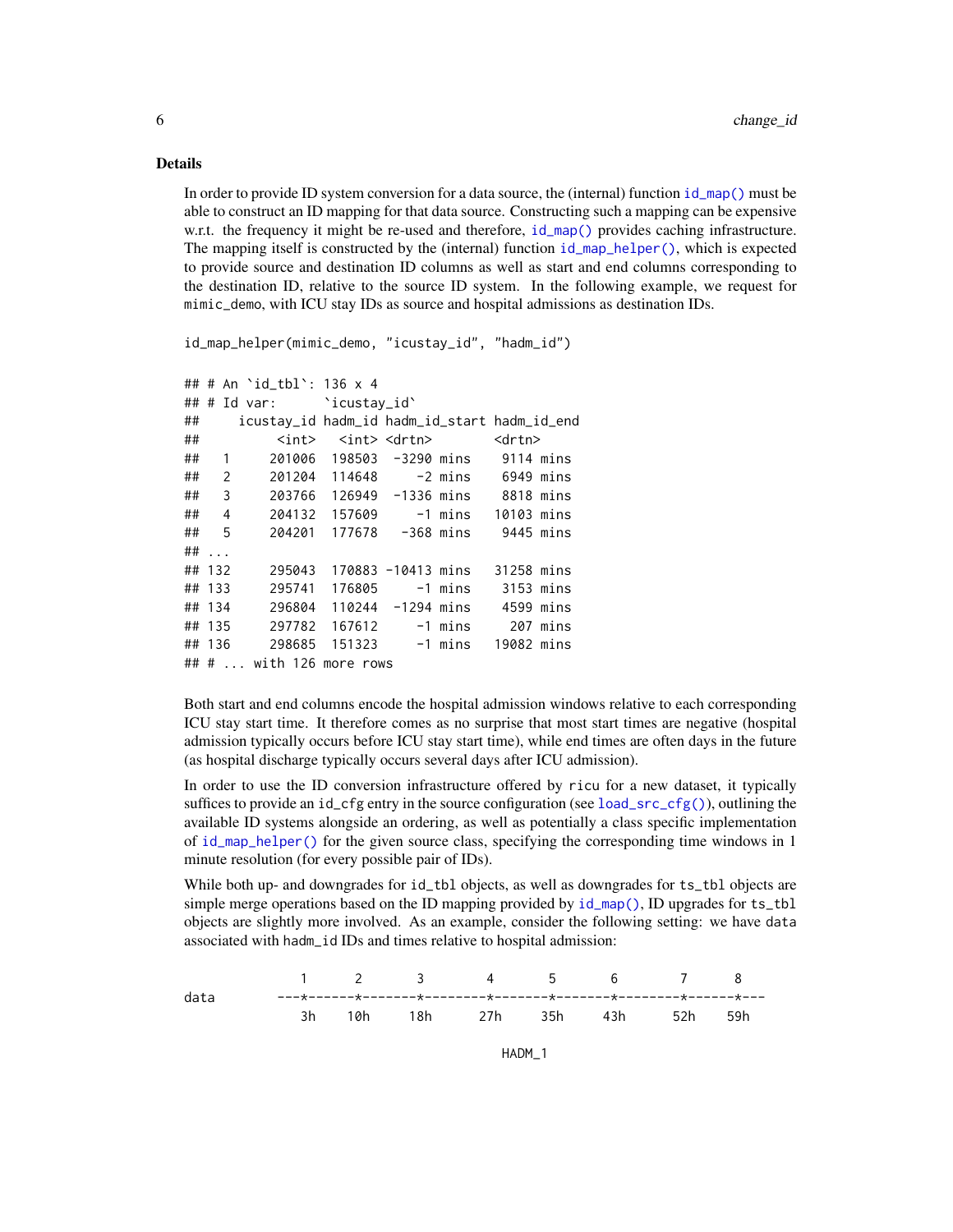<span id="page-6-0"></span>

The mapping of data points from hadm\_id to icustay\_id is created as follows: ICU stay end times mark boundaries and all data that is recorded after the last ICU stay ended is assigned to the last ICU stay. Therefore data points 1-3 are assigned to ICU\_1, while 4-8 are assigned to ICU\_2. Times have to be shifted as well, as timestamps are expected to be relative to the current ID system. Data points 1-3 therefore are assigned to time stamps -4h, 3h and 11h, while data points 4-8 are assigned to -10h, -2h, 6h, 15h and 22h. Implementation-wise, the mapping is computed using an efficient data.table rolling join.

## Value

An object of the same type as x with modified IDs.

## Examples

```
if (require(mimic.demo)) {
tbl <- mimic_demo$labevents
dat <- load_difftime(tbl, itemid == 50809, c("charttime", "valuenum"))
dat
change_id(dat, "icustay_id", tbl, keep_old_id = FALSE)
}
```
<span id="page-6-1"></span>

data *ICU datasets*

#### Description

The [Laboratory for Computational Physiology](https://lcp.mit.edu/index.html) (LCP) at MIT hosts several large-scale databases of hospital intensive care units (ICUs), two of which can be either downloaded in full [\(MIMIC-](https://physionet.org/content/mimiciii/1.4/)[III](https://physionet.org/content/mimiciii/1.4/) and [eICU](https://physionet.org/content/eicu-crd/2.0/) ) or as demo subsets [\(MIMIC-III demo](https://physionet.org/content/mimiciii-demo/1.4/) and [eICU demo\)](https://physionet.org/content/eicu-crd-demo/2.0/), while a third data set is available only in full [\(HiRID](https://physionet.org/content/hirid/1.0/) ). While demo data sets are freely available, full download requires credentialed access which can be gained by applying for an account with [PhysioNet](https://physionet.org/register/) . Even though registration is required, the described datasets are all publicly available. With [AmsterdamUMCdb](https://amsterdammedicaldatascience.nl/#amsterdamumcdb) , a non-PhysioNet hosted data source is available as well. As with the PhysioNet datasets, access is public but has to be granted by the data collectors.

#### Usage

data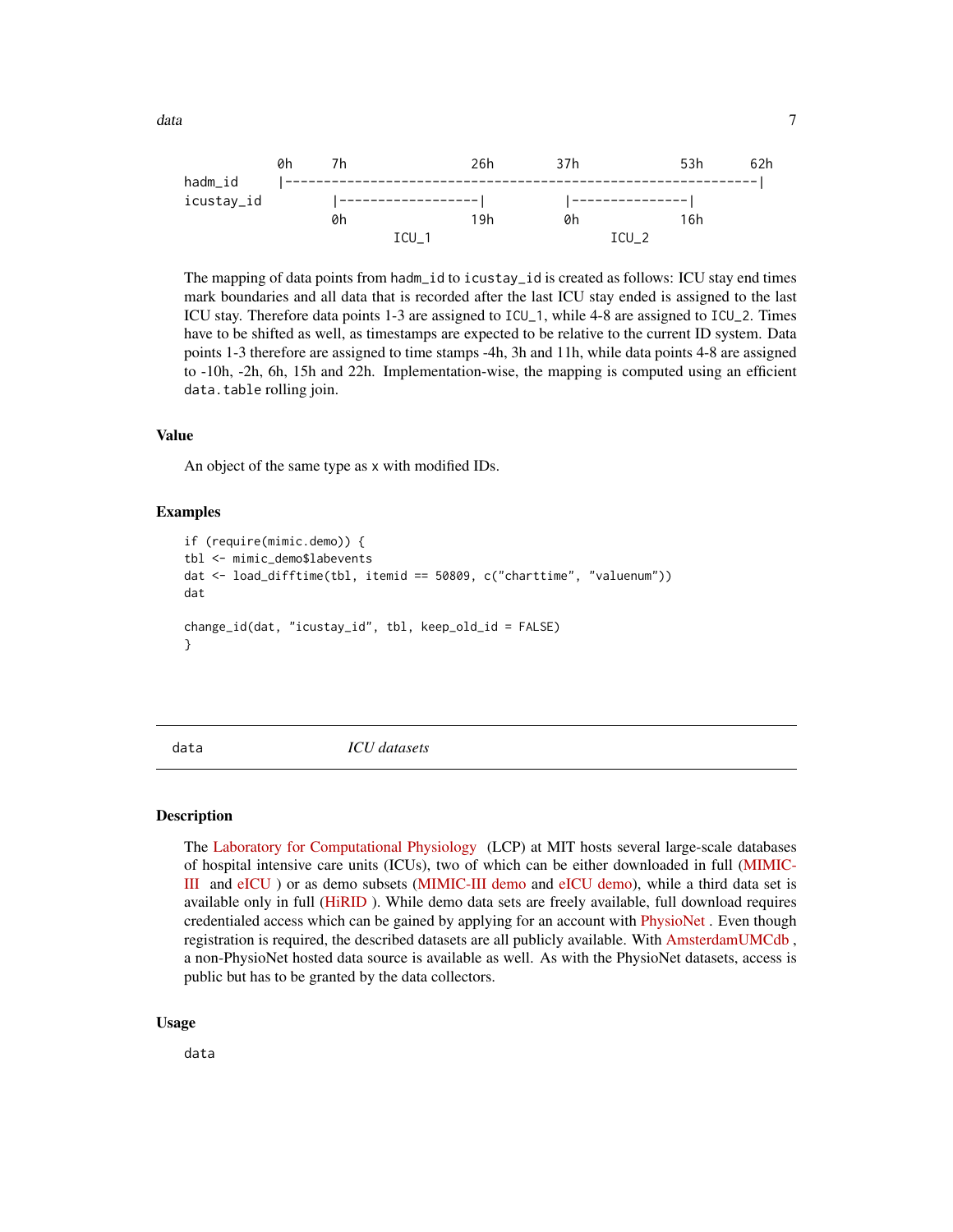## Format

The exported data environment contains all datasets that have been made available to ricu. For datasets that are attached during package loading (see [attach\\_src\(\)](#page-1-1)), shortcuts to the datasets are set up in the package namespace, allowing the object ricu::data::mimic\_demo to be accessed as ricu::mimic\_demo (or in case the package namespace has been attached, simply as mimic\_demo). Datasets that are made available after the package namespace has been sealed will have their proxy object by default located in .GlobalEnv. Datasets are represented by [src\\_env](#page-0-0) objects, while in-

#### Details

subsets of which can be loaded into memory.

Setting up a dataset for use with ricu requires a configuration object. For the included datasets, configuration can be loaded from

dividual tables are [src\\_tbl](#page-0-0) and do not represent in-memory data, but rather data stored on disk,

```
system.file("extdata", "config", "data-sources.json", package = "ricu")
```
by calling [load\\_src\\_cfg\(\)](#page-41-1) and for dataset that are external to ricu, additional configuration can be made available by setting the environment variable RICU\_CONFIG\_PATH (for more information, refer to [load\\_src\\_cfg\(\)](#page-41-1)). Using the dataset configuration object, data can be downloaded ([download\\_src\(\)](#page-13-1)), imported ([import\\_src\(\)](#page-25-1)) and attached ([attach\\_src\(\)](#page-1-1)). While downloading and importing are one-time procedures, attaching of the dataset is repeated every time the package is loaded. Briefly, downloading loads the raw dataset from the internet (most likely in .csv format), importing consists of some preprocessing to make the data available more efficiently (by converting it to [.fst](#page-0-0) format) and attaching sets up the data for use by the package. For more information on the individual steps, refer to the respective documentation pages.

A dataset that has been successfully made available can interactively be explored by typing its name into the console and individual tables can be inspected using the \$ function. For example for the MIMIC-III demo dataset and the icustays table, this gives

mimic\_demo

|    | ## <mimic_demo_env[25]></mimic_demo_env[25]> |                                   |                       |                              |
|----|----------------------------------------------|-----------------------------------|-----------------------|------------------------------|
| ## | admissions                                   | callout                           | caregivers            | chartevents                  |
| ## | $[129 \times 19]$                            | $[77 \times 24]$                  | $[7, 567 \times 4]$   | $[758, 355 \times 15]$       |
| ## | cptevents                                    | $d$ _ $cpt$                       | d_icd_diagnoses       | d_icd_procedures             |
| ## | $[1,579 \times 12]$                          | $[134 \times 9]$                  | $[14, 567 \times 4]$  | $[3,882 \times 4]$           |
| ## | d items                                      | d labitems                        | datetimeevents        | diagnoses_icd                |
| ## | $[12, 487 \times 10]$                        | $[753 \times 6]$                  | $[15, 551 \times 14]$ | $[1, 761 \times 5]$          |
| ## | drgcodes                                     | icustays                          | inputevents_cv        | inputevents_mv               |
| ## | $\lceil 297 \times 8 \rceil$                 | $\lceil 136 \times 12 \rceil$     | $[34, 799 \times 22]$ | $[13, 224 \times 31]$        |
| ## |                                              | labevents microbiologyevents      | outputevents          | patients                     |
| ## |                                              | $[76, 074 \times 9]$ [2,003 x 16] | $[11, 320 \times 13]$ | $\lceil 100 \times 8 \rceil$ |
| ## |                                              | prescriptions procedureevents_mv  | procedures_icd        | services                     |
| ## |                                              | $[10, 398 \times 19]$ [753 x 25]  | $[506 \times 5]$      | $[163 \times 6]$             |
| ## | transfers                                    |                                   |                       |                              |
| ## | $\sqrt{524} \times 13$                       |                                   |                       |                              |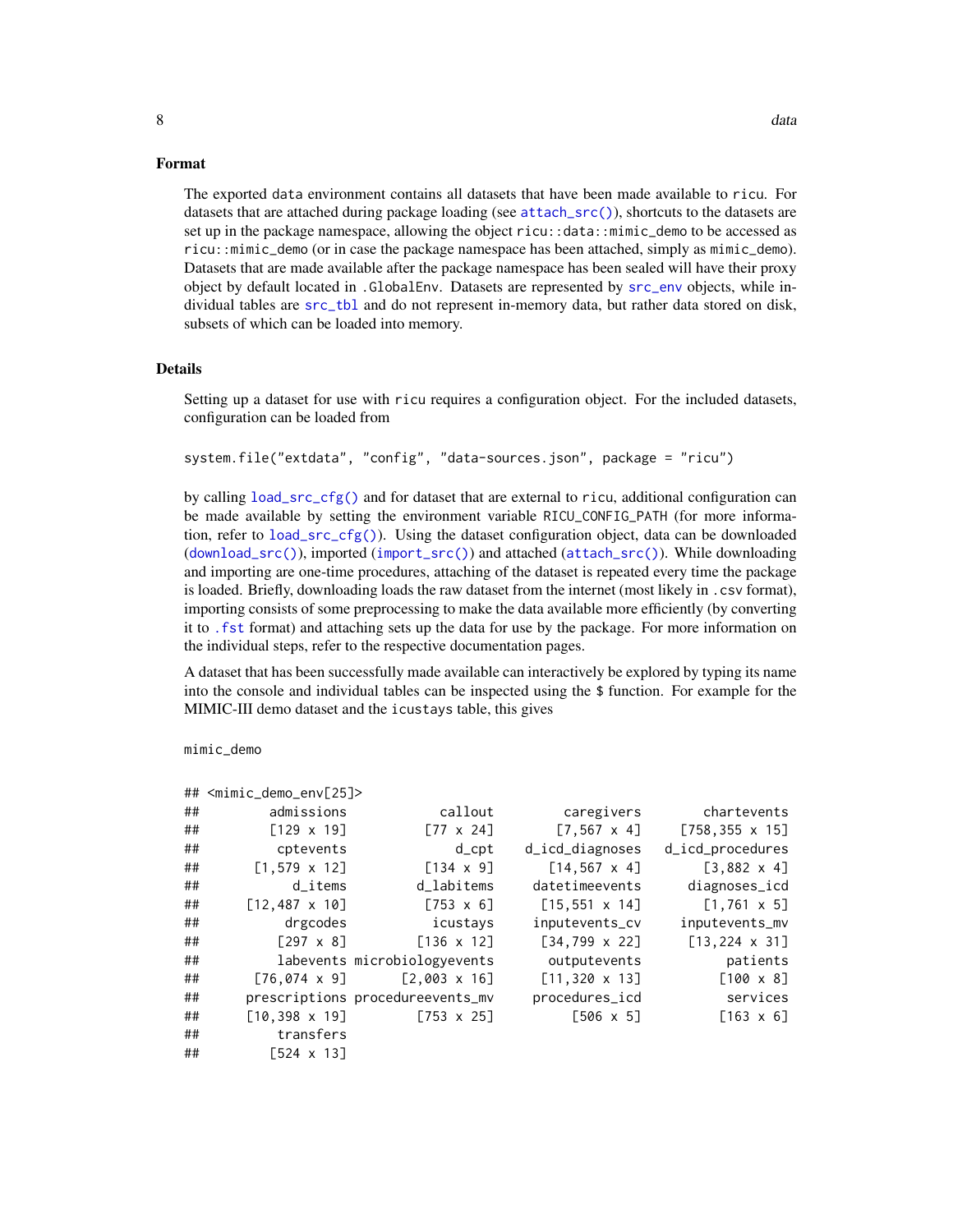```
mimic_demo$icustays
```

```
## # <mimic_tbl>: [136 x 12]
## # ID options: subject_id (patient) < hadm_id (hadm) < icustay_id (icustay)
## # Defaults: `intime` (index), `last_careunit` (val)
## # Time vars: `intime`, `outtime`
## row_id subject_id hadm_id icustay_id dbsource first_careunit last_careunit
## <int> <int> <int> <int> <chr> <chr> <chr>
## 1 12742 10006 142345 206504 carevue MICU MICU
## 2 12747 10011 105331 232110 carevue MICU MICU
## 3 12749 10013 165520 264446 carevue MICU MICU
## 4 12754 10017 199207 204881 carevue CCU CCU
## 5 12755 10019 177759 228977 carevue MICU MICU
## ...
## 132 42676 44083 198330 286428 metavis~ CCU CCU
## 133 42691 44154 174245 217724 metavis~ MICU MICU
## 134 42709 44212 163189 239396 metavis~ MICU MICU
## 135 42712 44222 192189 238186 metavis~ CCU CCU
## 136 42714 44228 103379 217992 metavis~ SICU SICU
## # ... with 126 more rows, and 5 more variables: first_wardid <int>,
## # last_wardid <int>, intime <dttm>, outtime <dttm>, los <dbl>
```
Table subsets can be loaded into memory for example using the  $base::subset()$  function, which uses non-standard evaluation (NSE) to determine a row-subsetting. This design choice stems form the fact that some tables can have on the order of 10<sup> $\lambda$ </sup>8 rows, which makes loading full tables into memory an expensive operation. Table subsets loaded into memory are represented as [data.table](#page-0-0) objects. Extending the above example, if only ICU stays corresponding to the patient with subject\_id == 10124 are of interest, the respective data can be loaded as

subset(mimic\_demo\$icustays, subject\_id == 10124)

| ##        |             |                          |        | row_id subject_id hadm_id icustay_id dbsource first_careunit last_careunit |         |            |        |
|-----------|-------------|--------------------------|--------|----------------------------------------------------------------------------|---------|------------|--------|
| $\#$ # 1: | 12863       | 10124                    | 182664 | 261764                                                                     | carevue | MICU       | MICU   |
|           | ## 2: 12864 | 10124                    | 170883 | 222779                                                                     | carevue | MICU       | MICU   |
| ## 3:     |             | 12865 10124              | 170883 | 295043                                                                     | carevue | <b>CCU</b> | CCU    |
|           | ## 4: 12866 | 10124                    | 170883 | 237528                                                                     | carevue | MICU       | MICU   |
| ##        |             | first wardid last wardid |        |                                                                            | intime  | outtime    | $\log$ |
| $\#$ # 1: |             | 23                       |        | 23 2192-03-29 10:46:51 2192-04-01 06:36:00                                 |         |            | 2.8258 |
| ## 2:     |             | 50                       |        | 50 2192-04-16 20:58:32 2192-04-20 08:51:28 3.4951                          |         |            |        |
| ##3:      |             | 7                        |        | 7 2192-04-24 02:29:49 2192-04-26 23:59:45 2.8958                           |         |            |        |
| ## 4:     |             | 23                       |        | 23 2192-04-30 14:50:44 2192-05-15 23:34:21 15.3636                         |         |            |        |

Much care has been taken to make ricu extensible to new datasets. For example the publicly available ICU database [AmsterdamUMCdb](https://www.amsterdammedicaldatascience.nl/#amsterdamumcdb) provided by the Amsterdam University Medical Center, currently is not part of the core datasets of ricu, but code for integrating this dataset is available on [github.](https://github.com/eth-mds/aumc)

data and the set of the set of the set of the set of the set of the set of the set of the set of the set of the set of the set of the set of the set of the set of the set of the set of the set of the set of the set of the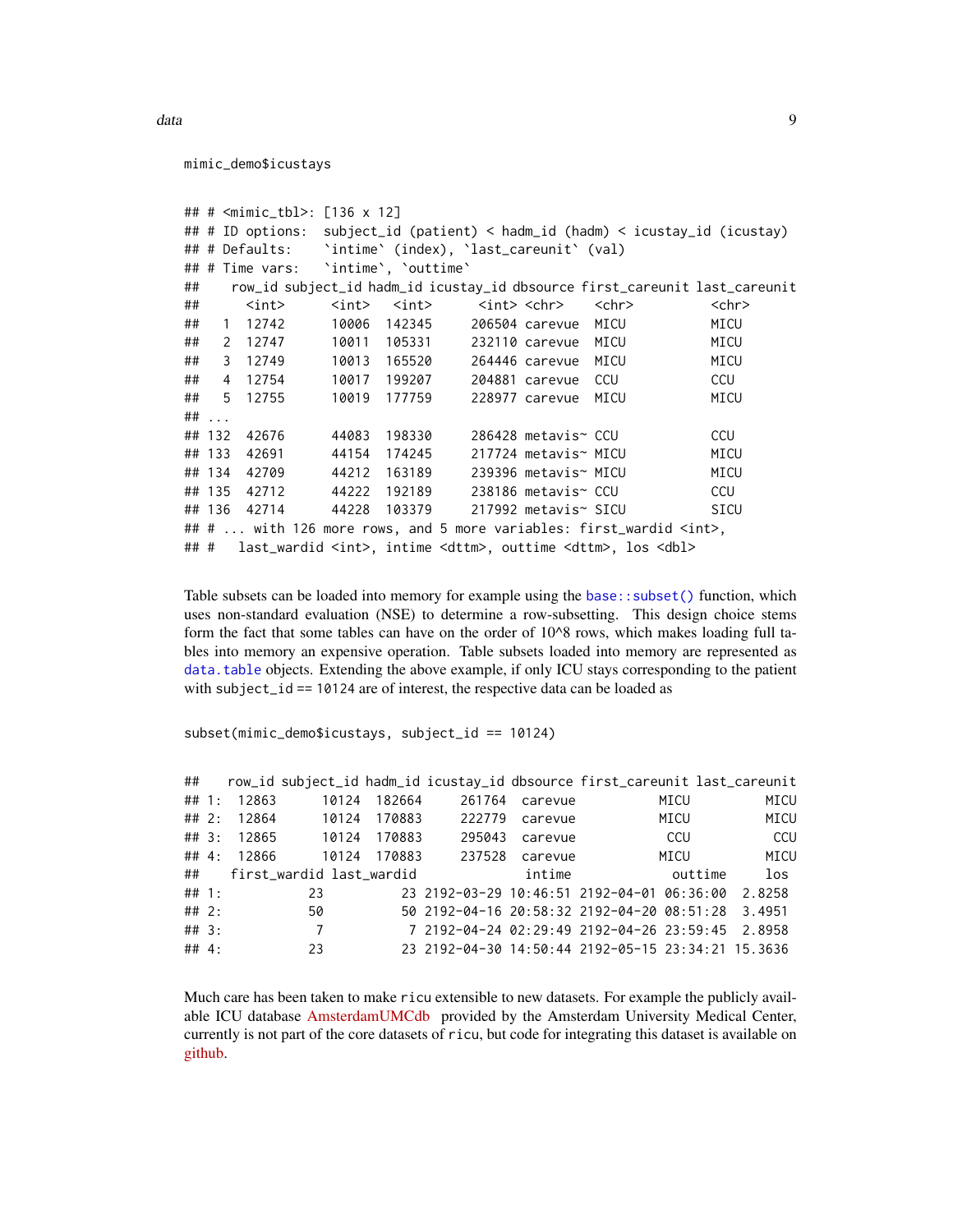## MIMIC-III

The Medical Information Mart for Intensive Care [\(MIMIC\)](https://physionet.org/content/mimiciii/) database holds detailed clinical data from roughly 60,000 patient stays in Beth Israel Deaconess Medical Center (BIDMC) intensive care units between 2001 and 2012. The database includes information such as demographics, vital sign measurements made at the bedside (~1 data point per hour), laboratory test results, procedures, medications, caregiver notes, imaging reports, and mortality (both in and out of hospital). For further information, please refer to the [MIMIC-III documentation.](https://mimic.mit.edu/docs/iii/)

The corresponding [demo dataset](https://physionet.org/content/mimiciii-demo/) contains the full data of a randomly selected subset of 100 patients from the patient cohort with conformed in-hospital mortality. The only notable data omission is the noteevents table, which contains unstructured text reports on patients.

## eICU

More recently, Philips Healthcare and LCP began assembling the [eICU Collaborative Research](https://physionet.org/content/eicu-crd/2.0/) [Database](https://physionet.org/content/eicu-crd/2.0/) as a multi-center resource for ICU data. Combining data of several critical care units throughout the continental United States from the years 2014 and 2015, this database contains deidentified health data associated with over 200,000 admissions, including vital sign measurements, care plan documentation, severity of illness measures, diagnosis information, and treatment information. For further information, please refer to the [eICU documentation](https://eicu-crd.mit.edu/about/eicu/).

For the [demo subset,](https://physionet.org/content/eicu-crd-demo/2.0/) data associated with ICU stays for over 2,500 unit stays selected from 20 of the larger hospitals is included. An important caveat that applied to the eICU-based datasets is considerable variability among the large number of hospitals in terms of data availability.

## HiRID

Moving to higher time-resolution, [HiRID](https://physionet.org/content/hirid/1.0/) is a freely accessible critical care dataset containing data relating to almost 34,000 patient admissions to the Department of Intensive Care Medicine of the Bern University Hospital, Switzerland. The dataset contains de-identified demographic information and a total of 681 routinely collected physiological variables, diagnostic test results and treatment parameters, collected during the period from January 2008 to June 2016. Dependent on the type of measurement, time resolution can be on the order of 2 minutes.

#### AmsterdamUMCdb

With similar time-resolution (for vital-sign measurements) as HiRID, [AmsterdamUMCdb](https://amsterdammedicaldatascience.nl/#amsterdamumcdb) contains data from 23,000 admissions of adult patients from 2003-2016 to the department of Intensive Care, of Amsterdam University Medical Center. In total, nearly 10^9^ individual observations consisting of vitals signs, clinical scoring systems, device data and lab results data, as well as nearly 5\*10^6^ million medication entries, alongside de-identified demographic information corresponding to the 20,000 individual patients is spread over 7 tables.

## MIMIC-IV

With the recent v1.0 release of MIMIC-IV, experimental support has been added in ricu. Building on the success of MIMIC-III, this next iteration contains data on patients admitted to an ICU or the emergency department between 2008 - 2019 at BIDMC. Therefore, relative to MIMIC-III, patients admitted prior to 2008 (whose data is stored in a CareVue-based system) has been removed, while data onward of 2012 has been added. This simplifies data queries considerably, as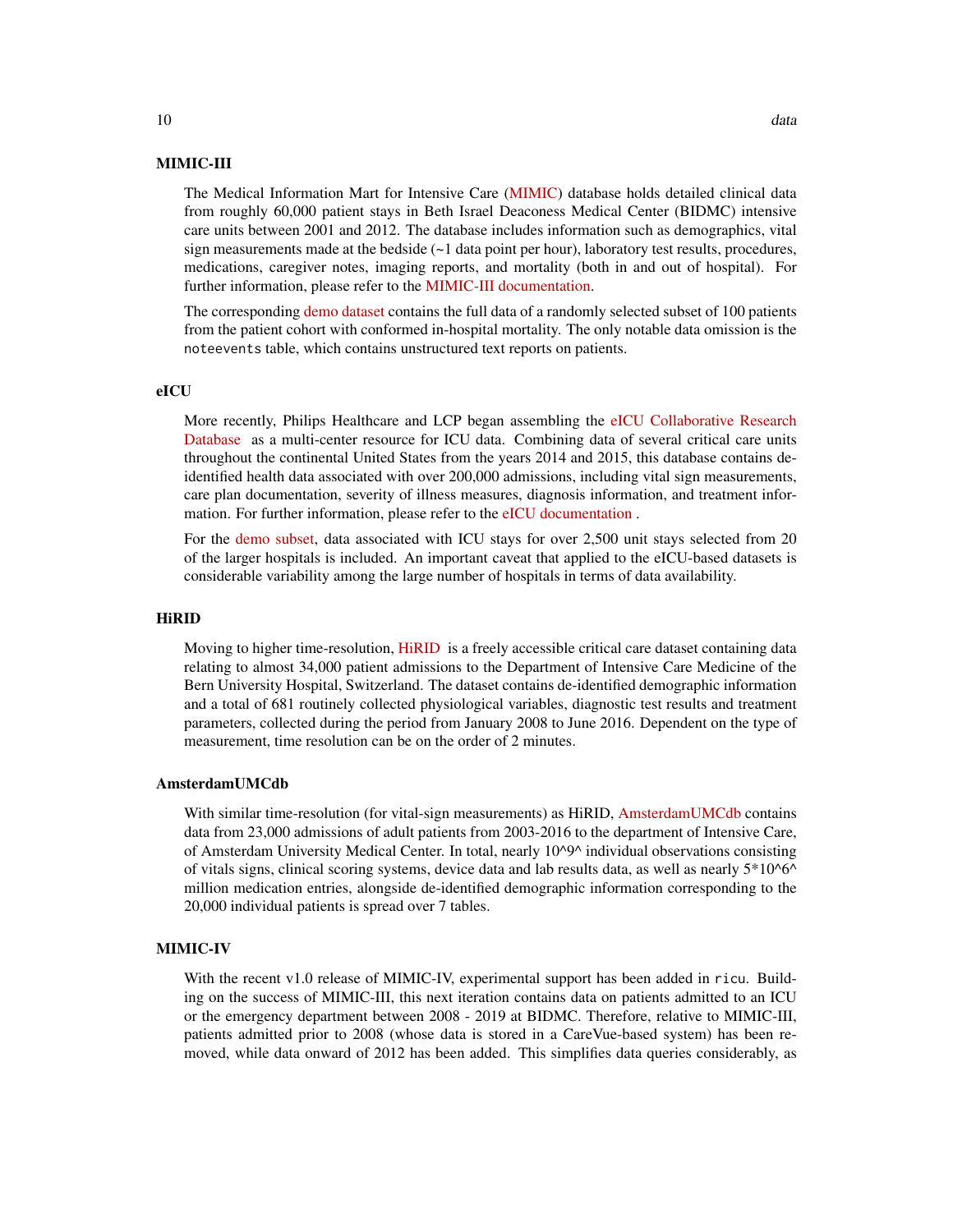#### <span id="page-10-0"></span>data\_dir 11

the CareVue/MetaVision data split in MIMIC-III no longer applies. While addition of ED data is planned, this is not part of the initial v1.0 release and currently is not supported by ricu. For further information, please refer to the [MIMIC-III documentation](https://mimic.mit.edu/docs/iii/) .

## References

Johnson, A., Pollard, T., & Mark, R. (2016). MIMIC-III Clinical Database (version 1.4). PhysioNet. https://doi.org/10.13026/C2XW26.

MIMIC-III, a freely accessible critical care database. Johnson AEW, Pollard TJ, Shen L, Lehman L, Feng M, Ghassemi M, Moody B, Szolovits P, Celi LA, and Mark RG. Scientific Data (2016). DOI: 10.1038/sdata.2016.35.

Johnson, A., Pollard, T., Badawi, O., & Raffa, J. (2019). eICU Collaborative Research Database Demo (version 2.0). PhysioNet. https://doi.org/10.13026/gxmm-es70.

The eICU Collaborative Research Database, a freely available multi-center database for critical care research. Pollard TJ, Johnson AEW, Raffa JD, Celi LA, Mark RG and Badawi O. Scientific Data (2018). DOI: http://dx.doi.org/10.1038/sdata.2018.178.

Faltys, M., Zimmermann, M., Lyu, X., Hüser, M., Hyland, S., Rätsch, G., & Merz, T. (2020). HiRID, a high time-resolution ICU dataset (version 1.0). PhysioNet. https://doi.org/10.13026/hz5mmd48.

Hyland, S.L., Faltys, M., Hüser, M. et al. Early prediction of circulatory failure in the intensive care unit using machine learning. Nat Med 26, 364–373 (2020). https://doi.org/10.1038/s41591-020- 0789-4

Thoral PJ, Peppink JM, Driessen RH, et al (2020) AmsterdamUMCdb: The First Freely Accessible European Intensive Care Database from the ESICM Data Sharing Initiative. https://www.amsterdammedicaldatascience.nl.

Elbers, Dr. P.W.G. (Amsterdam UMC) (2019): AmsterdamUMCdb v1.0.2. DANS. https://doi.org/10.17026/dans-22u-f8vd

Johnson, A., Bulgarelli, L., Pollard, T., Horng, S., Celi, L. A., & Mark, R. (2021). MIMIC-IV (version 1.0). PhysioNet. https://doi.org/10.13026/s6n6-xd98.

Goldberger, A., Amaral, L., Glass, L., Hausdorff, J., Ivanov, P. C., Mark, R., ... & Stanley, H. E. (2000). PhysioBank, PhysioToolkit, and PhysioNet: Components of a new research resource for complex physiologic signals. Circulation (Online). 101 (23), pp. e215–e220.

<span id="page-10-1"></span>data\_dir *File system utilities*

#### <span id="page-10-2"></span>Description

Determine the location where to place data meant to persist between individual sessions.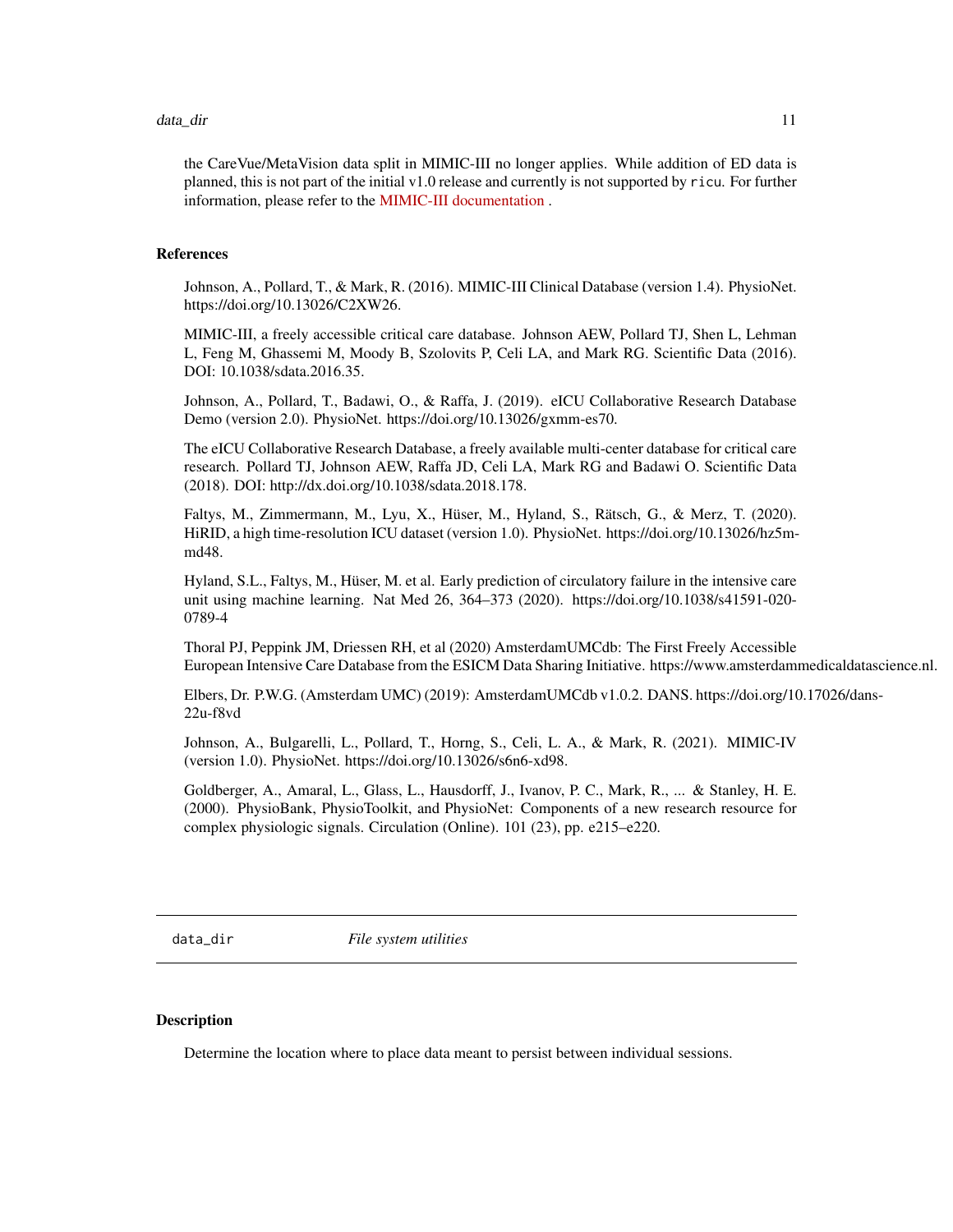12 data\_dir

## Usage

```
data_dir(subdir = NULL, create = TRUE)
src_data_dir(srcs)
auto_attach_srcs()
config_paths()
get\_config(name, cfg\_dirs = config\_paths(), combine\_fun = c, ...)set_config(x, name, dir = file.path("inst", "extdata", "config"), ...)
```
## Arguments

| subdir      | A string specifying a directory that will be made sure to exist below the data<br>directory.                                       |
|-------------|------------------------------------------------------------------------------------------------------------------------------------|
| create      | Logical flag indicating whether to create the specified directory                                                                  |
| srcs        | Character vector of data source names, an object for which an src_name()<br>method is defined or an arbitrary-length list thereof. |
| name        | File name of the configuration file (. json will be appended)                                                                      |
| cfg_dirs    | Character vector of directories searched for config files                                                                          |
| combine_fun | If multiple files are found, a function for combining returned lists                                                               |
| $\ddots$    | Passed to jsonlite::read_json() or jsonlite::write_json()                                                                          |
| $\times$    | Object to be written                                                                                                               |
| dir         | Directory to write the file to (created if non-existent)                                                                           |

## Details

For data, the default location depends on the operating system as

| Platform       | Location                           |
|----------------|------------------------------------|
| Linux          | $\gamma$ .local/share/ricu         |
| macOS          | ~/Library/Application Support/ricu |
| <b>Windows</b> | %LOCALAPPDATA%/ricu                |

If the default storage directory does not exists, it will only be created upon user consent (requiring an interactive session).

The environment variable RICU\_DATA\_PATH can be used to overwrite the default location. If desired, this variable can be set in an R startup file to make it apply to all R sessions. For example, it could be set within:

- A project-local .Renviron;
- The user-level .Renviron;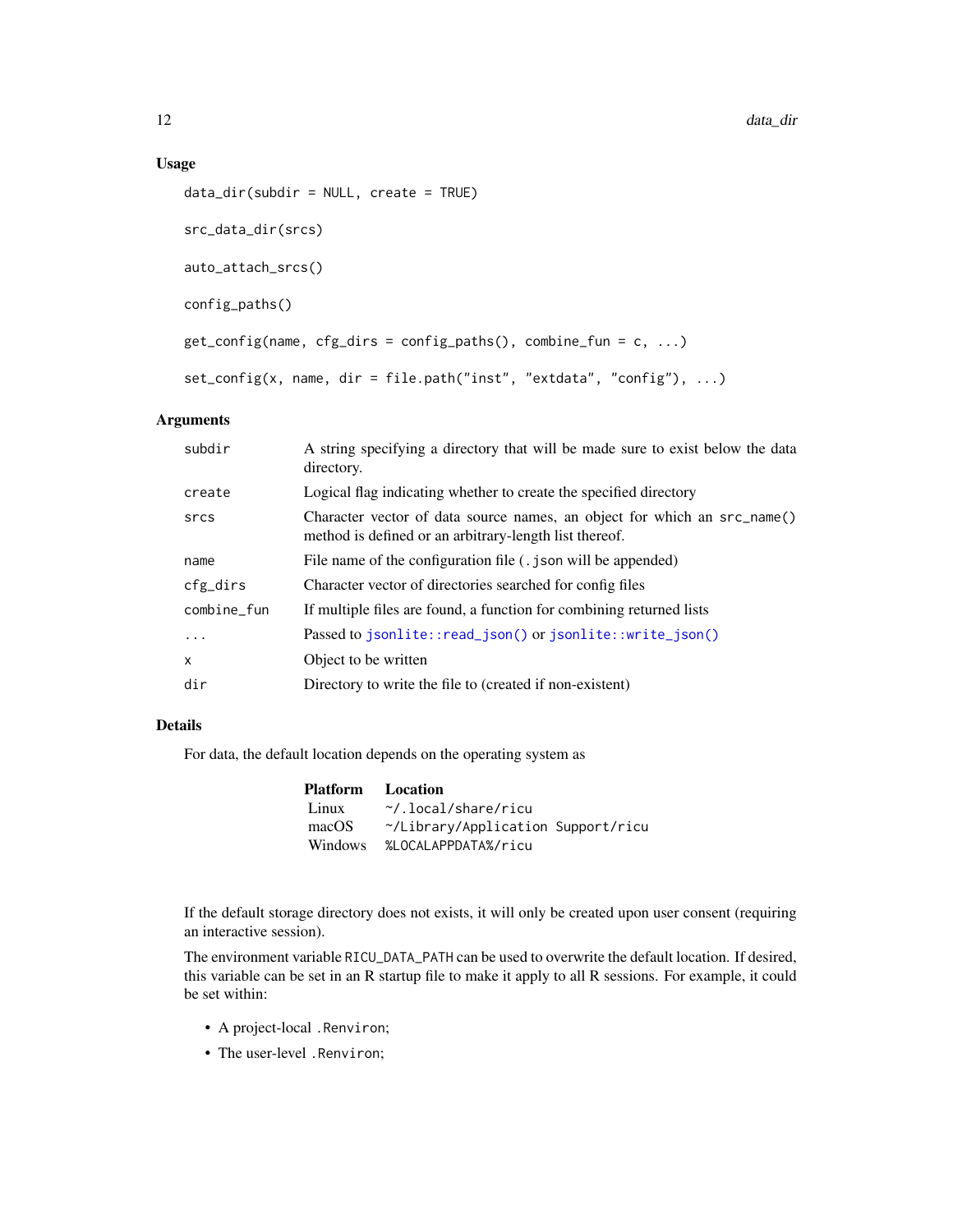• A file at \$(R RHOME)/etc/Renviron.site.

Any directory specified as environment variable will recursively be created.

Data source directories typically are sub-directories to  $data\_dir()$  named the same as the respective dataset. For demo datasets corresponding to mimic and eicu, file location however deviates from this scheme. The function src\_data\_dir() is used to determine the expected data location of a given dataset.

Configuration files used both for data source configuration, as well as for dictionary definitions potentially involve multiple files that are read and merged. For that reason, get\_config() will iterate over directories passed as cfg\_dirs and look for the specified file (with suffix .json appended and might be missing in some of the queried directories). All found files are read by [jsonlite::read\\_json\(\)](#page-0-0) and the resulting lists are combined by reduction with the binary function passed as combine\_fun.

With default arguments, get\_config() will simply concatenate lists corresponding to files found in the default config locations as returned by config\_paths(): first the directory specified by the environment variable RICU\_CONFIG\_PATH (if set), followed by the directory at

```
system.file("extdata", "config", package = "ricu")
```
Further arguments are passed to [jsonlite::read\\_json\(\)](#page-0-0), which is called with slightly modified defaults: simplifyVector = TRUE, simplifyDataFrame = FALSE and simplifyMatrix = FALSE.

The utility function set\_config() writes the list passed as x to file dir/name.json, using [jsonlite::write\\_json\(\)](#page-0-0) also with slightly modified defaults (which can be overridden by passing arguments as  $\dots$ ): null = "null", auto\_unbox = TRUE and pretty = TRUE.

Whenever the package namespace is attached, a summary of dataset availability is printed using the utility functions auto\_attach\_srcs() and src\_data\_avail(). While the former simply returns a character vector of data sources that are configures for automatically being set up on package loading, the latter returns a summary of the number of available tables per dataset.m Finally, is\_data\_avail() returns a named logical vector indicating which data sources have all required data available.

## Value

Functions data\_dir(),  $src\_data\_dir()$  and config\_paths() return file paths as character vectors, auto\_attach\_srcs() returns a character vector of data source names, src\_data\_avail() returns a data.frame describing availability of data sources and is\_data\_avail() a named logical vector. Configuration utilities get\_config() and set\_config() read and write list objects to/from JSON format.

## Examples

```
Sys.setenv(RICU_DATA_PATH = tempdir())
identical(data_dir(), tempdir())
dir.exists(file.path(tempdir(), "some_subdir"))
some_subdir <- data_dir("some_subdir")
dir.exists(some_subdir)
cfg <- get_config("concept-dict")
```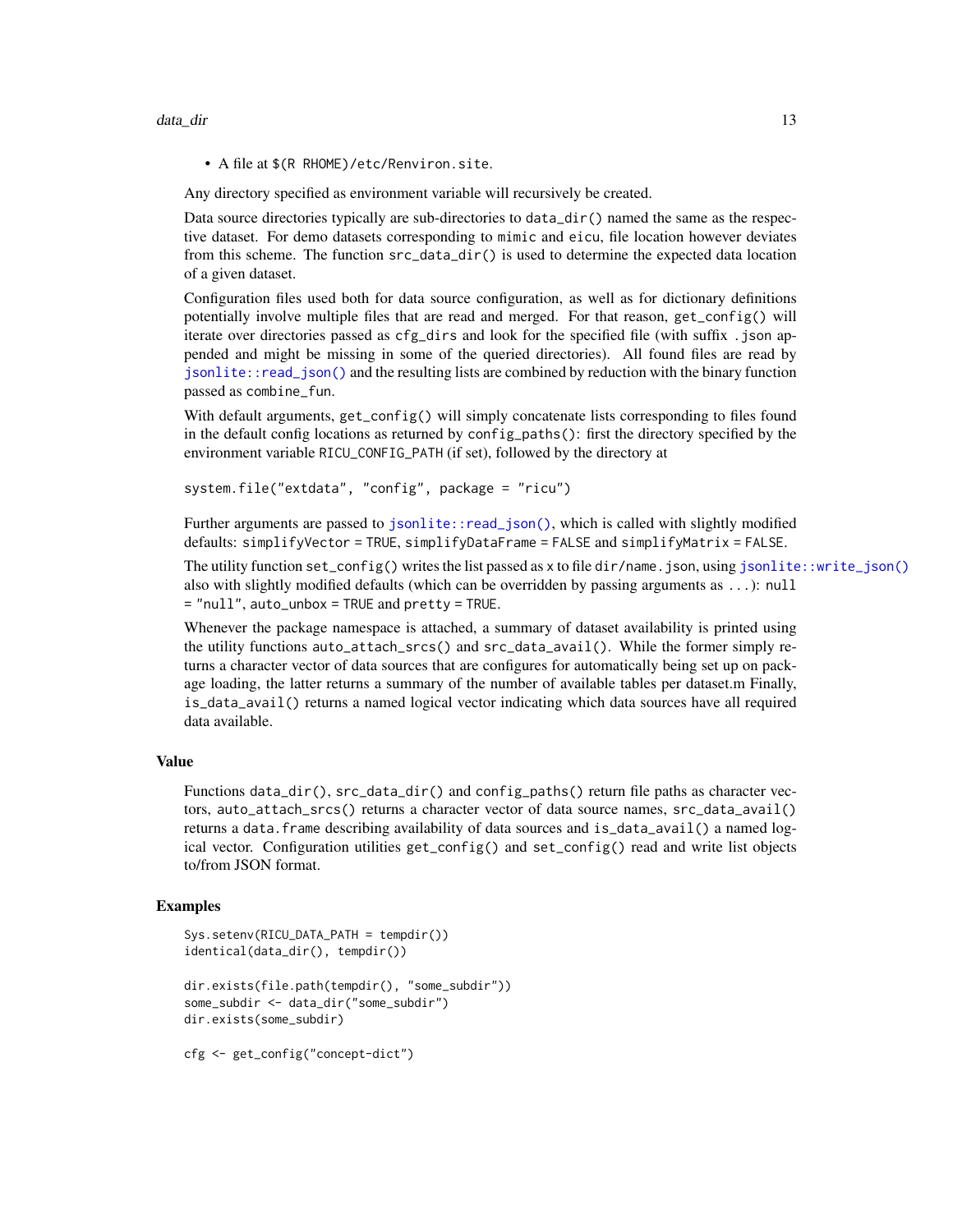```
identical(
  cfg,
  get_config("concept-dict",
              system.file("extdata", "config", package = "ricu"))
\mathcal{L}
```
<span id="page-13-1"></span>download\_src *Data download utilities*

## Description

Making a dataset available to ricu consists of 3 steps: downloading ([download\\_src\(\)](#page-13-1)), importing ([import\\_src\(\)](#page-25-1)) and attaching ([attach\\_src\(\)](#page-1-1)). While downloading and importing are one-time procedures, attaching of the dataset is repeated every time the package is loaded. Briefly, downloading loads the raw dataset from the internet (most likely in .csv format), importing consists of some preprocessing to make the data available more efficiently (by converting it to . fst format) and attaching sets up the data for use by the package.

## Usage

```
download\_src(x, data\_dir = src\_data\_dir(x), ...)## S3 method for class 'src_cfg'
download\_src(x, data\_dir = src\_data\_dir(x), tables = NULL, force = FALSE, ...)## S3 method for class 'aumc_cfg'
download_src(
 x,
 data\_dir = src\_data\_dir(x),
  tables = NULL,
  force = FALSE,
  token = NULL,
  verbose = TRUE,
  ...
\mathcal{E}## S3 method for class 'character'
download_src(
  x,
  data\_dir = src\_data\_dir(x),
  tables = NULL,
  force = FALSE,
 user = NULL,
 pass = NULL,
 verbose = TRUE,
  ...
)
```
<span id="page-13-0"></span>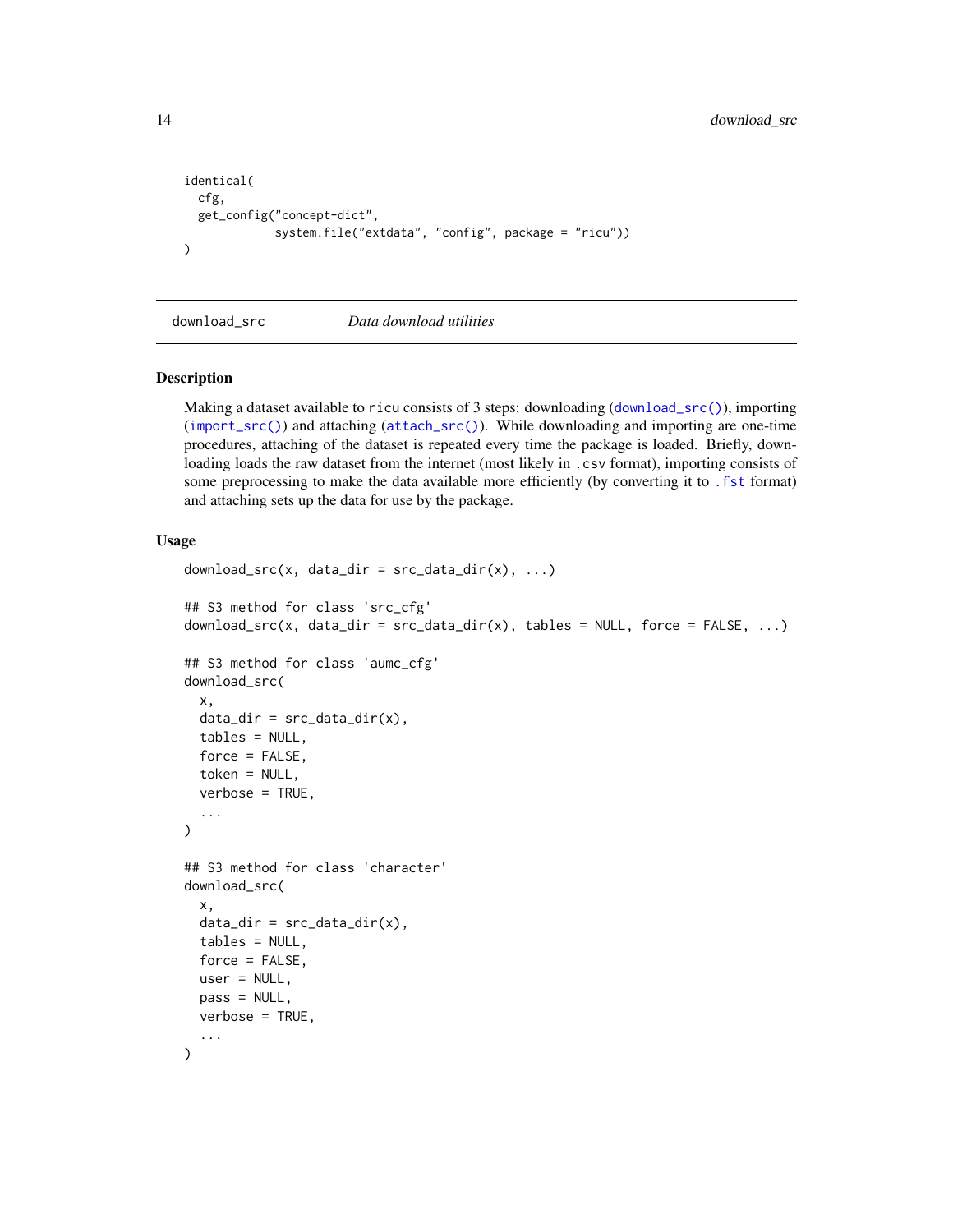### download src 15

### Arguments

| X          | Object specifying the source configuration                                                                                              |
|------------|-----------------------------------------------------------------------------------------------------------------------------------------|
| data_dir   | Destination directory where the downloaded data is written to.                                                                          |
| $\cdots$   | Generic consistency                                                                                                                     |
| tables     | Character vector specifying the tables to download. If NULL, all available tables<br>are downloaded.                                    |
| force      | Logical flag; if TRUE, existing data will be re-downloaded                                                                              |
| token      | Download token for AmsterdamUMCdb (see 'Details')                                                                                       |
| verbose    | Logical flag indicating whether to print progress information                                                                           |
| user, pass | PhysioNet credentials; if NULL and environment variables RICU_PHYSIONET_USER/RICU_PHYSIONET_PASS<br>are not set, user input is required |

## Details

Downloads by ricu are focused data hosted by [PhysioNet](https://physionet.org) and tools are currently available for downloading the datasets [MIMIC-III,](https://physionet.org/content/mimiciii/1.4/) [eICU](https://physionet.org/content/eicu-crd/2.0/) and [HiRID](https://physionet.org/content/hirid/1.0/) (see [data\)](#page-6-1). While credentials are required for downloading any of the three datasets, demo dataset for both MIMIC-III and eICU are available without having to log in. Even though access to full dataset is credentialed, the datasets are in fact publicly available. For setting up an account, please refer to [the registration form.](https://physionet.org/register/)

PhysioNet credentials can either be entered in an interactive session, passed as function arguments user/pass or as environment variables RICU\_PHYSIONET\_USER/RICU\_PHYSIONET\_PASS. For setting environment variables on session startup, refer to [base::.First.sys\(\)](#page-0-0) and for setting environment variables in general, refer to [base::Sys.setenv\(\)](#page-0-0) If the openssl package is available, SHA256 hashes of downloaded files are verified using [openssl::sha256\(\)](#page-0-0).

Demo datasets [MIMIC-III demo](https://physionet.org/content/mimiciii-demo/1.4/) and [eICU demo](https://physionet.org/content/eicu-crd-demo/2.0/) can either be installed as R packages directly by running

```
install.packages(
 c("mimic.demo", "eicu.demo"),
  repos = "https://eth-mds.github.io/physionet-demo"
)
```
or downloaded and imported using [download\\_src\(\)](#page-13-1) and [import\\_src\(\)](#page-25-1). Furthermore, ricu specifies mimic.demo and eicu.demo as Suggests dependencies therefore, passing dependencies = TURE when calling [install.packages\(\)](#page-0-0) for installing ricu, this will automatically install the demo datasets as well.

While the included data downloaders are intended for data hosted by PhysioNet, download\_src() is an S3 generic function that can be extended to new classes. Method dispatch is intended to occur on objects that inherit from or can be coerced to src\_cfg. For more information on data source configuration, refer to [load\\_src\\_cfg\(\)](#page-41-1).

As such, with the addition of the AmsterdamUMCdb dataset, which unfortunately is not hosted on PhysioNet, A separate downloader for that dataset is available as well. Currently this requires both availability of the CRAN package xml2, as well as the command line utility 7zip. Furthermore, data access has to be [requested](https://amsterdammedicaldatascience.nl/#amsterdamumcdb) and for non-interactive download the download token has to be made available as environment variable RICU\_AUMC\_TOKEN or passed as token argument to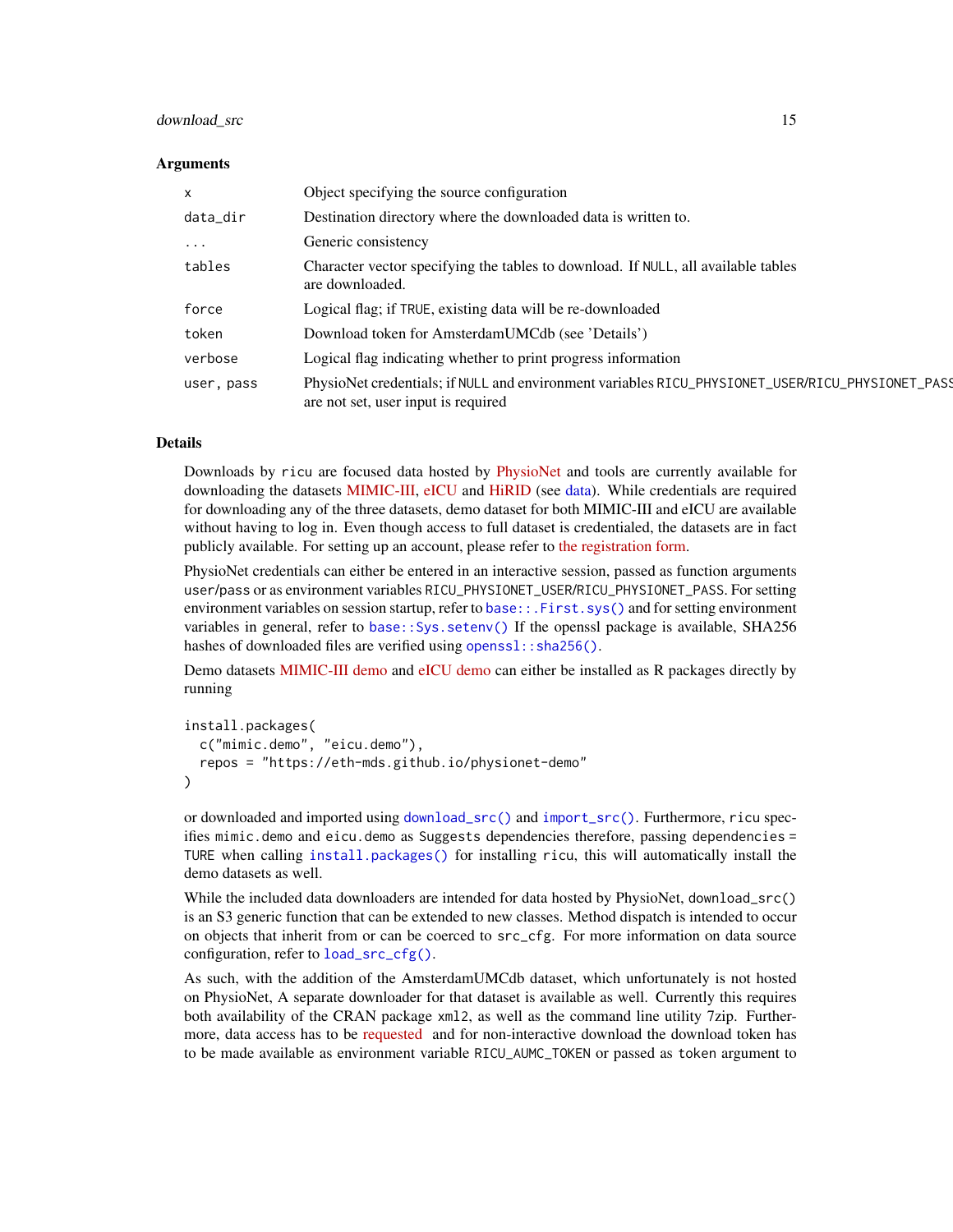<span id="page-15-0"></span>download\_src(). The download token can be retrieved from the URL provided when granted access as by extracting the string followed by token=:

https://example.org/?s=download&token=0c27af59-72d1-0349-aa59-00000a8076d9

would translate to

Sys.setenv(RICU\_AUMC\_TOKEN = "0c27af59-72d1-0349-aa59-00000a8076d9")

If the dependencies outlined above are not fulfilled, download and archive extraction can be carried out manually into the corresponding folder and [import\\_src\(\)](#page-25-1) can be run.

## Value

Called for side effects and returns NULL invisibly.

#### Examples

```
## Not run:
dir <- tempdir()
list.files(dir)
download_datasource("mimic_demo", data_dir = dir)
list.files(dir)
unlink(dir, recursive = TRUE)
## End(Not run)
```
expand *Time series utility functions*

#### Description

ICU data as handled by ricu is mostly comprised of time series data and as such, several utility functions are available for working with time series data in addition to a class dedicated to representing time series data (see [ts\\_tbl\(\)](#page-19-1)). Some terminology to begin with: a time series is considered to have gaps if, per (combination of) ID variable value(s), some time steps are missing. Expanding and collapsing mean to change between representations where time steps are explicit or encoded as interval with start and end times. For sliding window-type operations, slide() means to iterate over time-windows, slide\_index() means to iterate over certain time-windows, selected relative to the index and hop() means to iterate over time-windows selected in absolute terms.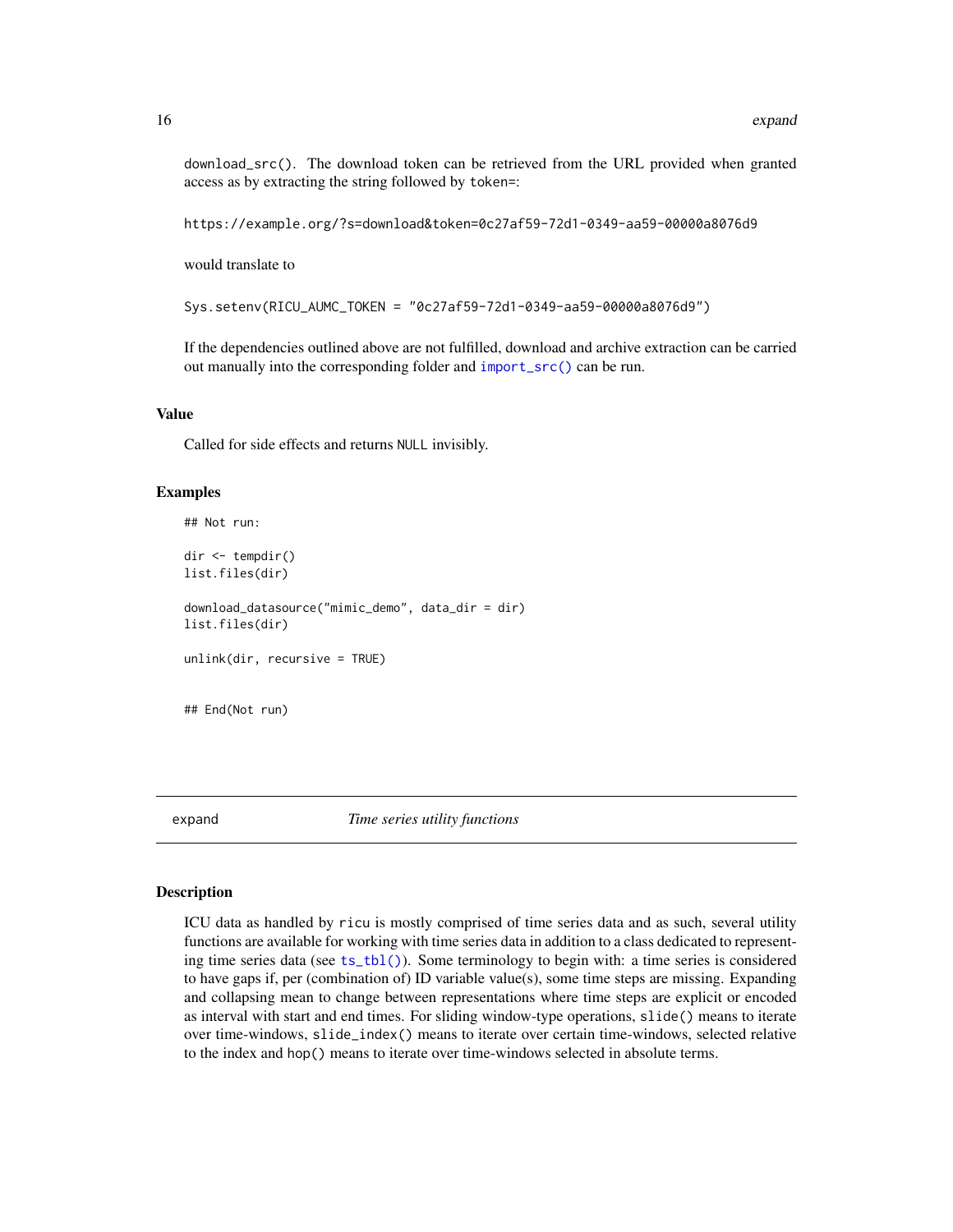## expand to the contract of the contract of the contract of the contract of the contract of the contract of the contract of the contract of the contract of the contract of the contract of the contract of the contract of the

## Usage

```
expand(
  x,
  start\_var = index\_var(x),
  end_var = NULL,
 step\_size = time\_step(x),
 new_index = start_var,
 keep_vars = NULL,
 aggregate = FALSE
\lambdacollapse(
  x,
 id_vars = NULL,
  index_var = NULL,
  start_var = "start",
 end_var = "end",env = NULL,...
\mathcal{L}has_no_gaps(x)
has_gaps(...)
is_regular(x)
fill_gaps(x, limits = collapse(x), start_var = "start", end_var = "end")
remove_gaps(x)
slide(x, expr, before, after = hours(0L), ...)slide_index(x, expr, index, before, after = hours(0L), ...)
hop(
 x,
  expr,
 windows,
  full_window = FALSE,
 lwr_col = "min_time",
 upr_{col} = "max_time",
 left_closed = TRUE,
 right_closed = TRUE,
 eval_env = NULL,
  ...
\mathcal{L}
```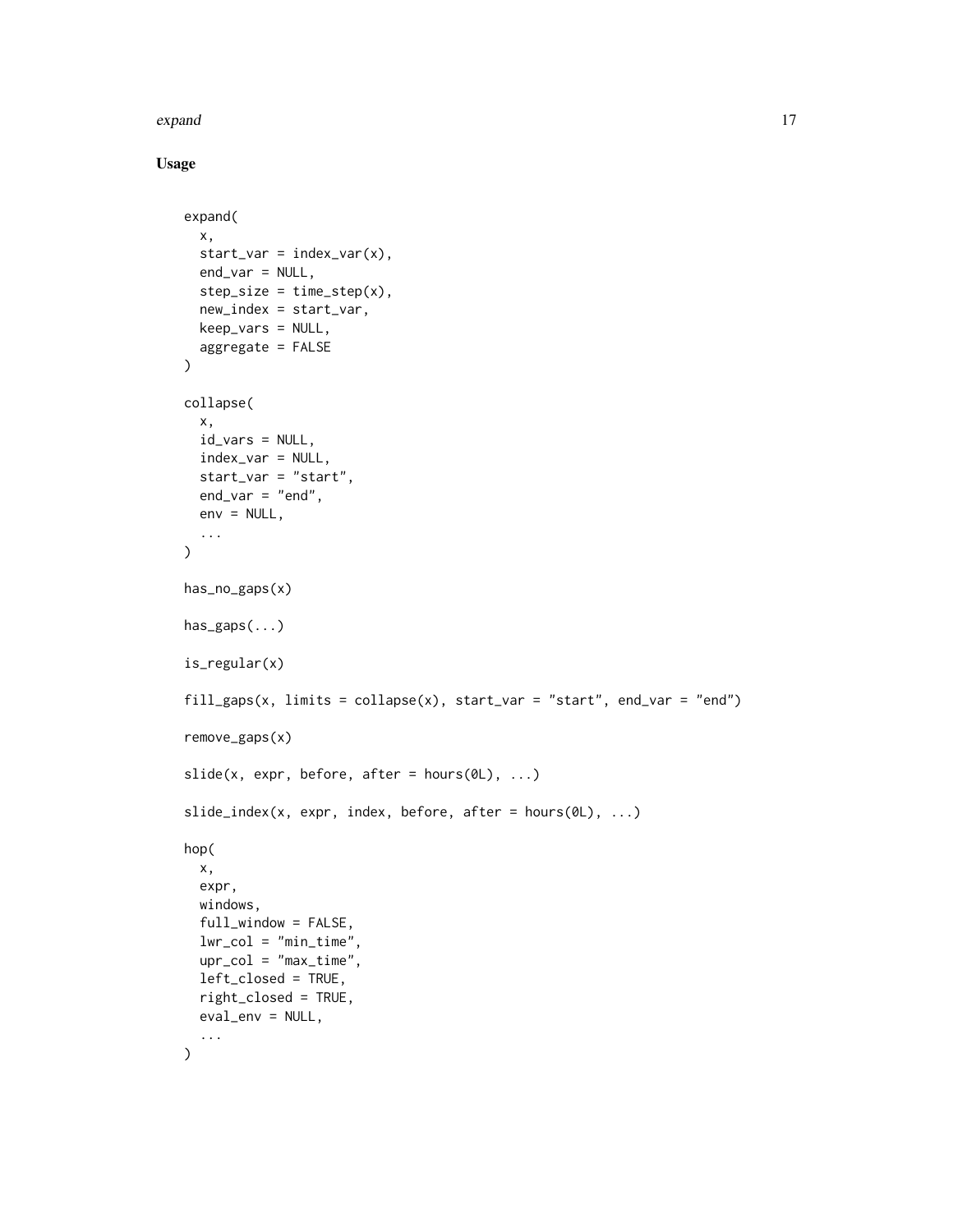18 expand

### **Arguments**

| X                         | ts_tbl object to use                                                                                            |
|---------------------------|-----------------------------------------------------------------------------------------------------------------|
| start_var, end_var        |                                                                                                                 |
|                           | Name of the columns that represent lower and upper windows bounds                                               |
| step_size                 | Controls the step size used to interpolate between start_var and end_var                                        |
| new_index                 | Name of the new index column                                                                                    |
| keep_vars                 | Names of the columns to hold onto                                                                               |
| aggregate                 | Function for aggregating values in overlapping intervals                                                        |
| id_vars, index_var        |                                                                                                                 |
|                           | ID and index variables                                                                                          |
| env                       | Environment used as parent to the environment used to evaluate expressions<br>passes as                         |
| $\cdots$                  | Passed to hop_quo() and ultimately to $data.title::[()$                                                         |
| limits                    | A table with columns for lower and upper window bounds or a length 2 difftime<br>vector                         |
| expr                      | Expression (quoted for $\star$ quo and unquoted otherwise) to be evaluated over each<br>window                  |
| before, after             | Time span to look back/forward                                                                                  |
| index                     | A vector of times around which windows are spanned (relative to the index)                                      |
| windows                   | An icu_tbl defining the windows to span                                                                         |
| full_window               | Logical flag controlling how the situation is handled where the sliding window<br>extends beyond available data |
| lwr_col, upr_col          |                                                                                                                 |
|                           | Names of columns (in windows) of lower/upper window bounds                                                      |
| left_closed, right_closed |                                                                                                                 |
|                           | Logical flag indicating whether intervals are closed (default) or open.                                         |
| eval_env                  | Environment in which expr is substituted; NULL resolves to the environment in<br>which expr was created         |

## Details

A gap in a ts\_tbl object is a missing time step, i.e. a missing entry in the sequence seq(min(index),  $max(index)$ , by = interval) in at least one group (as defined by  $id\_vars()$ , where the extrema are calculated per group. In this case, has\_gaps() will return TRUE. The function is\_regular() checks whether the time series has no gaps, in addition to the object being sorted and unique (see [is\\_sorted\(\)](#page-56-1) and [is\\_unique\(\)](#page-56-1)). In order to transform a time series containing gaps into a regular time series, fill\_gaps() will fill missing time steps with NA values in all [data\\_vars\(\)](#page-22-2) columns, while remove\_gaps() provides the inverse operation of removing time steps that consist of NA values in [data\\_vars\(\)](#page-22-2) columns.

An expand() operation performed on an object inheriting from data.table yields a ts\_tbl where time-steps encoded by columns start\_var and end\_var are made explicit with values in keep\_vars being appropriately repeated. The inverse operation is available as collapse(), which groups by id\_vars, represents index\_var as group-wise extrema in two new columns start\_var and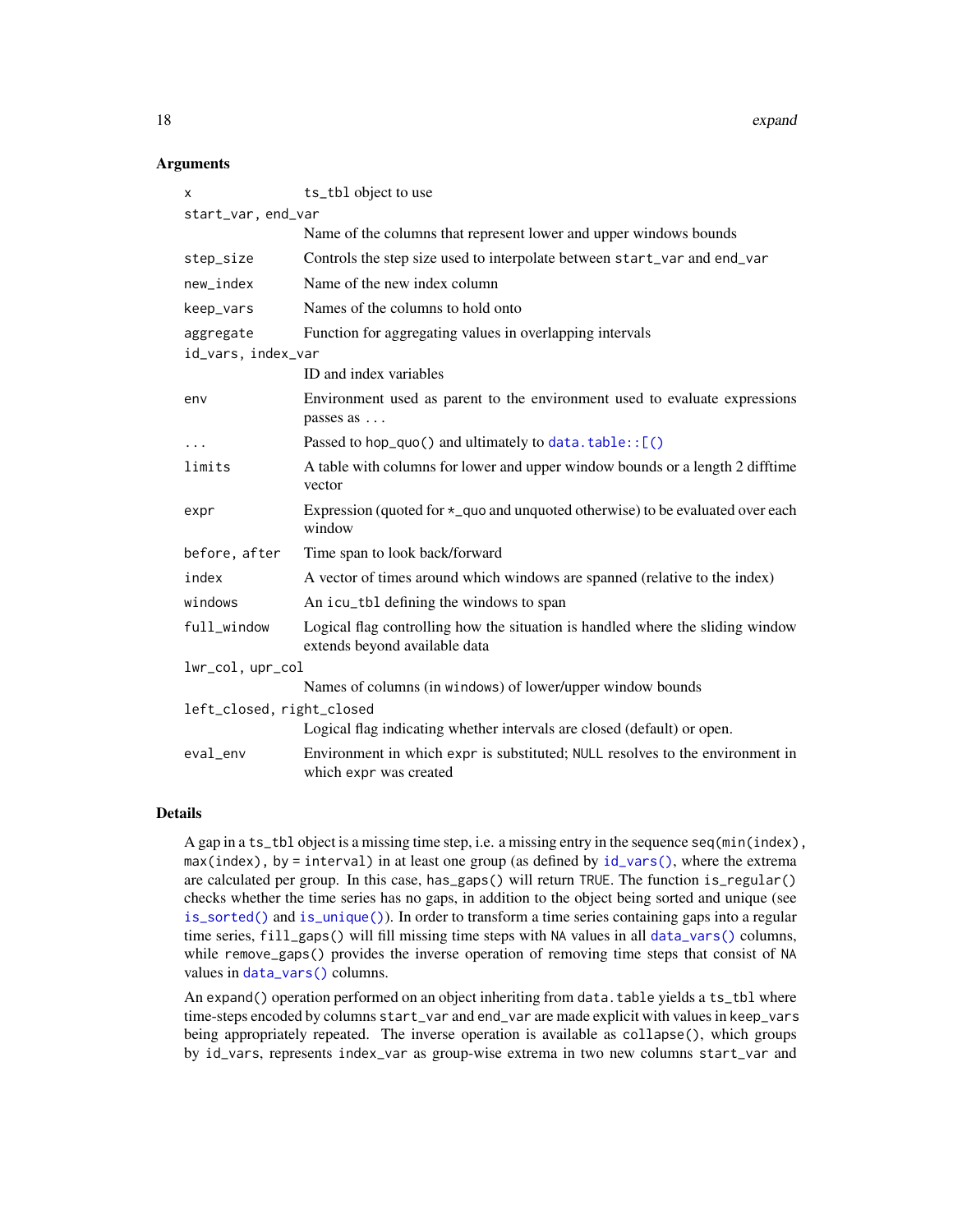#### expand to the contract of the contract of the contract of the contract of the contract of the contract of the contract of the contract of the contract of the contract of the contract of the contract of the contract of the

end\_var and allows for further data summary using .... An aspect to keep in mind when applying expand() to a win\_tbl object is that values simply are repeated for all time-steps that fall into a given validity interval. This gives correct results when a win\_tbl for example contains data on infusions as rates, but might not lead to correct results when infusions are represented as drug amounts administered over a given time-span. In such a scenario it might be desirable to evenly distribute the total amount over the corresponding time steps (currently not implemented).

Sliding-window type operations are available as slide(), slide\_index() and hop() (function naming is inspired by the CRAN package slider). The most flexible of the three, hop takes as input a ts\_tbl object x containing the data, an id\_tbl object windows, containing for each ID the desired windows represented by two columns lwr\_col and upr\_col, as well as an expression expr to be evaluated per window. At the other end of the spectrum, slide() spans windows for every ID and available time-step using the arguments before and after, while slide\_index() can be seen as a compromise between the two, where windows are spanned for certain time-points, specified by index.

## Value

Most functions return ts\_tbl objects with the exception of has\_gaps()/has\_no\_gaps()/is\_regular(), which return logical flags.

#### Examples

```
tbl \le ts_tbl(x = 1:5, y = hours(1:5), z = hours(2:6), val = rnorm(5),
              index\_var = "y")exp \le - expand(tbl, "y", "z", step_size = 1L, new_index = "y",
              keep\_vars = c("x", "val"))col \leftarrow collapse(exp, start\_var = "y", end\_var = "z", val = unique(val))all.equal(tbl, col, check.attributes = FALSE)
tbl \le ts_tbl(x = rep(1:5, 1:5), y = hours(sequence(1:5)), z = 1:15)
win \le id_tbl(x = c(3, 4), a = hours(c(2, 1)), b = hours(c(3, 4)))
hop(tbl, list(z = sum(z)), win, lwr_col = "a", upr_col = "b")slide_index(tbl, list(z = sum(z)), hours(c(4, 5)), before = hours(2))
slide(thl, list(z = sum(z)), before = hours(2))tbl <- ts_tbl(x = rep(3:4, 3:4), y = hours(sequence(3:4)), z = 1:7)
has_no_gaps(tbl)
is_regular(tbl)
\text{thl}[1, 2] \leq \text{hours}(2)has_no_gaps(tbl)
is_regular(tbl)
tbl[6, 2] < - hours(2)
has_no_gaps(tbl)
is_regular(tbl)
```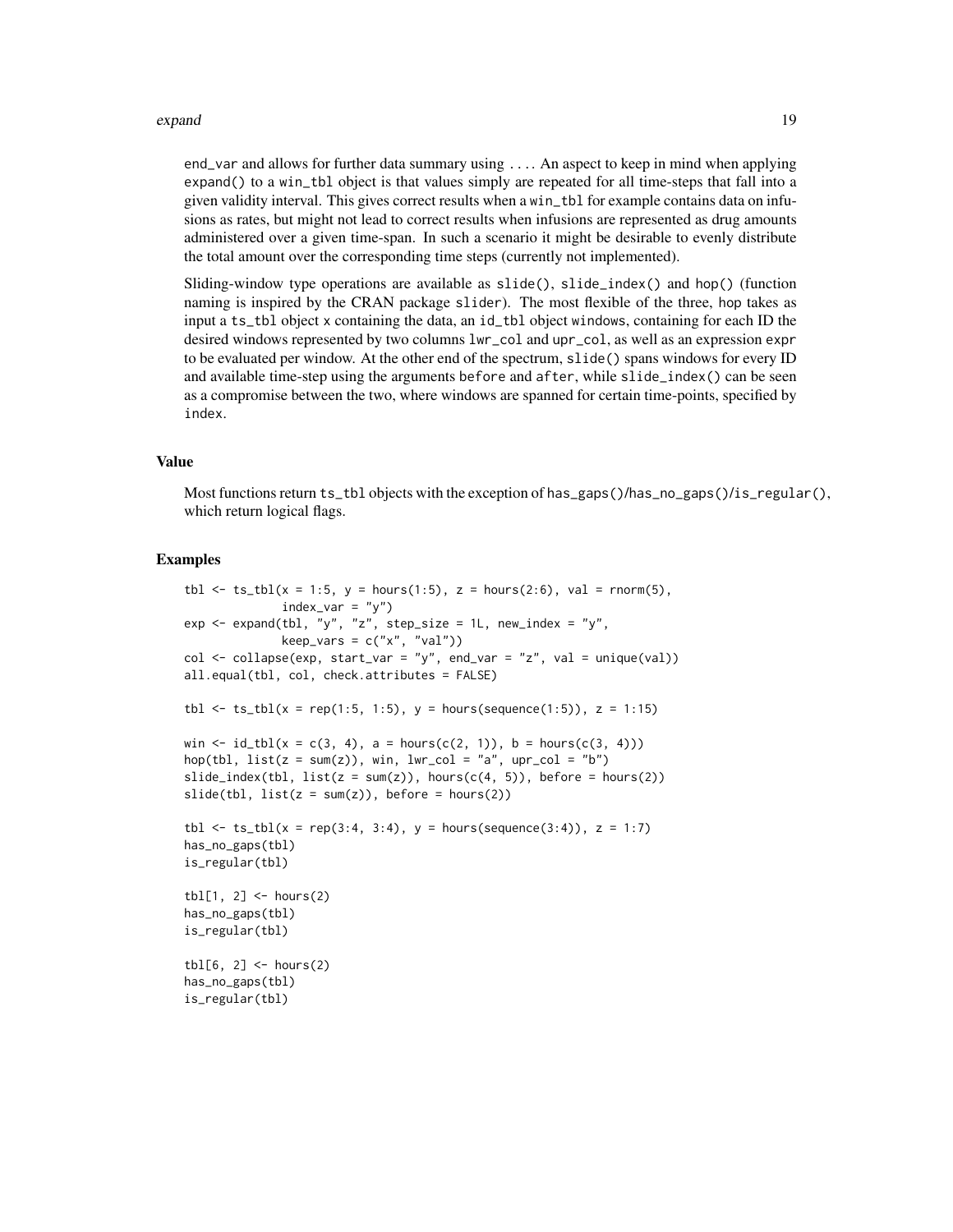<span id="page-19-2"></span><span id="page-19-0"></span>

## <span id="page-19-1"></span>Description

In order to simplify handling or tabular ICU data, ricu provides S3 classes, id\_tbl, ts\_tbl, and win\_tbl. These classes essentially consist of a data.table object, alongside some meta data and S3 dispatch is used to enable more natural behavior for some data manipulation tasks. For example, when merging two tables, a default for the by argument can be chosen more sensibly if columns representing patient ID and timestamp information can be identified.

## Usage

```
id_tbl(..., id_vars = 1L)is_id_tbl(x)
as_id_tbl(x, id_vars = NULL, by_ref = FALSE)ts_tbl(..., id_vars = 1L, index_var = NULL, interval = NULL)is_ts_tbl(x)
as_ts_tbl(x, id_vars = NULL, index_var = NULL, interval = NULL, by_ref = FALSE)
win_tbl(..., id_vars = NULL, index_var = NULL, interval = NULL, dur_var = NULL)
is_win_tbl(x)
as_win_tbl(
 x,
  id_vars = NULL,
 index_var = NULL,
  interval = NULL,dur_var = NULL,
 by_ref = FALSE)
## S3 method for class 'id_tbl'
as.data.table(x, keep.rownames = FALSE, by_ref = FALSE, \dots)
## S3 method for class 'id_tbl'
as.data.frame(x, row.names = NULL, optional = FALSE, ...)
validate_tbl(x)
```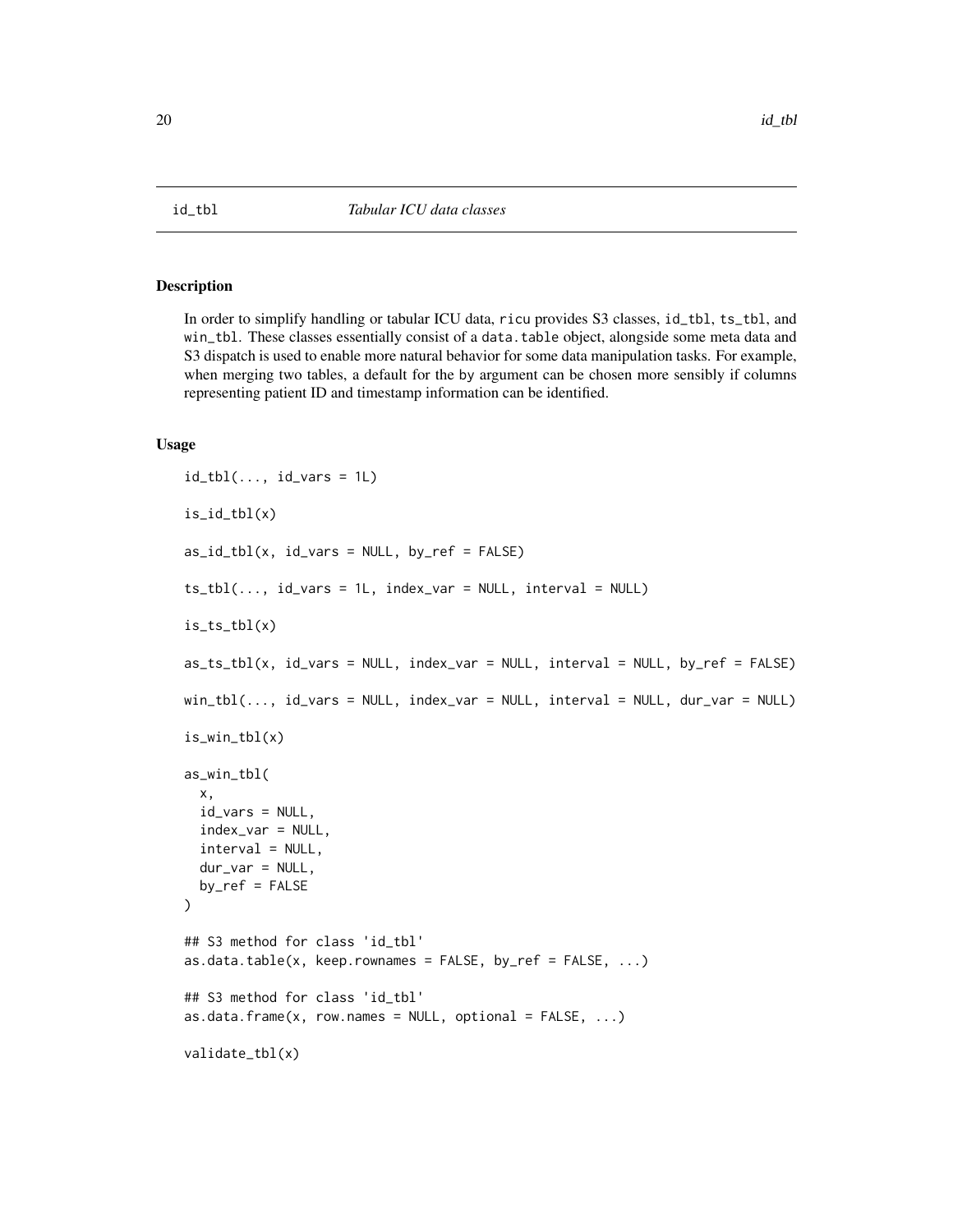#### $id_{\text{u}}$ tbl  $21$

## **Arguments**

| $\ddots$      | forwarded to data.table::data.table() or generic consistency                                                                                                                                                                                                                                                                                                               |
|---------------|----------------------------------------------------------------------------------------------------------------------------------------------------------------------------------------------------------------------------------------------------------------------------------------------------------------------------------------------------------------------------|
| id_vars       | Column name(s) to be used as $id$ column(s)                                                                                                                                                                                                                                                                                                                                |
| X             | Object to query/operate on                                                                                                                                                                                                                                                                                                                                                 |
| by_ref        | Logical flag indicating whether to perform the operation by reference                                                                                                                                                                                                                                                                                                      |
| index_var     | Column name of the index column                                                                                                                                                                                                                                                                                                                                            |
| interval      | Time series interval length specified as scalar-valued difftime object                                                                                                                                                                                                                                                                                                     |
| dur_var       | Column name of the duration column                                                                                                                                                                                                                                                                                                                                         |
| keep.rownames | Default is FALSE. If TRUE, adds the input object's names as a separate column<br>named "rn". keep. rownames = "id" names the column "id" instead.                                                                                                                                                                                                                          |
| row.names     | NULL or a character vector giving the row names for the data frame. Missing<br>values are not allowed.                                                                                                                                                                                                                                                                     |
| optional      | logical. If TRUE, setting row names and converting column names (to syntac-<br>tic names: see make names) is optional. Note that all of R's base package<br>as.data.frame() methods use optional only for column names treatment, ba-<br>sically with the meaning of data. $frame(*, check.names = !optional)$ . See<br>also the make.names argument of the matrix method. |

## Details

The introduced classes are designed for several often encountered data scenarios:

- id\_tbl objects can be used to represent static (with respect to relevant time scales) patient data such as patient age and such an object is simply a data.table combined with a non-zero length character vector valued attribute marking the columns tracking patient ID information ([id\\_vars](#page-22-1)). All further columns are considered as [data\\_vars.](#page-22-2)
- ts\_tbl objects are used for grouped time series data. A data.table object again is augmented by attributes, including a non-zero length character vector identifying patient ID columns [\(id\\_vars\)](#page-22-1), a string, tracking the column holding time-stamps [\(index\\_var\)](#page-22-2) and a scalar difftime object determining the time-series step size [interval.](#page-22-2) Again, all further columns are treated as [data\\_vars.](#page-22-2)
- win\_tbl: In addition to representing grouped time-series data as does a ts\_tbl, win\_tbl objects also encode a validity interval for each time-stamped measurement (as [dur\\_var\)](#page-22-2). This can for example be useful when a drug is administered at a certain infusion rate for a given time period.

Owing to the nested structure of required meta data, ts\_tbl inherits from id\_tbl and win\_tbl from ts\_tbl. Furthermore, both classes inherit from data.table. As such, data.table [reference](#page-0-0) [semantics](#page-0-0) are available for some operations, indicated by presence of a by\_ref argument. At default, value, by\_ref is set to FALSE as this is in line with base R behavior at the cost of potentially incurring unnecessary data copies. Some care has to be taken when passing by\_ref = TRUE and enabling by reference operations as this can have side effects (see examples).

For instantiating ts\_tbl objects, both index\_var and interval can be automatically determined if not specified. For the index column, the only requirement is that a single [difftime](#page-0-0) column is present, while for the time step, the minimal difference between two consecutive observations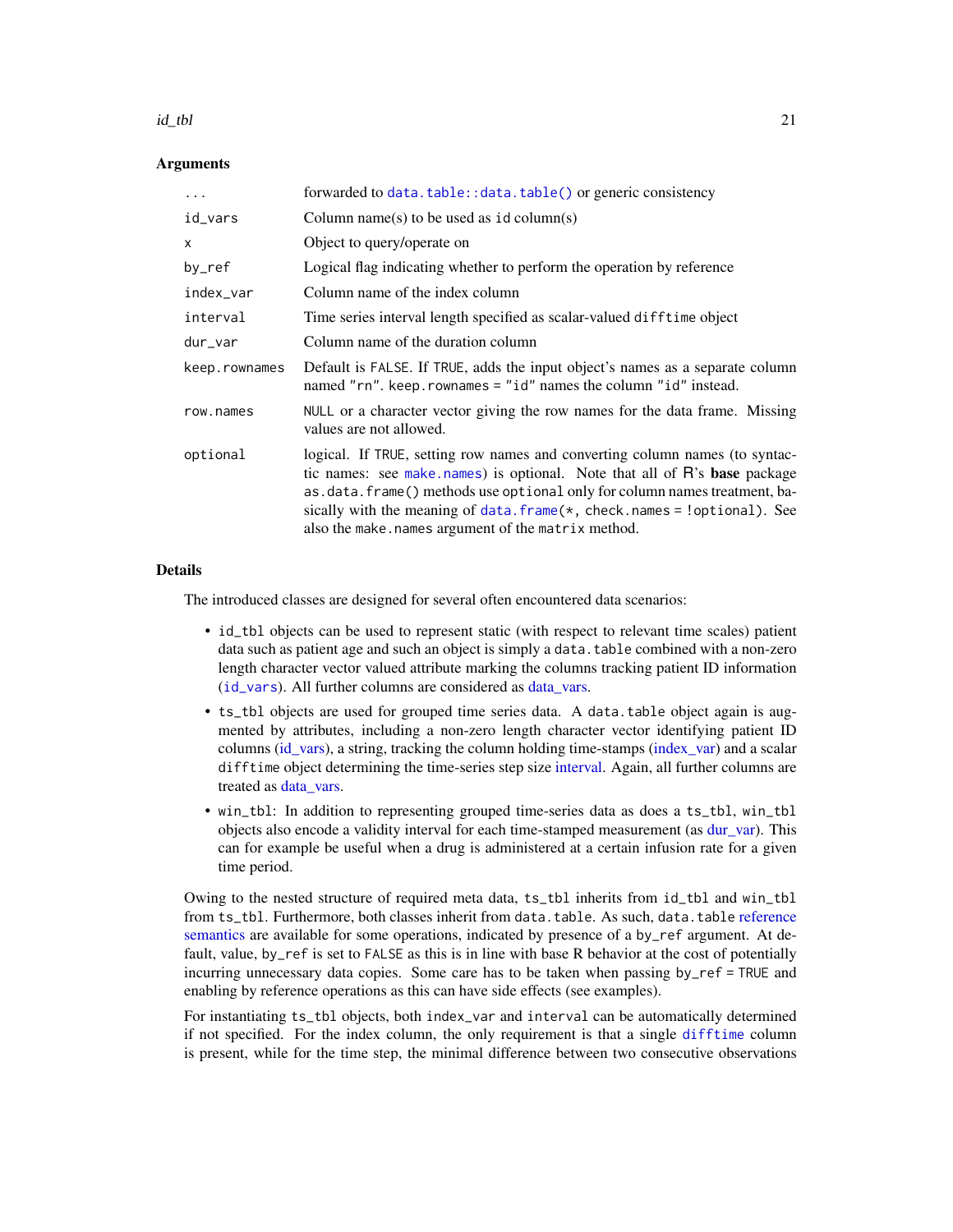is chosen (and all differences are therefore required to be multiples of the minimum difference). Similarly, for a win\_tbl, exactly two [difftime](#page-0-0) columns are required where the first is assumed to be corresponding to the index\_var and the second to the dur\_var.

Upon instantiation, the data might be rearranged: columns are reordered such that ID columns are moved to the front, followed by the index column and a data.table:: $key()$  is set on meta columns, causing rows to be sorted accordingly. Moving meta columns to the front is done for reasons of convenience for printing, while setting a key on meta columns is done to improve efficiency of subsequent transformations such as merging or grouped operations. Furthermore, NA values in either ID or index columns are not allowed and therefore corresponding rows are silently removed.

Coercion between id\_tbl and ts\_tbl (and win\_tbl) by default keeps intersecting attributes fixed and new attributes are by default inferred as for class instantiation. Each class comes with a classspecific implementation of the S3 generic function validate\_tbl() which returns TRUE if the object is considered valid or a string outlining the type of validation failure that was encountered. Validity requires

- 1. inheriting from data.table and unique column names
- 2. for id\_tbl that all columns specified by the non-zero length character vector holding onto the id\_vars specification are available
- 3. for ts\_tbl that the string-valued index\_var column is available and does not intersect with id\_vars and that the index column obeys the specified interval.
- 4. for win\_tbl that the string-valued dur\_var corresponds to a difftime vector and is not among the columns marked as index or ID variables

Finally, inheritance can be checked by calling is\_id\_tbl() and is\_ts\_tbl(). Note that due to ts\_tbl inheriting from id\_tbl, is\_id\_tbl() returns TRUE for both id\_tbl and ts\_tbl objects (and similarly for win\_tbl), while is\_ts\_tbl() only returns TRUE for ts\_tbl objects.

## Value

Constructors id\_tbl()/ts\_tbl()/win\_tbl(), as well as coercion functions as\_id\_tbl()/as\_ts\_tbl()/as\_win\_tbl() return id\_tbl/ts\_tbl/win\_tbl objects respectively, while inheritance testers is\_id\_tbl()/is\_ts\_tbl()/is\_win\_tbl() return logical flags and validate\_tbl() returns either TRUE or a string describing the validation failure.

## Relationship to data.table

Both id\_tbl and ts\_tbl inherit from data.table and as such, functions intended for use with data.table objects can be applied to id\_tbl and ts\_tbl as well. But there are some caveats: Many functions introduced by data.table are not S3 generic and therefore they would have to be masked in order to retain control over how they operate on objects inheriting form data.table. Take for example the function [data.table::setnames\(\)](#page-0-0), which changes column names by reference. Using this function, the name of an index column of an id\_tbl object can me changed without updating the attribute marking the column as such and thusly leaving the object in an inconsistent state. Instead of masking the function setnames(), an alternative is provided as [rename\\_cols\(\)](#page-56-2). In places where it is possible to seamlessly insert the appropriate function (such as [base::names<-\(\)](#page-0-0) or [base::colnames<-\(\)](#page-0-0)) and the responsibility for not using [data.table::setnames\(\)](#page-0-0) in a way that breaks the id\_tbl object is left to the user.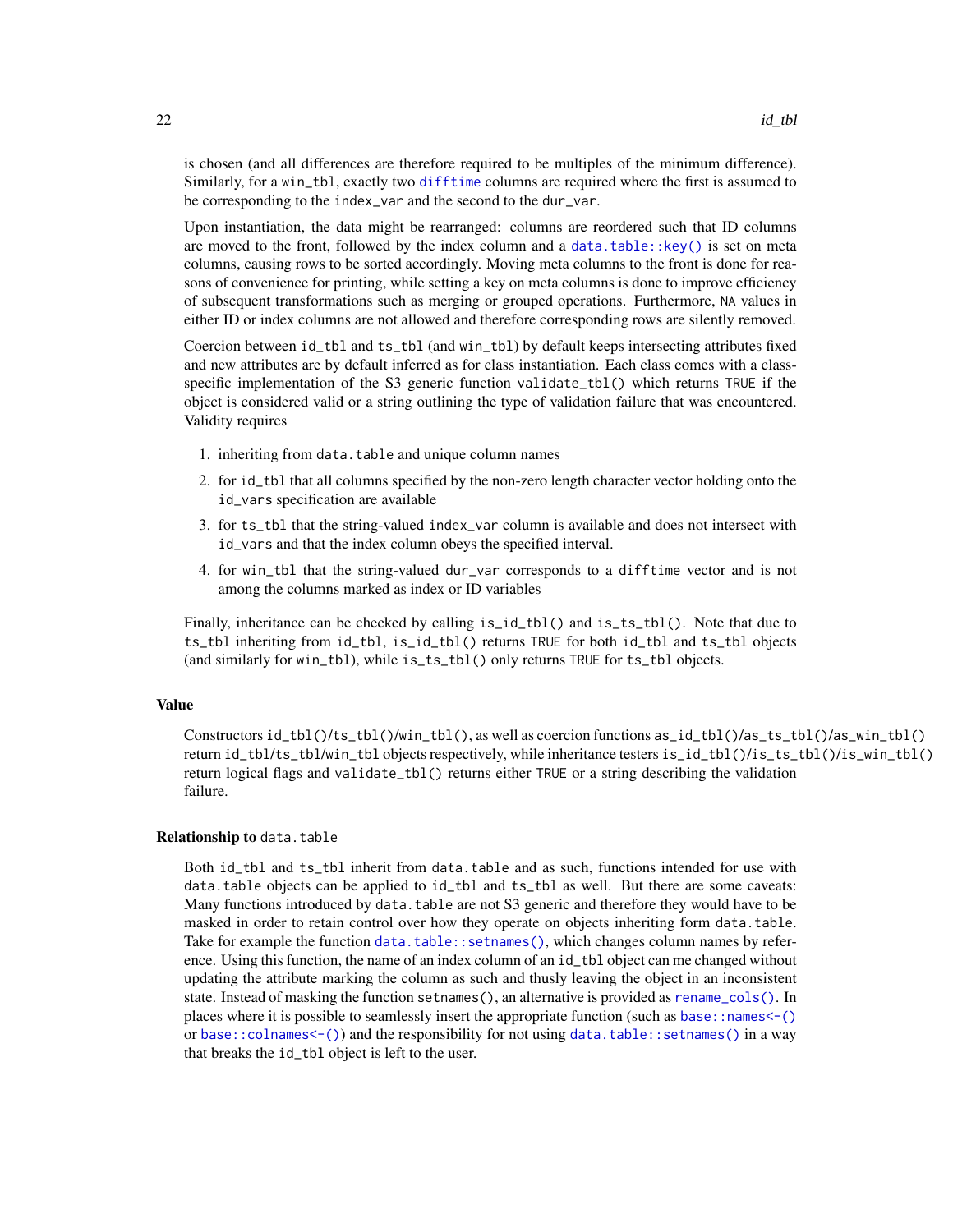#### <span id="page-22-0"></span>id\_vars 23

Owing to data.table heritage, one of the functions that is often called on id\_tbl and ts\_tbl objects is base S3 generic [base::[()]. As this function is capable of modifying the object in a way that makes it incompatible with attached meta data, an attempt is made at preserving as much as possible and if all fails, a data.table object is returned instead of an object inheriting form id\_tbl. If for example the index column is removed (or modified in a way that makes it incompatible with the interval specification) from a ts\_tbl, an id\_tbl is returned. If however the ID column is removed the only sensible thing to return is a data.table (see examples).

## Examples

```
tbl \le id_tbl(a = 1:10, b = rnorm(10))
is_id_tbl(tbl)
is_ts_tbl(tbl)
dat <- data.frame(a = 1:10, b = hours(1:10), c = rnorm(10))
tbl \leftarrow as_ts_tbl(data, "a")is_id_tbl(tbl)
is_ts_tbl(tbl)
tmp <- as_id_tbl(tbl)
is_ts_tbl(tbl)
is_ts_tbl(tmp)
tmp <- as_id_tbl(tbl, by_ref = TRUE)
is_ts_tbl(tbl)
is_ts_tbl(tmp)
tbl \leftarrow id_tbl(a = 1:10, b = rnorm(10))
names(tbl) <- c("c", "b")
tbl
tbl \leftarrow id_tbl(a = 1:10, b = rnorm(10))
validate_tbl(data.table::setnames(tbl, c("c", "b")))
tb1 < -id_tbl(a = 1:10, b = rnorm(10))validate_tbl(rename_cols(tbl, c("c", "b")))
tbl \le ts_tbl(a = rep(1:2, each = 5), b = hours(rep(1:5, 2)), c = rnorm(10))
tbl[, c("a", "c"), with = FALSE]tbl[, c("b", "c"), with = FALSE]
tbl[, list(a, b = as.double(b), c]]
```
<span id="page-22-1"></span>

#### <span id="page-22-2"></span>Description

The two data classes id\_tbl and ts\_tbl, used by ricu to represent ICU patient data, consist of a data.table alongside some meta data. This includes marking columns that have special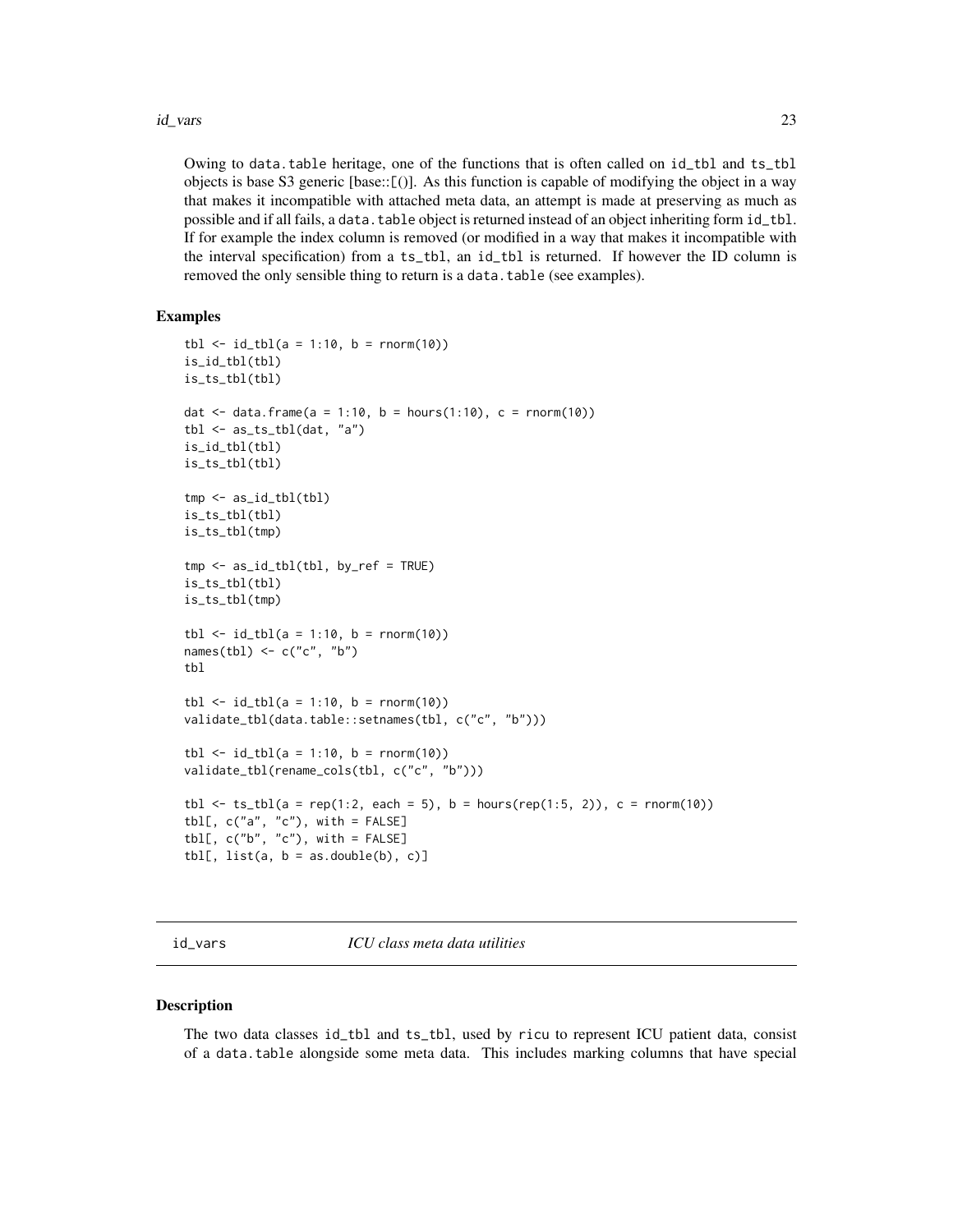meaning and for data representing measurements ordered in time, the step size. The following utility functions can be used to extract columns and column names with special meaning, as well as query a ts\_tbl object regarding its time series related meta data.

## Usage

| id_vars(x)       |
|------------------|
| $id_var(x)$      |
| $id_{col}(x)$    |
| $index\_var(x)$  |
| $index_{col(x)}$ |
| $dur_var(x)$     |
| $dur_col(x)$     |
| $dur\_unit(x)$   |
| meta_vars(x)     |
| $data_vars(x)$   |
| data_var(x)      |
| $data_col(x)$    |
| interval(x)      |
| $time\_unit(x)$  |
| $time\_step(x)$  |
| $time\_vars(x)$  |

## Arguments

x Object to query

## Details

The following functions can be used to query an object for columns or column names that represent a distinct aspect of the data:

• id\_vars(): ID variables are one or more column names with the interaction of corresponding columns identifying a grouping of the data. Most commonly this is some sort of patient identifier.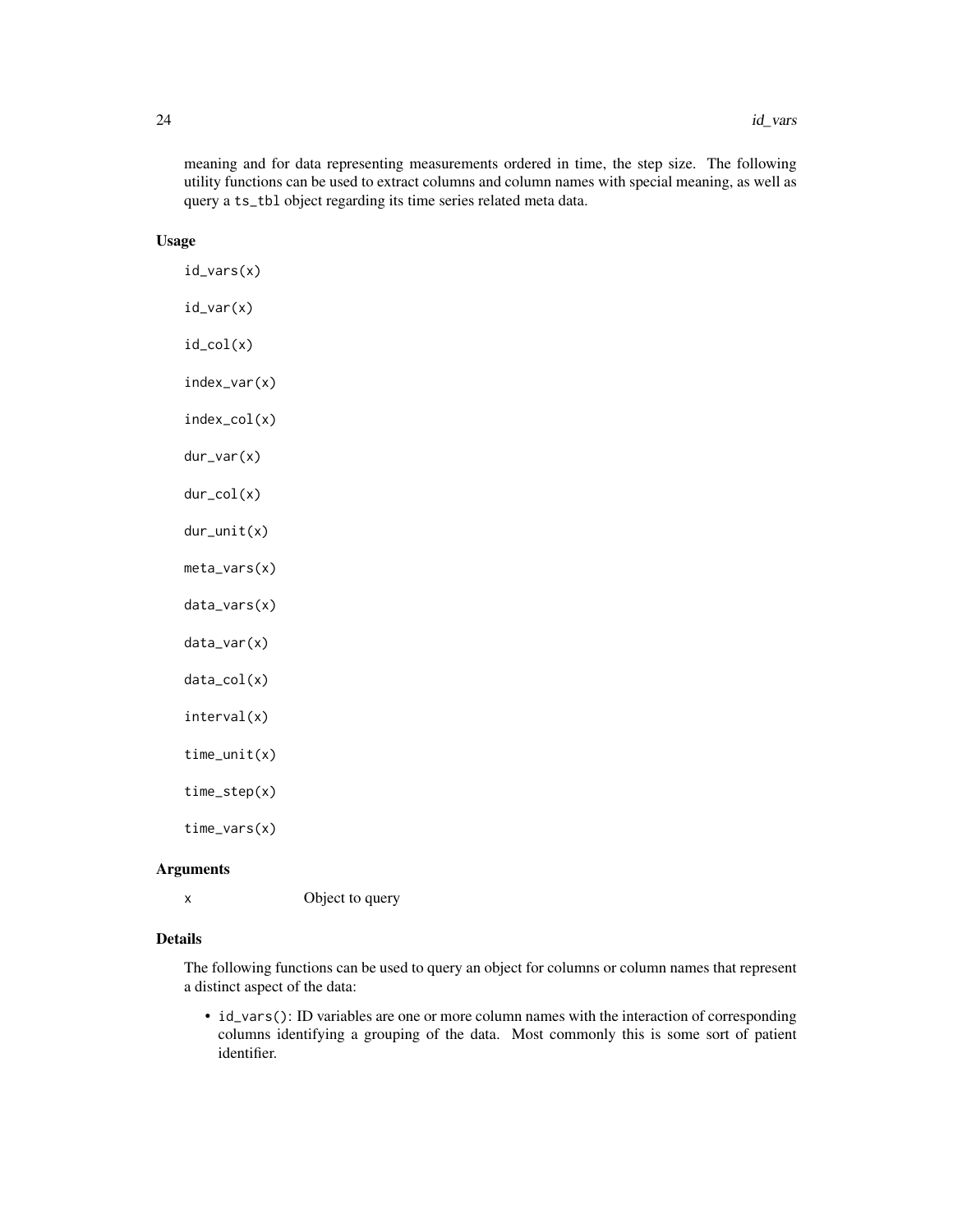- id\_var(): This function either fails or returns a string and can therefore be used in case only a single column provides grouping information.
- id\_col(): Again, in case only a single column provides grouping information, this column can be extracted using this function.
- index\_var(): Suitable for use as index variable is a column that encodes a temporal ordering of observations as [difftime](#page-0-0) vector. Only a single column can be marked as index variable and this function queries a ts\_tbl object for its name.
- index\_col(): similarly to id\_col(), this function extracts the column with the given designation. As a ts\_tbl object is required to have exactly one column marked as index, this function always returns for ts\_tbl objects (and fails for id\_tbl objects).
- dur\_var(): For win\_tbl objects, this returns the name of the column encoding the data validity interval.
- dur\_col(): Similarly to index\_col(), this returns the difftime vector corresponding to the dur\_var().
- meta\_vars(): For ts\_tbl objects, meta variables represent the union of ID and index variables (for win\_tbl, this also includes the dur\_var()), while for id\_tbl objects meta variables consist pf ID variables.
- data\_vars(): Data variables on the other hand are all columns that are not meta variables.
- data\_var(): Similarly to id\_var(), this function either returns the name of a single data variable or fails.
- data\_col(): Building on data\_var(), in situations where only a single data variable is present, it is returned or if multiple data column exists, an error is thrown.
- time\_vars(): Time variables are all columns in an object inheriting from [data.frame](#page-0-0) that are of type [difftime](#page-0-0). Therefore in a ts\_tbl object the index column is one of (potentially) several time variables. For a win\_tbl, however the dur\_var() is not among the time\_vars().
- interval(): The time series interval length is represented a scalar valued [difftime](#page-0-0) object.
- time\_unit(): The time unit of the time series interval, represented by a string such as "hours" or "mins" (see [difftime](#page-0-0)).
- time\_step(): The time series step size represented by a numeric value in the unit as returned by time\_unit().

## Value

Mostly column names as character vectors, in case of  $id\_\text{var}$  (), index\_var(), data\_var() and time\_unit() of length 1, else of variable length. Functions id\_col(), index\_col() and data\_col() return table columns as vectors, while interval() returns a scalar valued difftime object and time\_step() a number.

## Examples

```
tbl \le id_tbl(a = rep(1:2, each = 5), b = rep(1:5, 2), c = rnorm(10),
             id_{vars} = c("a", "b")id_vars(tbl)
tryCatch(id_col(tbl), error = function(...) "no luck")
```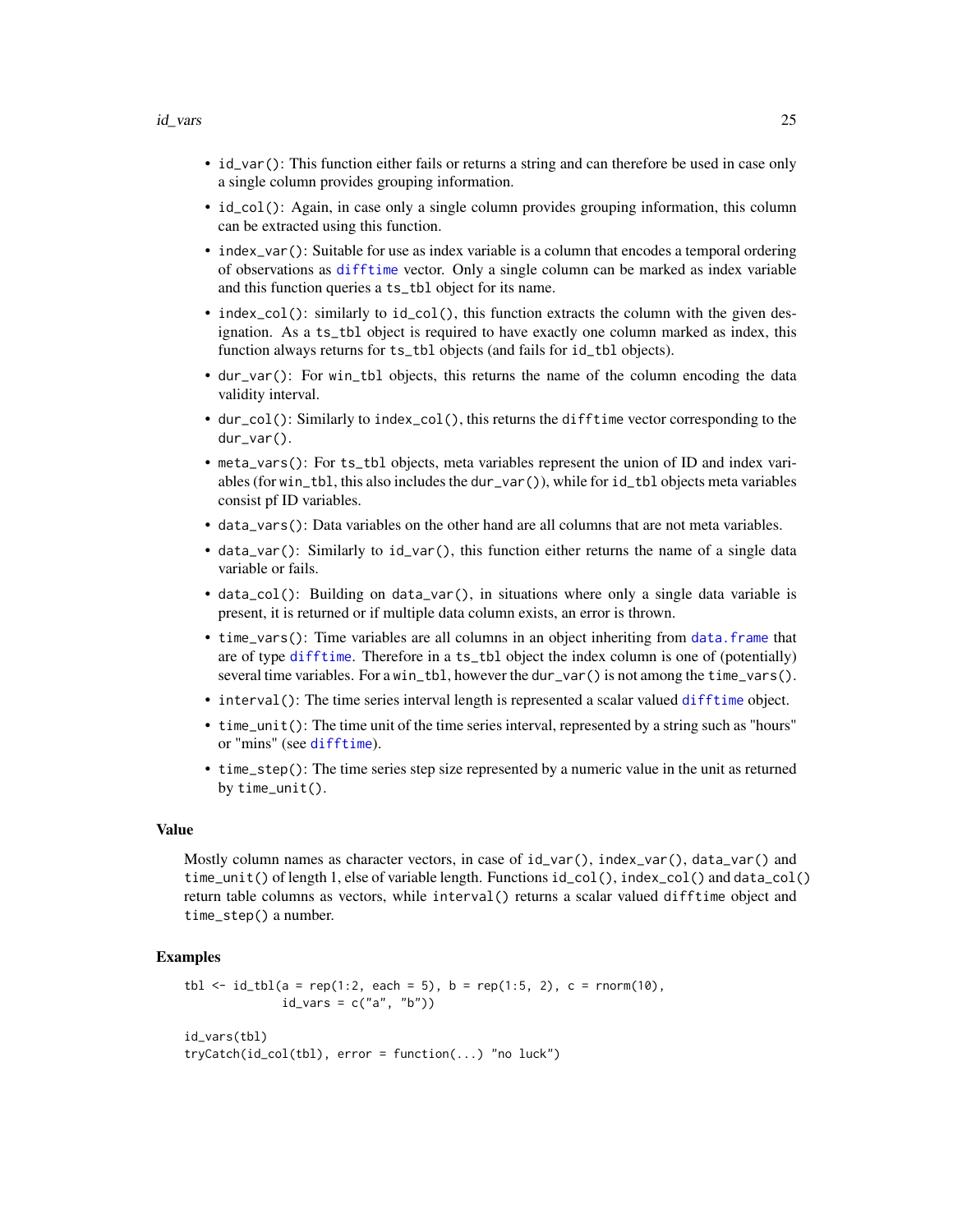```
data_vars(tbl)
data_col(tbl)
tmp \leftarrow as_id_tbl(tbl, id_vars = "a")id_vars(tmp)
id_col(tmp)
tbl \le ts_tbl(a = rep(1:2, each = 5), b = hours(rep(1:5, 2)), c = rnorm(10))
index_var(tbl)
index_col(tbl)
identical(index_var(tbl), time_vars(tbl))
interval(tbl)
time_unit(tbl)
time_step(tbl)
```
<span id="page-25-1"></span>import\_src *Data import utilities*

## Description

Making a dataset available to ricu consists of 3 steps: downloading ([download\\_src\(\)](#page-13-1)), importing ([import\\_src\(\)](#page-25-1)) and attaching ([attach\\_src\(\)](#page-1-1)). While downloading and importing are one-time procedures, attaching of the dataset is repeated every time the package is loaded. Briefly, downloading loads the raw dataset from the internet (most likely in .csv format), importing consists of some preprocessing to make the data available more efficiently and attaching sets up the data for use by the package.

## Usage

```
import_src(x, ...)
## S3 method for class 'src_cfg'
import_src(
 x,
 data\_dir = src\_data\_dir(x),
  tables = NULL,
 force = FALSE,verbose = TRUE,
  ...
\lambda## S3 method for class 'aumc_cfg'
import_src(x, ...)
## S3 method for class 'character'
```
<span id="page-25-0"></span>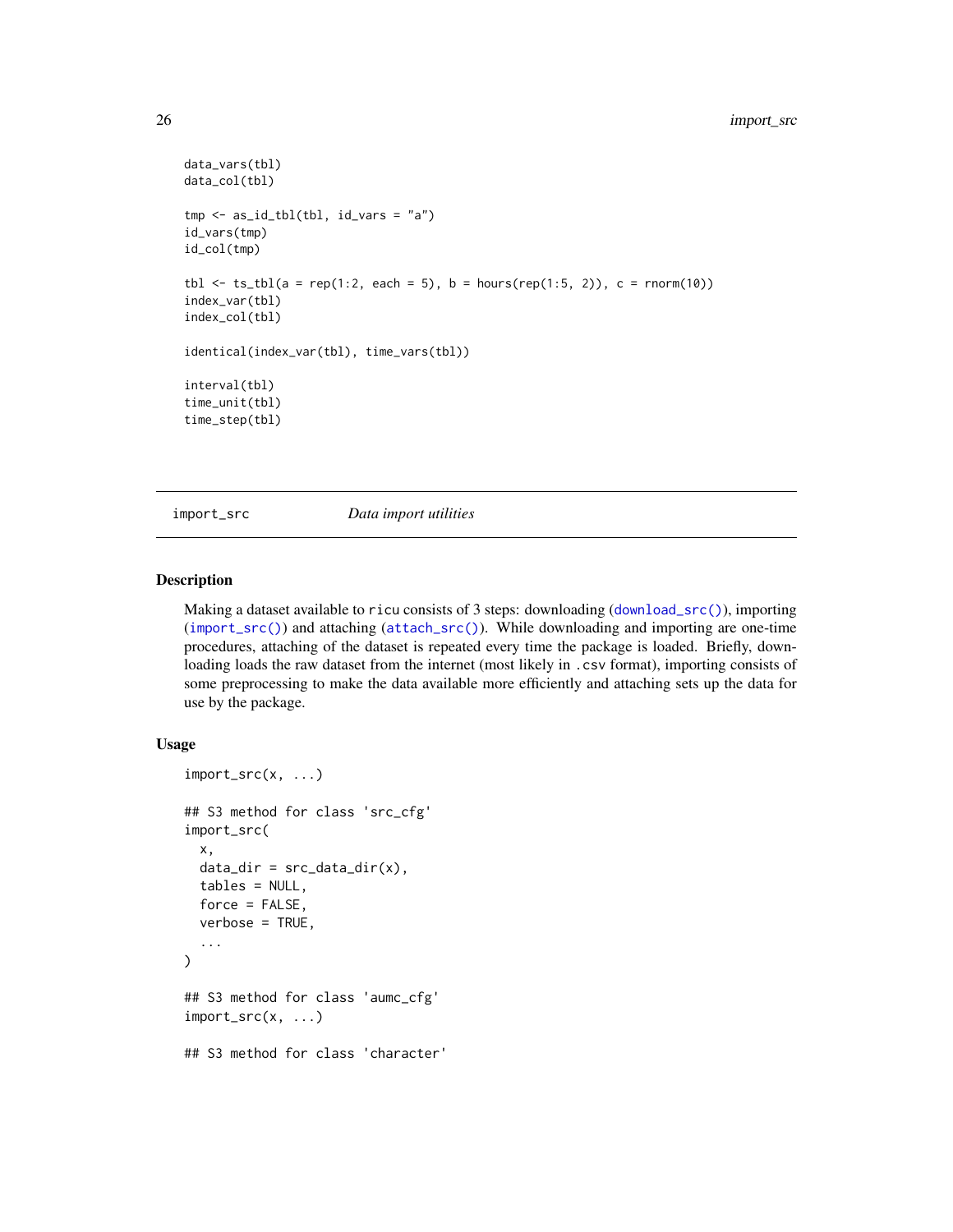## import\_src 27

```
import_src(
  x,
  data_dir = src_data_dir(x),
  tables = NULL,
  force = FALSE,
  verbose = TRUE,
  cleanup = FALSE,
  ...
)
import_tbl(x, ...)## S3 method for class 'tbl_cfg'
import_tbl(
 x,
  data\_dir = src\_data\_dir(x),
 progress = NULL,
 cleanup = FALSE,
  ...
\lambda
```
## **Arguments**

| x         | Object specifying the source configuration                                                               |
|-----------|----------------------------------------------------------------------------------------------------------|
| $\ddotsc$ | Passed to downstream methods (finally to readr::read_csv/readr::read_csv_chunked)/generic<br>consistency |
| data_dir  | Destination directory where the downloaded data is written to.                                           |
| tables    | Character vector specifying the tables to download. If NULL, all available tables<br>are downloaded.     |
| force     | Logical flag; if TRUE, existing data will be re-downloaded                                               |
| verbose   | Logical flag indicating whether to print progress information                                            |
| cleanup   | Logical flag indicating whether to remove raw csv files after conversion to fst                          |
| progress  | Either NULL or a progress bar as created by progress:: progress_bar()                                    |
|           |                                                                                                          |

#### Details

In order to speed up data access operations, ricu does not directly use the PhysioNet provided CSV files, but converts all data to  $fst:$ : fst() format, which allows for random row and column access. Large tables are split into chunks in order to keep memory requirements reasonably low.

The one-time step per dataset of data import is fairly resource intensive: depending on CPU and available storage system, it will take on the order of an hour to run to completion and depending on the dataset, somewhere between 50 GB and 75 GB of temporary disk space are required as tables are uncompressed, in case of partitioned data, rows are reordered and the data again is saved to a storage efficient format.

The S3 generic function import\_src() performs import of an entire data source, internally calling the S3 generic function import\_tbl() in order to perform import of individual tables. Method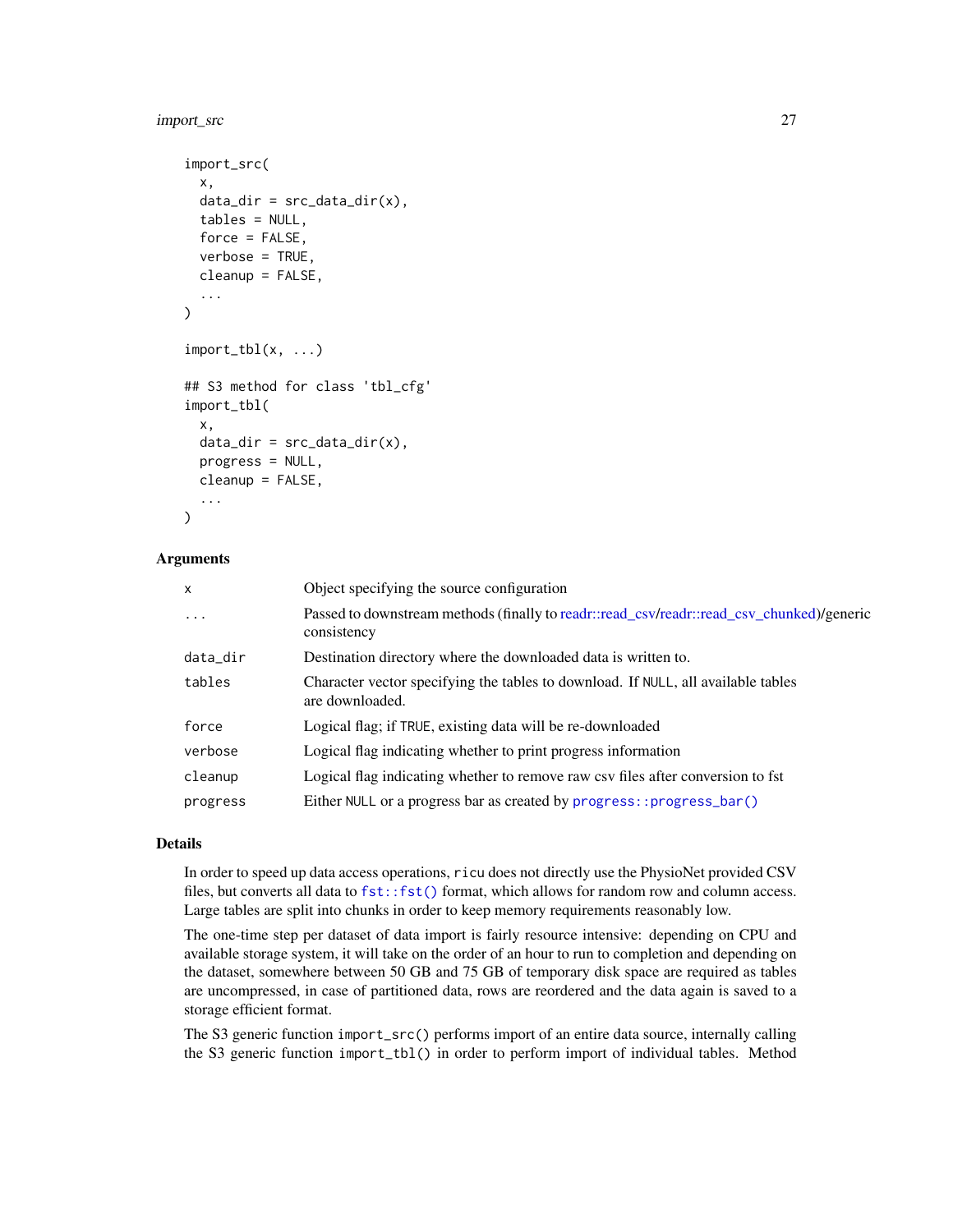dispatch is intended to occur on objects inheriting from  $src_cfg$  and  $tb_cfg$  respectively. Such objects can be generated from JSON based configuration files which contain information such as table names, column types or row numbers, in order to provide safety in parsing of .csv files. For more information on data source configuration, refer to [load\\_src\\_cfg\(\)](#page-41-1).

Current import capabilities include re-saving a .csv file to .fst at once (used for smaller sized tables), reading a large .csv file using the [readr::read\\_csv\\_chunked\(\)](#page-0-0) API, while partitioning chunks and reassembling sub-partitions (used for splitting a large file into partitions), as well as re-partitioning an already partitioned table according to a new partitioning scheme. Care has been taken to keep the maximal memory requirements for this reasonably low, such that data import is feasible on laptop class hardware.

#### Value

Called for side effects and returns NULL invisibly.

## Examples

```
## Not run:
dir <- tempdir()
list.files(dir)
download_src("mimic_demo", dir)
list.files(dir)
import_src("mimic_demo", dir)
list.files(dir)
unlink(dir, recursive = TRUE)
## End(Not run)
```
load\_concepts *Load concept data*

## **Description**

Concept objects are used in ricu as a way to specify how a clinical concept, such as heart rate can be loaded from a data source. Building on this abstraction, load\_concepts() powers concise loading of data with data source specific preprocessing hidden away from the user, thereby providing a data source agnostic interface to data loading. At default value of the argument merge\_data, a tabular data structure (either a [ts\\_tbl](#page-19-1) or an [id\\_tbl](#page-19-2), depending on what kind of concepts are requested), inheriting from [data.table](#page-0-0), is returned, representing the data in wide format (i.e. returning concepts as columns).

<span id="page-27-0"></span>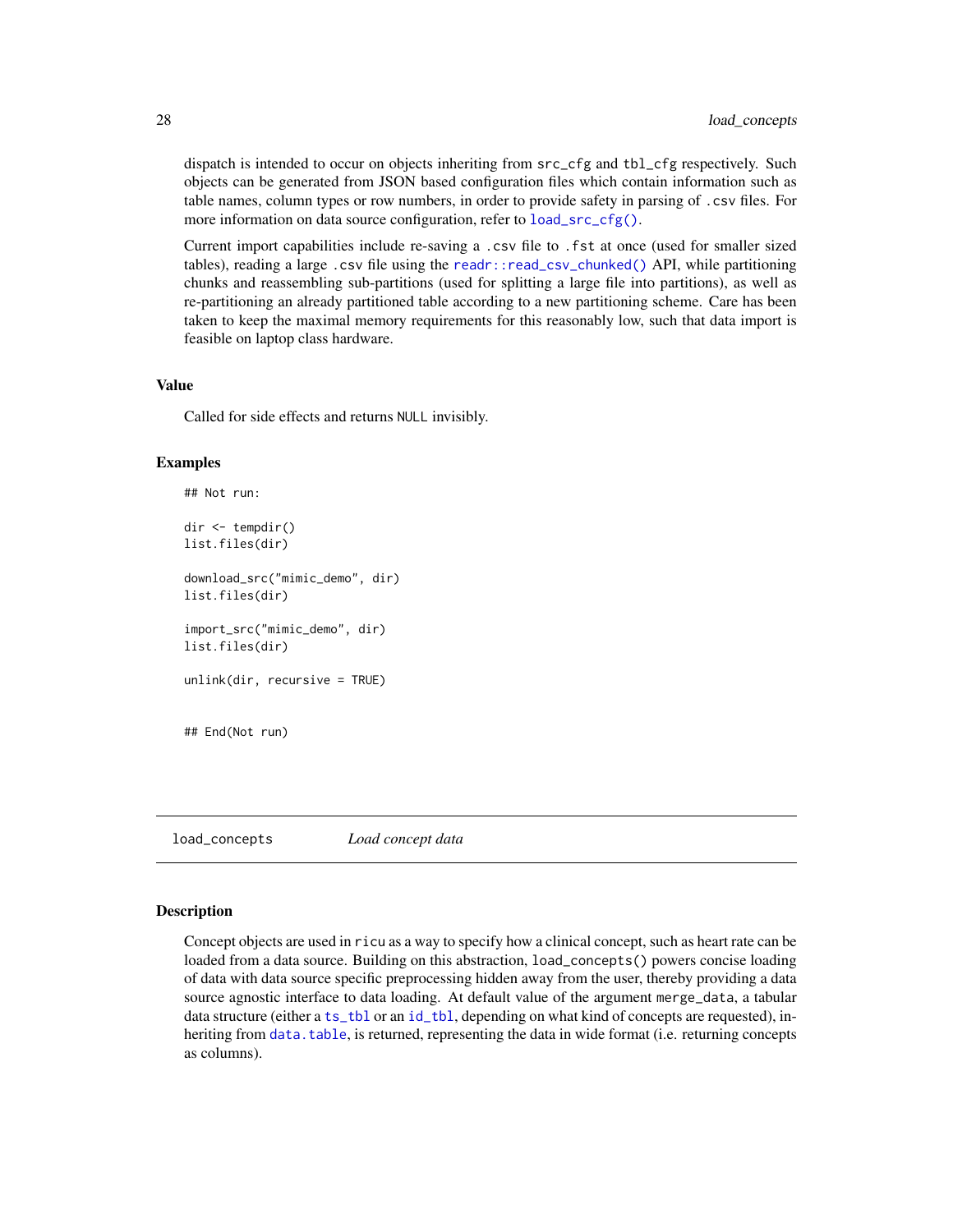## load\_concepts 29

## Usage

```
load_concepts(x, ...)
## S3 method for class 'character'
load_concepts(
 x,
 src = NULL,concepts = NULL,
  ...,
 dict_name = "concept-dict",
  dict_dirs = NULL
\lambda## S3 method for class 'concept'
load_concepts(
  x,
  src = NULL,aggregate = NULL,
 merge_data = TRUE,
 verbose = TRUE,
  ...
\mathcal{L}## S3 method for class 'cncpt'
load\_concepts(x, aggregate = NULL, ..., progress = NULL)## S3 method for class 'num_cncpt'
load\_concepts(x, aggregate = NULL, ..., progress = NULL)## S3 method for class 'unt_cncpt'
load\_concepts(x, aggregate = NULL, ..., progress = NULL)## S3 method for class 'fct_cncpt'
load\_concepts(x, aggregate = NULL, ..., progress = NULL)## S3 method for class 'lgl_cncpt'
load\_concepts(x, aggregate = NULL, ..., progress = NULL)## S3 method for class 'rec_cncpt'
load_concepts(
  x,
  aggregate = NULL,
  patient_ids = NULL,
 id_type = "icustay",
 interval = hours(1L),
  ...,
 progress = NULL
\mathcal{L}
```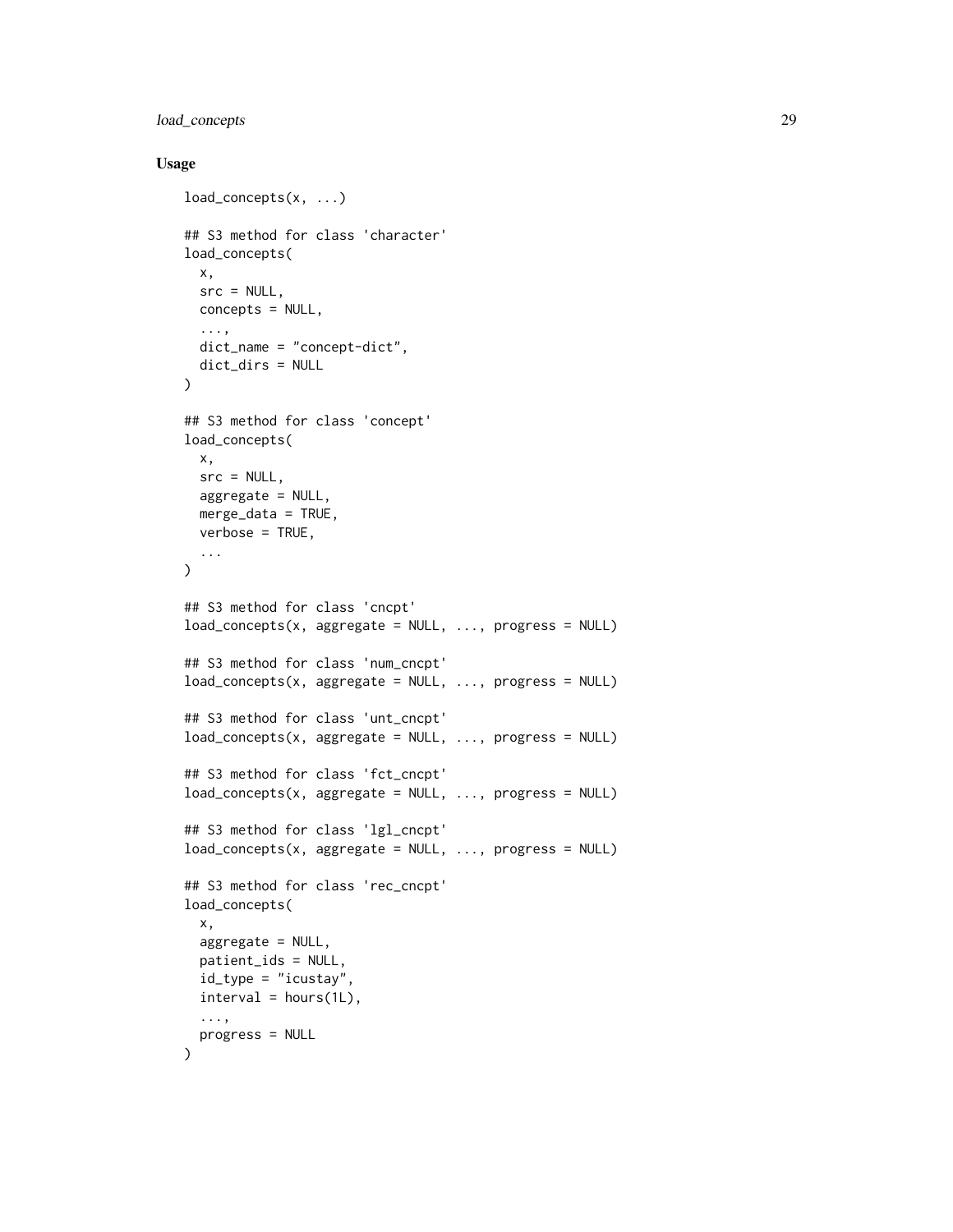```
## S3 method for class 'item'
load_concepts(
  x,
  patient_ids = NULL,
  id_type = "icustay",
  interval = hours(1L),
  progress = NULL,
  ...
\mathcal{L}## S3 method for class 'itm'
load_concepts(
  x,
  patient_ids = NULL,
  id_type = "icustay",
  interval = hours(1L),
  ...
\mathcal{L}
```
## Arguments

| X                    | Object specifying the data to be loaded                                                                                        |  |
|----------------------|--------------------------------------------------------------------------------------------------------------------------------|--|
| $\ddotsc$            | Passed to downstream methods                                                                                                   |  |
| src                  | A character vector, used to subset the concepts; NULL means no subsetting                                                      |  |
| concepts             | The concepts to be used or NULL in which case load_dictionary() is called                                                      |  |
| dict_name, dict_dirs |                                                                                                                                |  |
|                      | In case not concepts are passed as concepts, these are forwarded to $load\_dictionary()$<br>as name and file arguments         |  |
| aggregate            | Controls how data within concepts is aggregated                                                                                |  |
| merge_data           | Logical flag, specifying whether to merge concepts into wide format or return a<br>list, each entry corresponding to a concept |  |
| verbose              | Logical flag for muting informational output                                                                                   |  |
| progress             | Either NULL, or a progress bar object as created by progress::progress_bar                                                     |  |
| patient_ids          | Optional vector of patient ids to subset the fetched data with                                                                 |  |
| id_type              | String specifying the patient id type to return                                                                                |  |
| interval             | The time interval used to discretize time stamps with, specified as base: : difftime()<br>object                               |  |

## Details

In order to allow for a large degree of flexibility (and extensibility), which is much needed owing to considerable heterogeneity presented by different data sources, several nested S3 classes are involved in representing a concept and load\_concepts() follows this hierarchy of classes recursively when resolving a concept. An outline of this hierarchy can be described as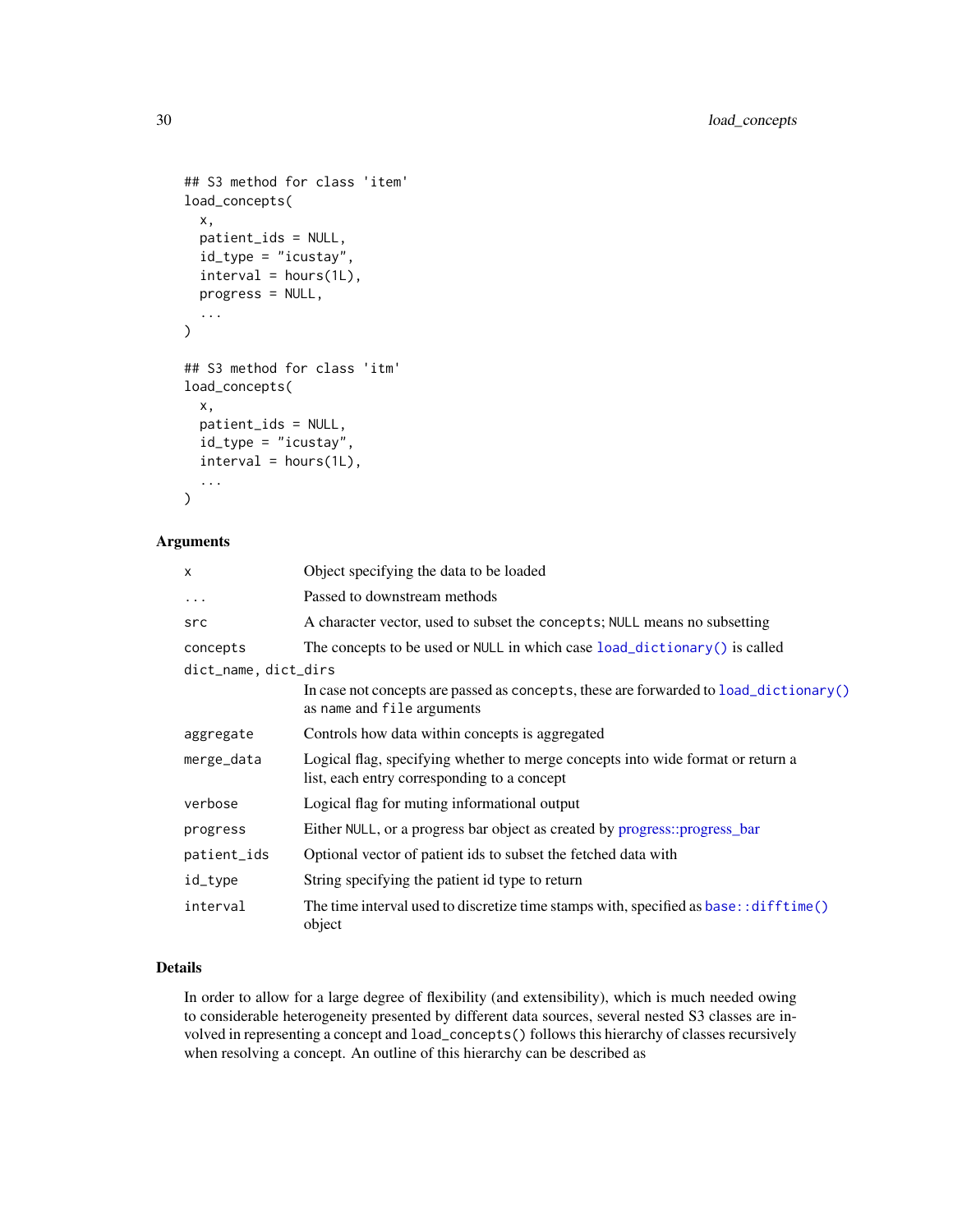#### load\_concepts 31

- concept: contains many cncpt objects (of potentially differing sub-types), each comprising of some meta-data and an item object
- item: contains many itm objects (of potentially differing sub-types), each encoding how to retrieve a data item.

The design choice for wrapping a vector of cncpt objects with a container class concept is motivated by the requirement of having several different sub-types of cncpt objects (all inheriting from the parent type cncpt), while retaining control over how this homogeneous w.r.t. parent type, but heterogeneous w.r.t. sub-type vector of objects behaves in terms of S3 generic functions.

## Value

An id\_tbl/ts\_tbl or a list thereof, depending on loaded concepts and the value passed as merge\_data.

## Concept

Top-level entry points are either a character vector, which is used to subset a concept object or an entire [concept dictionary,](#page-32-1) or a concept object. When passing a character vector as first argument, the most important further arguments at that level control from where the dictionary is taken (dict\_name or dict\_dirs). At concept level, the most important additional arguments control the result structure: data merging can be disabled using merge\_data and data aggregation is governed by the aggregate argument.

Data aggregation is important for merging several concepts into a wide-format table, as this requires data to be unique per observation (i.e. by either id or combination of id and index). Several value types are acceptable as aggregate argument, the most important being FALSE, which disables aggregation, NULL, which auto-determines a suitable aggregation function or a string which is ultimately passed to  $dt_g$  force() where it identifies a function such as sum(), mean(), min() or max(). More information on aggregation is available as [aggregate\(\).](#page-56-2) If the object passed as aggregate is scalar, it is applied to all requested concepts in the same way. In order to customize aggregation per concept, a named object (with names corresponding to concepts) of the same length as the number of requested concepts may be passed.

Under the hood, a concept object comprises of several cncpt objects with varying sub-types (for example num\_cncpt, representing continuous numeric data or fct\_cncpt representing categorical data). This implementation detail is of no further importance for understanding concept loading and for more information, please refer to the [concept](#page-47-1) documentation. The only argument that is introduced at cncpt level is progress, which controls progress reporting. If called directly, the default value of NULL yields messages, sent to the terminal. Internally, if called from load\_concepts() at concept level (with verbose set to TRUE), a [progress::progress\\_bar](#page-0-0) is set up in a way that allows nested messages to be captured and not interrupt progress reporting (see [msg\\_progress\(\)](#page-46-1)).

#### Item

A single cncpt object contains an item object, which in turn is composed of several itm objects with varying sub-types, the relationship item to itm being that of concept to cncpt and the rationale for this implementation choice is the same as previously: a container class used representing a vector of objects of varying sub-types, all inheriting form a common super-type. For more information on the item class, please refer to the [relevant documentation.](#page-50-1) Arguments introduced at item level include patient\_ids, id\_type and interval. Acceptable values for interval are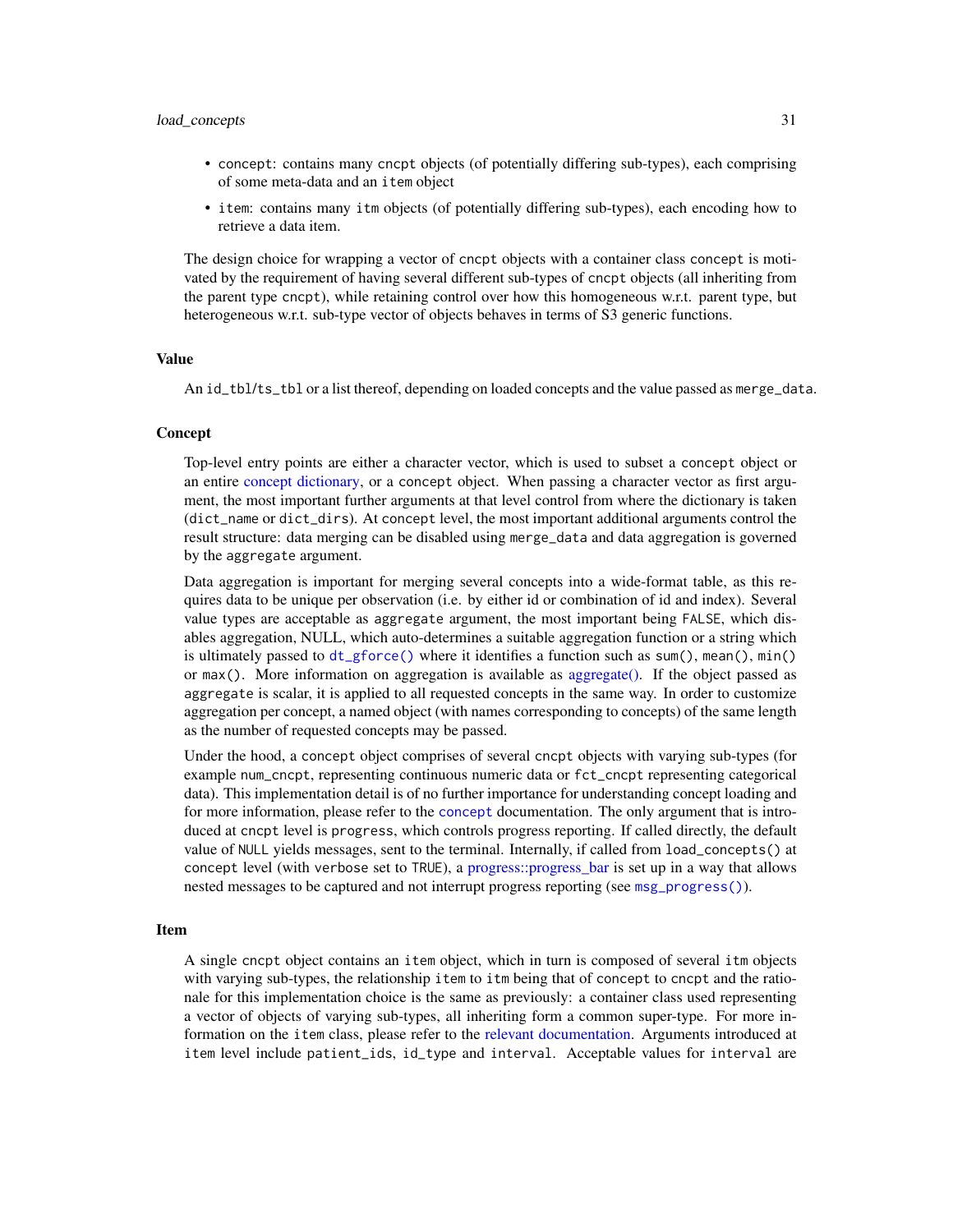scalar-valued [base::difftime\(\)](#page-0-0) objects (see also helper functions such as [hours\(\)](#page-60-1)) and this argument essentially controls the time-resolution of the returned time-series. Of course, the limiting factor raw time resolution which is on the order of hours for data sets like [MIMIC-III](https://physionet.org/content/mimiciii/) or [eICU](https://physionet.org/content/eicu-crd) but can be much higher for a data set like [HiRID.](https://physionet.org/content/hirid/) The argument id\_type is used to specify what kind of id system should be used to identify different time series in the returned data. A data set like MIMIC-III, for example, makes possible the resolution of data to 3 nested ID systems:

- patient (subject\_id): identifies a person
- hadm (hadm\_id): identifies a hospital admission (several of which are possible for a given person)
- icustay (icustay\_id): identifies an admission to an ICU and again has a one-to-many relationship to hadm.

Acceptable argument values are strings that match ID systems as specified by the [data source con](#page-41-1)[figuration.](#page-41-1) Finally, patient\_ids is used to define a patient cohort for which data can be requested. Values may either be a vector of IDs (which are assumed to be of the same type as specified by the id\_type argument) or a tabular object inheriting from data.frame, which must contain a column named after the data set-specific ID system identifier (for MIMIC-III and an id\_type argument of hadm, for example, that would be hadm\_id).

## Extensions

The presented hierarchy of S3 classes is designed with extensibility in mind: while the current range of functionality covers settings encountered when dealing with the included concepts and datasets, further data sets and/or clinical concepts might necessitate different behavior for data loading. For this reason, various parts in the cascade of calls to load\_concepts() can be adapted for new requirements by defining new sub- classes to cncpt or itm and providing methods for the generic function load\_concepts()specific to these new classes. At cncpt level, method dispatch defaults to load\_concepts.cncpt() if no method specific to the new class is provided, while at itm level, no default function is available.

Roughly speaking, the semantics for the two functions are as follows:

- cncpt: Called with arguments x (the current cncpt object), aggregate (controlling how aggregation per time-point and ID is handled), ... (further arguments passed to downstream methods) and progress (controlling progress reporting), this function should be able to load and aggregate data for the given concept. Usually this involves extracting the item object and calling load\_concepts() again, dispatching on the item class with arguments x (the given item), arguments passed as ..., as well as progress.
- itm: Called with arguments x (the current object inheriting from itm, patient\_ids (NULL or a patient ID selection), id\_type (a string specifying what ID system to retrieve), and interval (the time series interval), this function actually carries out the loading of individual data items, using the specified ID system, rounding times to the correct interval and subsetting on patient IDs. As return value, on object of class as specified by the target entry is expected and all [data\\_vars\(\)](#page-22-2) should be named consistently, as data corresponding to multiple itm objects concatenated in row-wise fashion as in [base::rbind\(\)](#page-0-0).

## Examples

if (require(mimic.demo)) {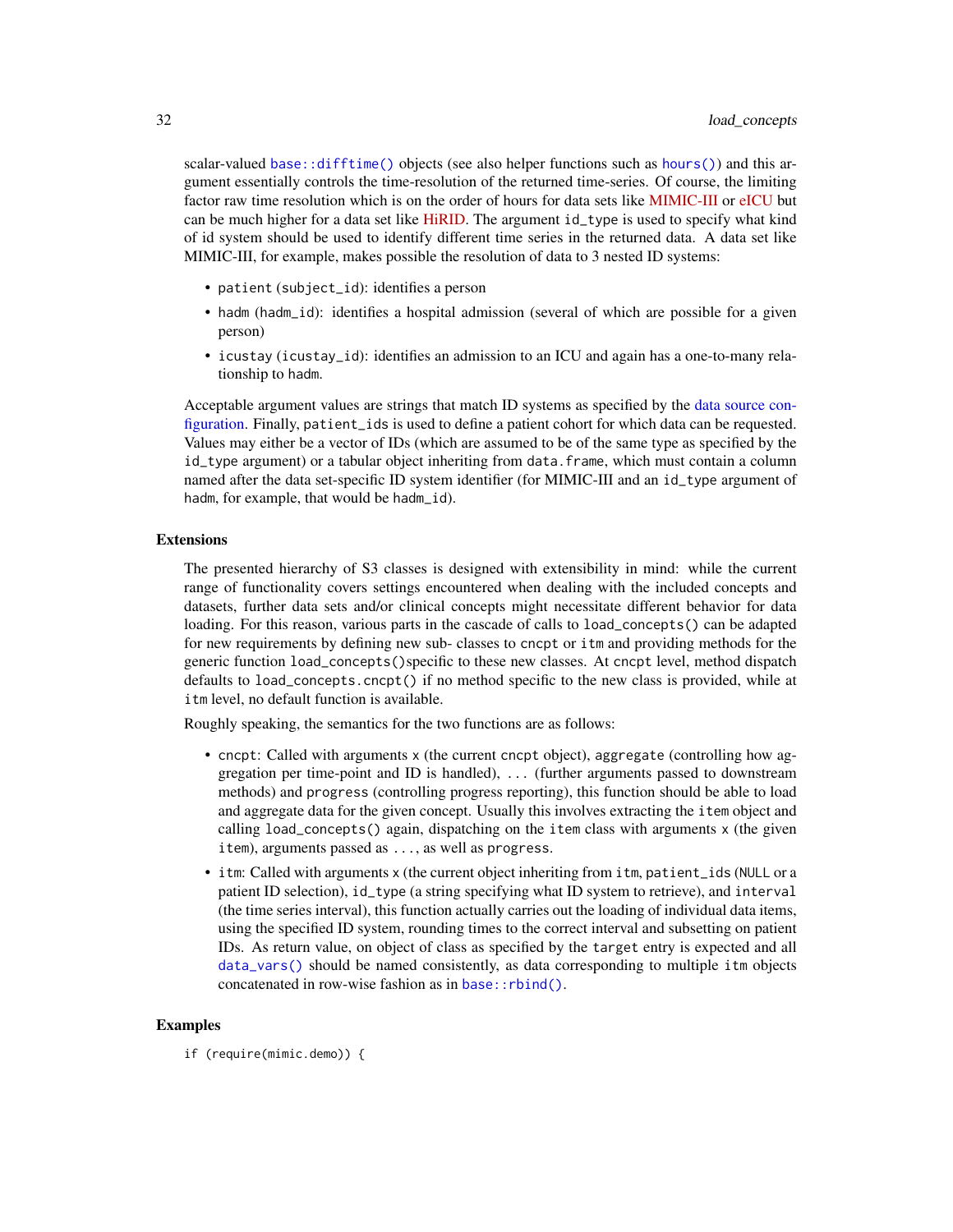## <span id="page-32-0"></span>load\_dictionary 33

```
dat <- load_concepts("glu", "mimic_demo")
gluc <- concept("gluc",
  item("mimic_demo", "labevents", "itemid", list(c(50809L, 50931L)))
\mathcal{L}identical(load_concepts(gluc), dat)
class(dat)
class(load_concepts(c("sex", "age"), "mimic_demo"))
}
```
<span id="page-32-1"></span>load\_dictionary *Load concept dictionaries*

## Description

Data concepts can be specified in JSON format as a concept dictionary which can be read and parsed into concept/item objects. Dictionary loading can either be performed on the default included dictionary or on a user- specified custom dictionary. Furthermore, a mechanism is provided for adding concepts and/or data sources to the existing dictionary (see the Details section).

#### Usage

```
load_dictionary(
  src = NULL,concepts = NULL,
  name = "concept-dict",
  cfg_dirs = NULL
\mathcal{L}concept_availability(dict = NULL, include_rec = FALSE, ...)
explain_dictionary(
  dict = NULL,
  cols = c("name", "category", "description"),
  ...
\mathcal{L}
```
## Arguments

| src      | NULL or the name of one or several data sources                                              |
|----------|----------------------------------------------------------------------------------------------|
| concepts | A character vector used to subset the concept dictionary or NULL indicating no<br>subsetting |
| name     | Name of the dictionary to be read                                                            |
| cfg_dirs | File name of the dictionary                                                                  |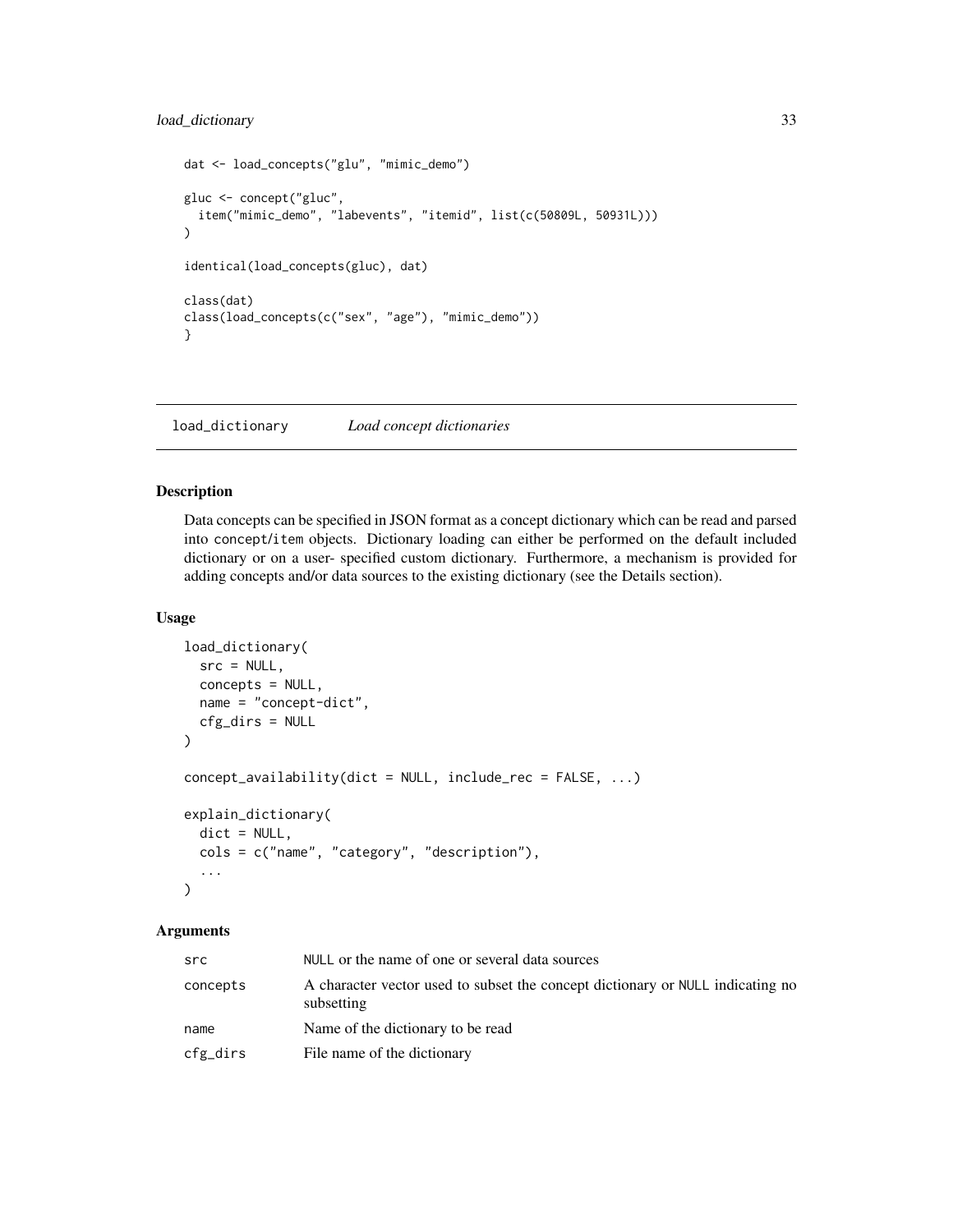| dict        | A dictionary (conneept object) or NULL                                 |
|-------------|------------------------------------------------------------------------|
| include_rec | Logical flag indicating whether to include rec_cncpt concepts as well  |
| .           | Forwarded to load_dictionary() in case NULL is passed as dict argument |
| cols        | Columns to include in the output of explain_dictionary()               |

#### Details

A default dictionary is provided at

```
system.file(
  file.path("extdata", "config", "concept-dict.json"),
  package = "ricu"
\mathcal{L}
```
and can be loaded in to an R session by calling get\_config("concept-dict"). The default dictionary can be extended by adding a file concept-dict.json to the path specified by the environment variable RICU\_CONFIG\_PATH. New concepts can be added to this file and existing concepts can be extended (by adding new data sources). Alternatively, load\_dictionary() can be called on nondefault dictionaries using the file argument.

In order to specify a concept as JSON object, for example the numeric concept for glucose, is given by

```
{
  "glu": {
    "unit": "mg/dL",
    "min": 0,
    "max": 1000,
    "description": "glucose",
    "category": "chemistry",
    "sources": {
      "mimic_demo": [
        {
          "ids": [50809, 50931],
          "table": "labevents",
          "sub_var": "itemid"
        }
      ]
    }
  }
}
```
Using such a specification, constructors for [cncpt](#page-47-2) and [itm](#page-50-2) objects are called either using default arguments or as specified by the JSON object, with the above corresponding to a call like

```
concept(
 name = "glu",items = item(
   src = "mimic_demo", table = "labevents", sub_var = "itemid",
```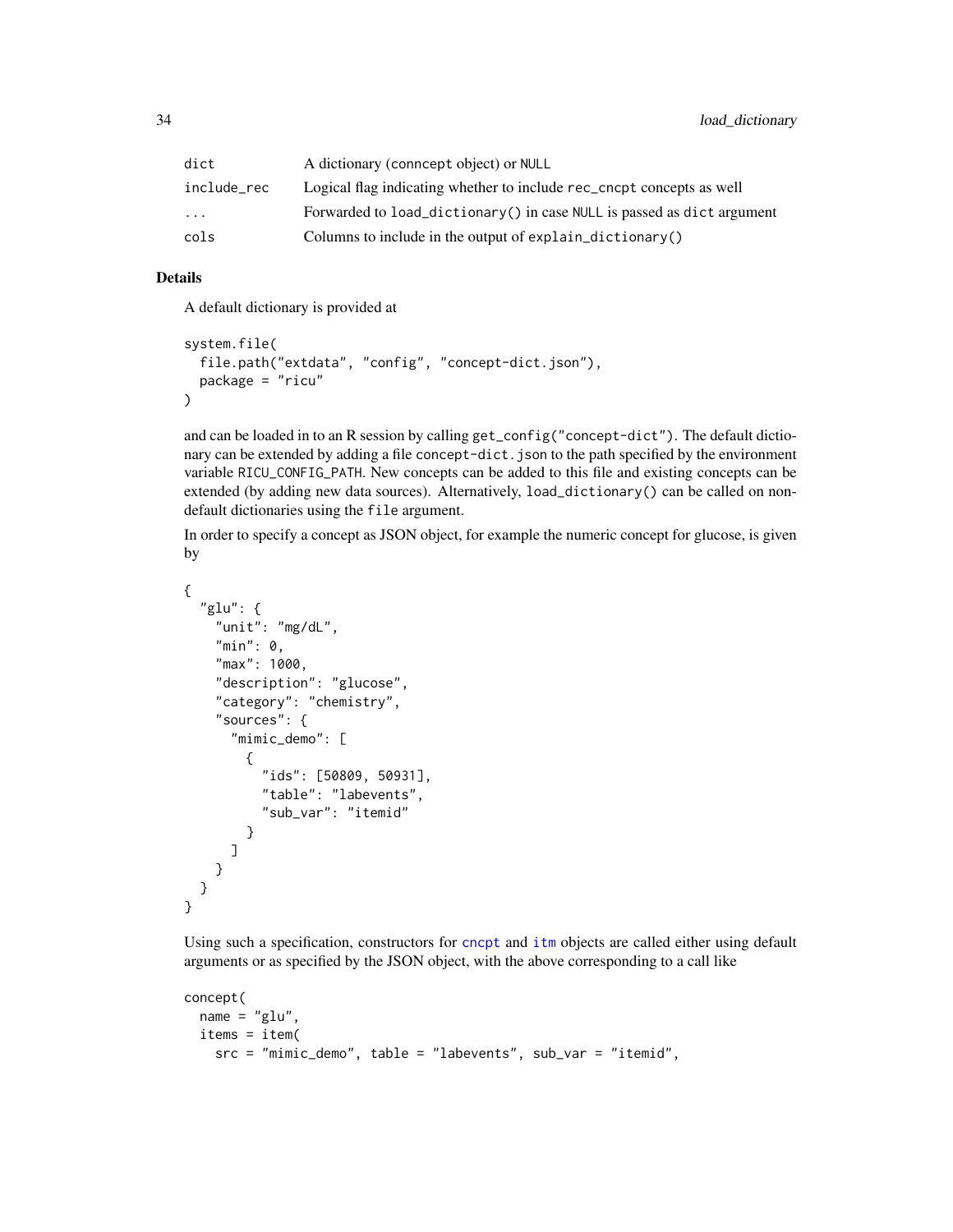```
ids = list(c(50809L, 50931L))
 ),
 description = "glucose", category = "chemistry",
 unit = "mg/dL", min = 0, max = 1000
)
```
The arguments src and concepts can be used to only load a subset of a dictionary by specifying a character vector of data sources and/or concept names.

A summary of item availability for a set of concepts can be created using concept\_availability(). This produces a logical matrix with TRUE entries corresponding to concepts where for the given data source, at least a single item has been defined. If data is loaded for a combination of concept and data source, where the corresponding entry is FALSE, this will yield either a zero-row id\_tbl object or an object inheriting form id\_tbl where the column corresponding to the concept is NA throughout, depending on whether the concept was loaded alongside other concepts where data is available or not.

Whether to include rec\_cncpt concepts in the overview produced by concept\_availability() can be controlled via the logical flag include\_rec. A recursive concept is considered available simply if all its building blocks are available. This can, however lead to slightly confusing output as a recursive concept might not strictly depend on one of its sub-concepts but handle such missingness by design. In such a scenario, the availability summary might report FALSE even though data can still be produced.

## Value

A concept object containing several data concepts as cncpt objects.

## Examples

```
if (require(mimic.demo)) {
head(load_dictionary("mimic_demo"))
load_dictionary("mimic_demo", c("glu", "lact"))
}
```
load\_id *Load data as* id\_tbl *or* ts\_tbl *objects*

## **Description**

Building on functionality provided by [load\\_src\(\)](#page-38-1) and [load\\_difftime\(\)](#page-38-2), load\_id() and load\_ts() load data from disk as id\_tbl and ts\_tbl objects respectively. Over load\_difftime() both load\_id() and load\_ts() provide a way to specify [meta\\_vars\(\)](#page-22-2) (as id\_var and index\_var arguments), as well as an interval size (as interval argument) for time series data.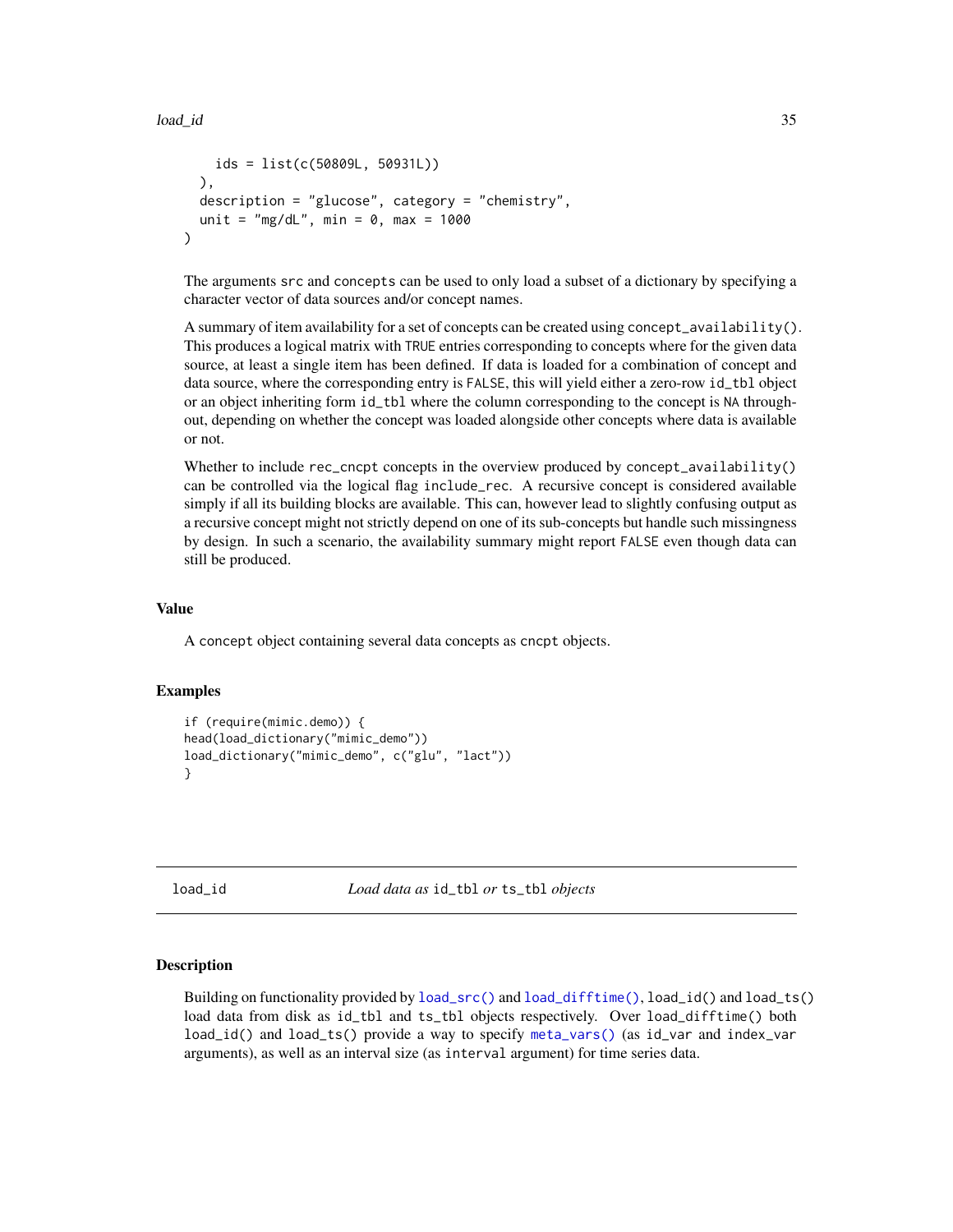## Usage

```
load_id(x, ...)## S3 method for class 'src_tbl'
load_id(
  x,
  rows,
  \text{cols} = \text{colnames}(x),
  id_{var} = id_{vars}(x),
  interval = hours(1L),
  time\_vars = ricu::time\_vars(x),
  ...
\mathcal{L}## S3 method for class 'character'
load_id(x, src, ...)## S3 method for class 'itm'
load_id(
  x,
  \text{cols} = \text{colnames}(x),
  id\_var = id\_vars(x),
  interval = hours(1L),
  time_vars = ricu::time_vars(x),
  ...
\mathcal{L}## S3 method for class 'fun_itm'
load_id(x, ...)## Default S3 method:
load_id(x, ...)load_{ts(x, \ldots)}## S3 method for class 'src_tbl'
load_ts(
  x,
  rows,
  \text{cols} = \text{colnames}(x),
  id\_var = id\_vars(x),
  index_var = ricu::index_var(x),
  interval = hours(1L),
  time_vars = ricu::time_vars(x),
  ...
\mathcal{L}## S3 method for class 'character'
```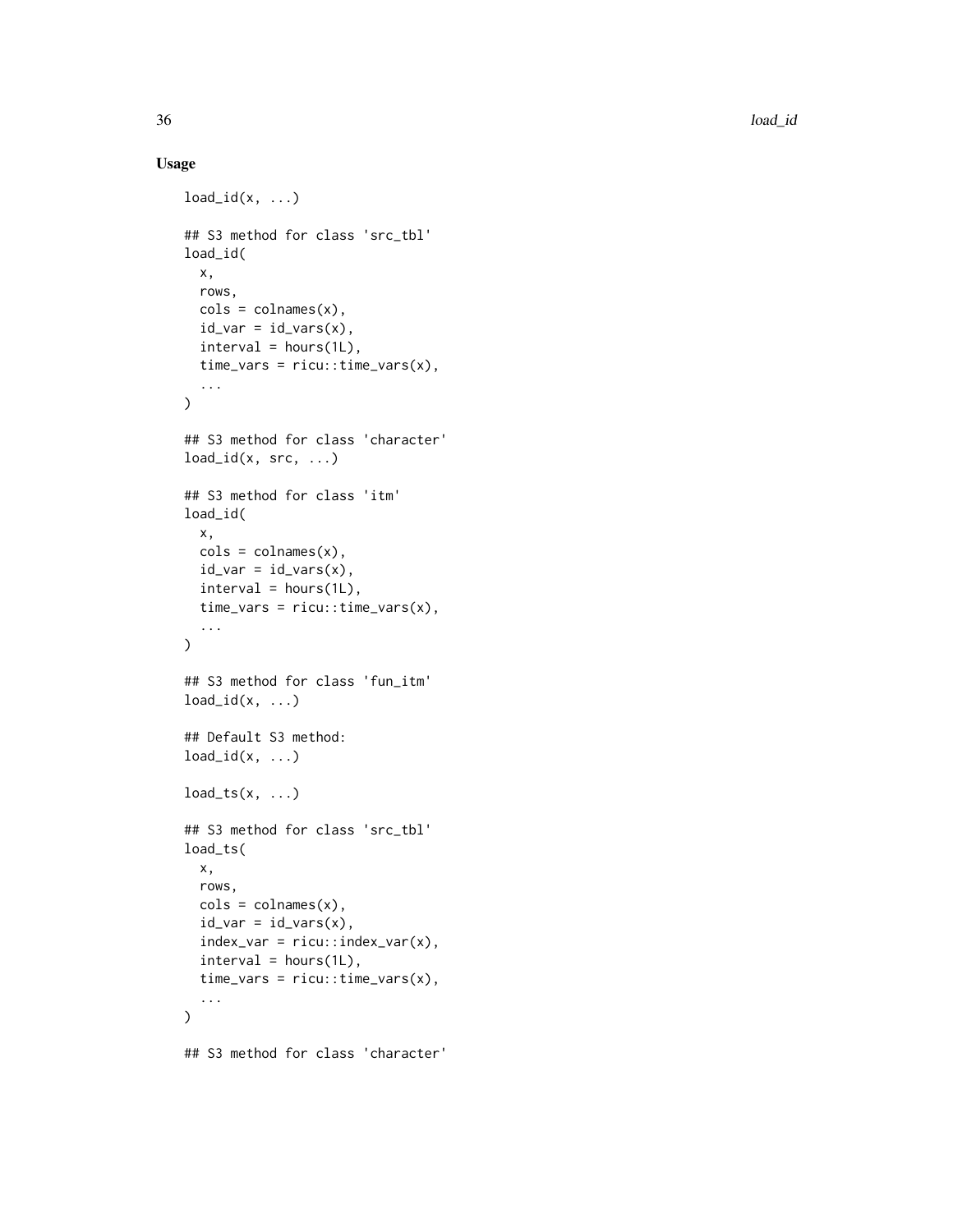## load\_id 37

```
load_t s(x, src, ...)## S3 method for class 'itm'
load_ts(
  x,
  \text{cols} = \text{colnames}(x),id\_var = id\_vars(x),
  index\_var = ricu::index\_var(x),
  interval = hours(1L),
  time\_vars = ricu::time\_vars(x),
  ...
\mathcal{L}## S3 method for class 'fun_itm'
load_{ts(x, \ldots)}## Default S3 method:
load_t s(x, \ldots)load\_win(x, ...)## S3 method for class 'src_tbl'
load_win(
  x,
  rows,
  \text{cols} = \text{colnames}(x),
  id\_var = id\_vars(x),
  index_var = ricu::index_var(x),
  interval = hours(1L),
  dur_{var} = ricu::dur_{var}(x),dur_is_end = TRUE,
  time\_vars = ricu::time\_vars(x),
  ...
\lambda## S3 method for class 'character'
load\_win(x, src, ...)## S3 method for class 'itm'
load_win(
  x,
  \text{cols} = \text{colnames}(x),
  id_{var} = id_{vars}(x),
  index\_var = ricu::index\_var(x),
  interval = hours(1L),
  dur_{var} = ricu::dur_{var}(x),dur_is_end = TRUE,
  time\_vars = ricu::time\_vars(x),
```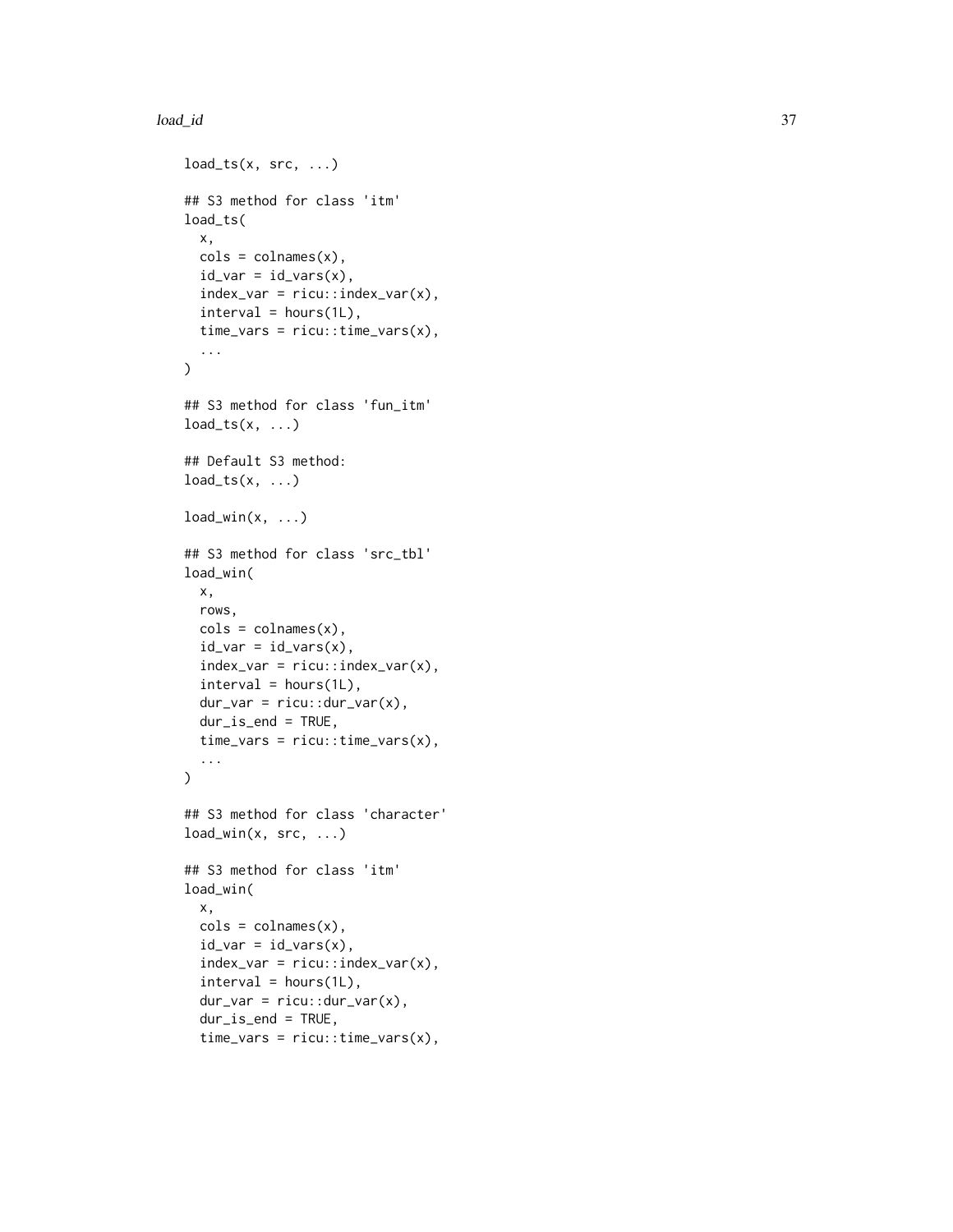```
...
)
## S3 method for class 'fun_itm'
load\_win(x, ...)## Default S3 method:
load\_win(x, ...)
```
#### Arguments

| X          | Object for which to load data                                                                                         |
|------------|-----------------------------------------------------------------------------------------------------------------------|
| $\ddots$   | Generic consistency                                                                                                   |
| rows       | Expression used for row subsetting (NSE)                                                                              |
| cols       | Character vector of column names                                                                                      |
| id_var     | The column defining the id of ts_tbl and id_tbl objects                                                               |
| interval   | The time interval used to discretize time stamps with, specified as base: : difftime()<br>object                      |
| time_vars  | Character vector enumerating the columns to be treated as timestamps and thus<br>returned as base::difftime() vectors |
| src        | Passed to as_src_tbl() in order to determine the data source                                                          |
| index_var  | The column defining the index of ts_tb1 objects                                                                       |
| dur_var    | The column used for determining durations                                                                             |
| dur_is_end | Logical flag indicating whether to use durations as-is or to calculated them by<br>subtracting the index_var column   |

# Details

While for [load\\_difftime\(\)](#page-38-0) the ID variable can be suggested, the function only returns a best effort at fulfilling this request. In some cases, where the data does not allow for the desired ID type, data is returned using the ID system (among all available ones for the given table) with highest cardinality. Both load\_id() and load\_ts() are guaranteed to return an object with [id\\_vars\(\)](#page-22-0) set as requested by the id\_var argument. Internally, the change of ID system is performed by [change\\_id\(\)](#page-4-0).

Additionally, while times returned by [load\\_difftime\(\)](#page-38-0) are in 1 minute resolution, the time series step size can be specified by the interval argument when calling load  $id()$  or load  $ts()$ . This rounding and potential change of time unit is performed by [change\\_interval\(\)](#page-56-0) on all columns specified by the time\_vars argument. All time stamps are relative to the origin provided by the ID system. This means that for an id\_var corresponding to hospital IDs, times are relative to hospital admission.

When load\_id() (or load\_ts()) is called on [itm](#page-50-0) objects instead of  $src\_th$  (or objects that can be coerced to src\_tbl), The row-subsetting is performed according the the specification as provided by the itm object. Furthermore, at default settings, columns are returned as required by the itm object and id\_var (as well as index\_var) are set accordingly if specified by the itm or set to default values for the given src\_tbl object if not explicitly specified.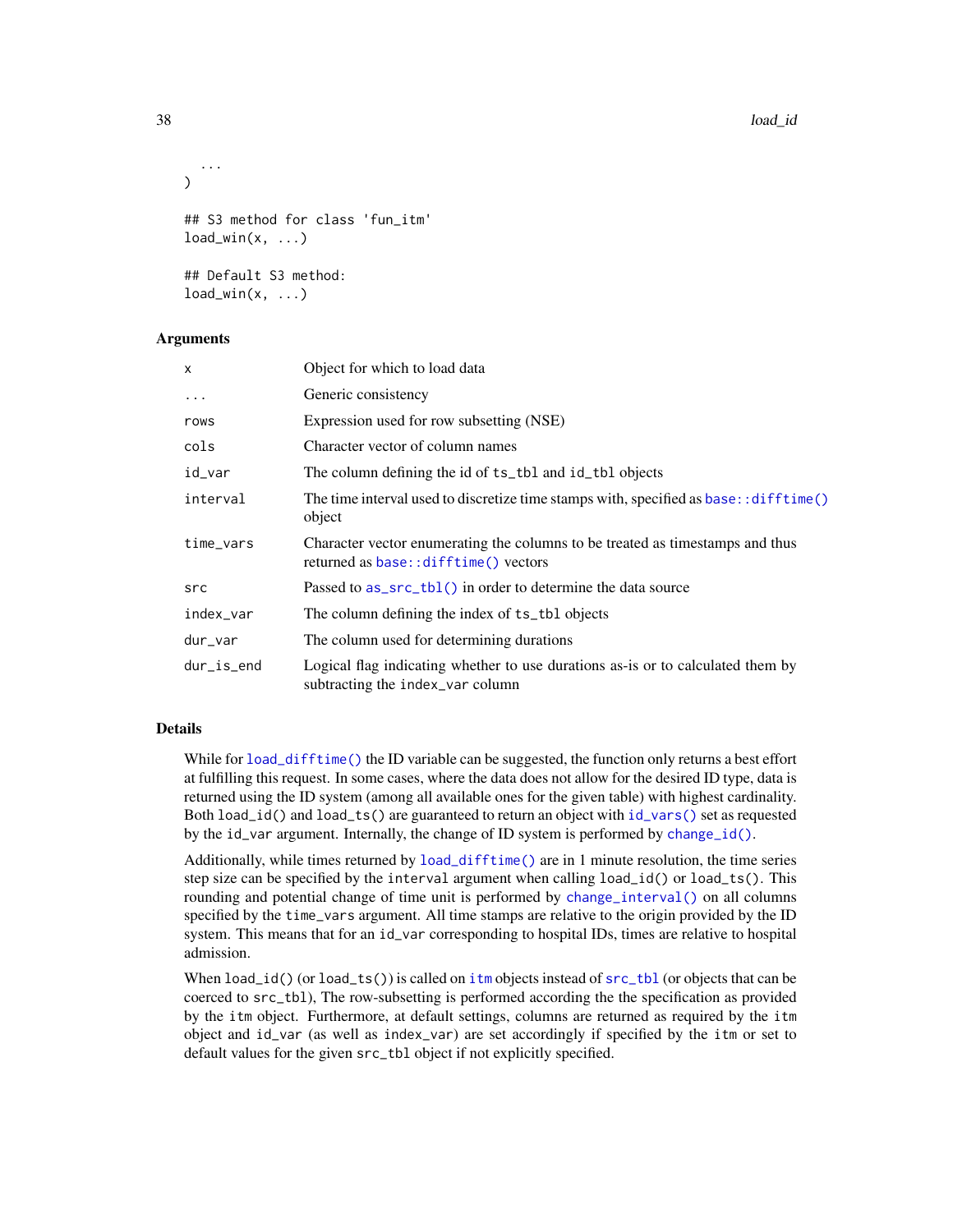load\_src 39

# Value

An id\_tbl or a ts\_tbl object.

#### Examples

```
if (require(mimic.demo)) {
load_id("admissions", "mimic_demo", cols = "admission_type")
dat <- load_ts(mimic_demo$labevents, itemid %in% c(50809L, 50931L),
              cols = c("itemid", "valuenum"))
glu <- new_itm(src = "mimic_demo", table = "labevents",
               sub_var = "itemid", ids = c(50809L, 50931L))
identical(load_ts(glu), dat)
}
```
load\_src *Low level functions for loading data*

#### <span id="page-38-0"></span>Description

Data loading involves a cascade of S3 generic functions, which can individually be adapted to the specifics of individual data sources. A the lowest level, load\_scr is called, followed by load\_difftime(). Functions up the chain, are described in [load\\_id\(\)](#page-34-0).

#### Usage

```
load\_src(x, ...)## S3 method for class 'src_tbl'
load\_src(x, rows, \text{cols} = \text{colnames}(x), ...)## S3 method for class 'character'
load\_src(x, src, ...)load_difftime(x, ...)
## S3 method for class 'mimic_tbl'
load_difftime(
  x,
  rows,
  \text{cols} = \text{colnames}(x),
  id\_hint = id\_vars(x),
  time_vars = ricu::time_vars(x),
  ...
)
```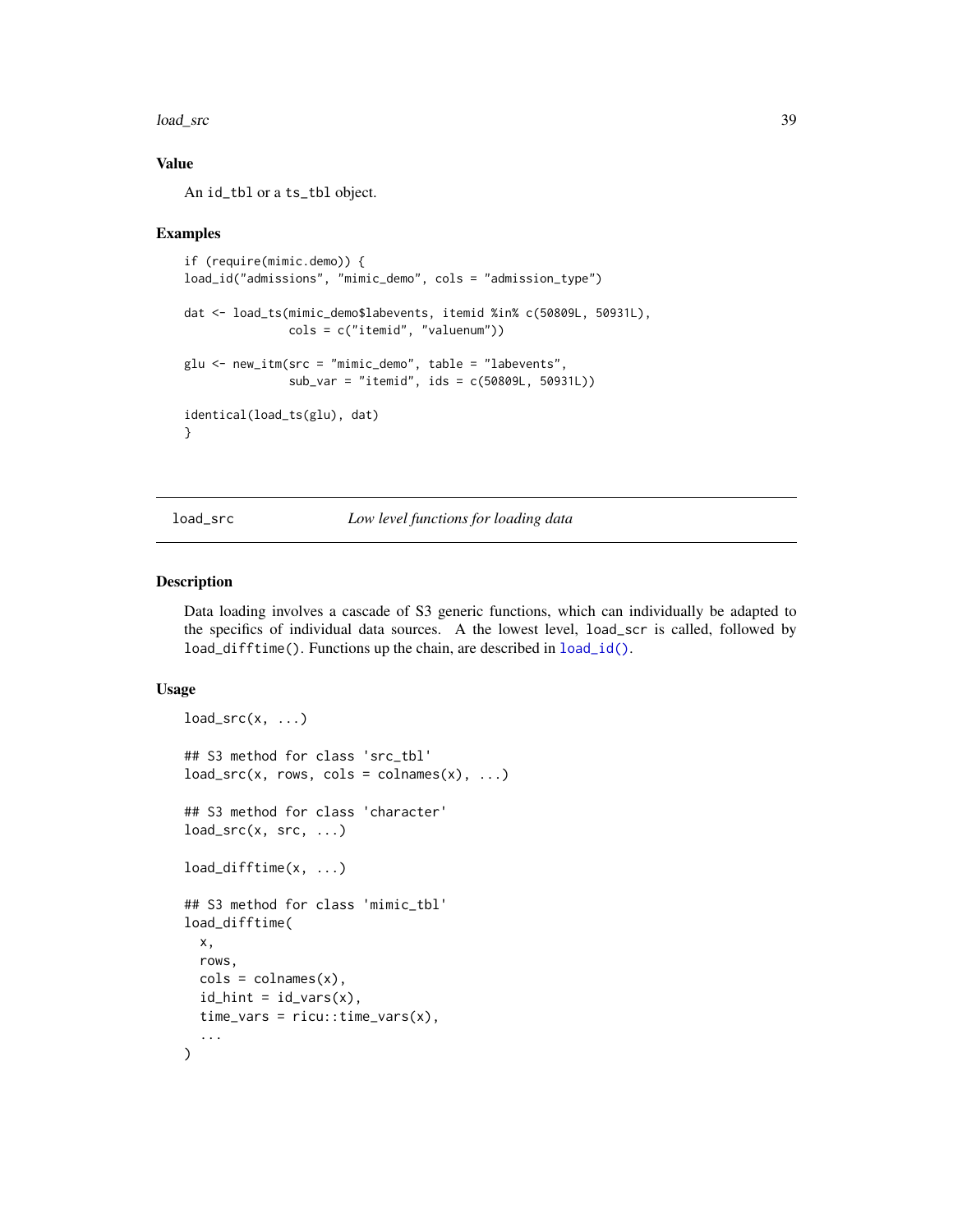```
## S3 method for class 'eicu_tbl'
load_difftime(
  x,
  rows,
  \text{cols} = \text{colnames}(x),id\_hint = id\_vars(x),
  time\_vars = ricu::time\_vars(x),
  ...
)
## S3 method for class 'hirid_tbl'
load_difftime(
  x,
  rows,
  \text{cols} = \text{colnames}(x),
  id\_hint = id\_vars(x),
  time\_vars = ricu::time\_vars(x),
  ...
\mathcal{L}## S3 method for class 'aumc_tbl'
load_difftime(
  x,
  rows,
  \text{cols} = \text{colnames}(x),
  id\_hint = id\_vars(x),
  time_vars = ricu::time_vars(x),
  ...
)
## S3 method for class 'miiv_tbl'
load_difftime(
  x,
  rows,
  \text{cols} = \text{colnames}(x),
  id\_hint = id\_vars(x),
  time_vars = ricu::time_vars(x),
  ...
\mathcal{L}## S3 method for class 'character'
```
# load\_difftime(x, src, ...)

| X        | Object for which to load data |
|----------|-------------------------------|
| $\cdots$ | Generic consistency           |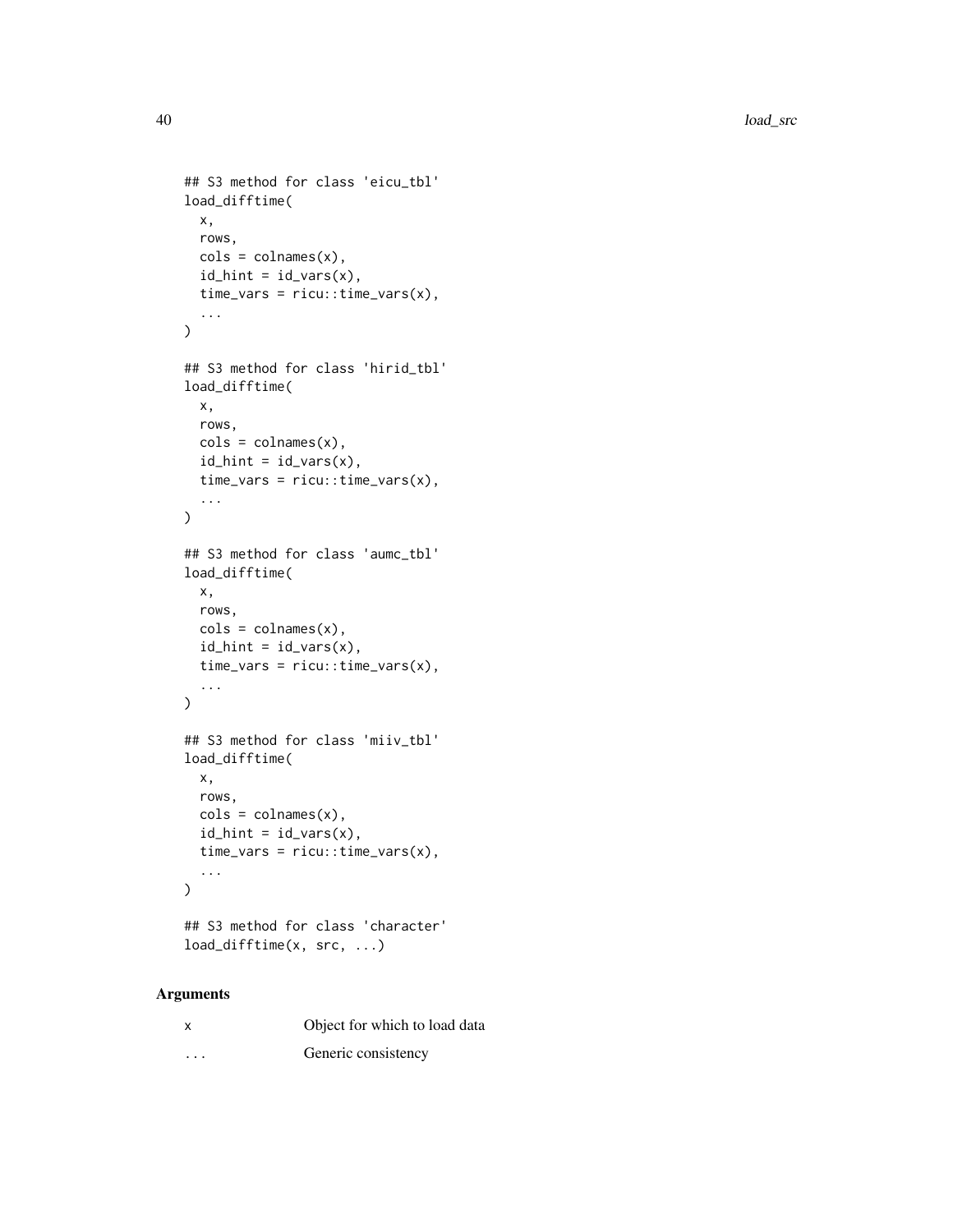#### load\_src 41

| rows      | Expression used for row subsetting (NSE)                                                                              |
|-----------|-----------------------------------------------------------------------------------------------------------------------|
| cols      | Character vector of column names                                                                                      |
| src       | Passed to as_src_tbl() in order to determine the data source                                                          |
| id_hint   | String valued id column selection (not necessarily honored)                                                           |
| time_vars | Character vector enumerating the columns to be treated as timestamps and thus<br>returned as base::difftime() vectors |

#### Details

A function extending the S3 generic load\_src() is expected to load a subset of rows/columns from a tabular data source. While the column specification is provided as character vector of column names, the row subsetting involves non-standard evaluation (NSE). Data-sets that are included with ricu are represented by [prt](#page-0-0) objects, which use [rlang::eval\\_tidy\(\)](#page-0-0) to evaluate NSE expressions. Furthermore, prt objects potentially represent tabular data split into partitions and row-subsetting expressions are evaluated per partition (see the part\_safe flag in  $prt$ : subset.prt()). The return value of load\_src() is expected to be of type data.table.

Timestamps are represented differently among the included data sources: while MIMIC-III and HiRID use absolute date/times, eICU provides temporal information as minutes relative to ICU admission. Other data sources, such as the ICU dataset provided by Amsterdam UMC, opt for relative times as well, but not in minutes since admission, but in milliseconds. In order to smoothen out such discrepancies, the next function in the data loading hierarchy is load\_difftime(). This function is expected to call load\_src() in order to load a subset of rows/columns from a table stored on disk and convert all columns that represent timestamps (as specified by the argument time\_vars) into [base::difftime\(\)](#page-0-0) vectors using mins as time unit.

The returned object should be of type id\_tbl, with the ID vars identifying the ID system the times are relative to. If for example all times are relative to ICU admission, the ICU stay ID should be returned as ID column. The argument id\_hint may suggest an ID type, but if in the raw data, this ID is not available, load\_difftime() may return data using a different ID system. In MIMIC-III, for example, data in the labevents table is available for subject\_id (patient ID) pr hadm\_id (hospital admission ID). If data is requested for icustay\_id (ICU stay ID), this request cannot be fulfilled and data is returned using the ID system with the highest cardinality (among the available ones). Utilities such as [change\\_id\(\)](#page-4-0) can the later be used to resolve data to icustay\_id.

#### Value

A data.table object.

#### Examples

```
if (require(mimic.demo)) {
tbl <- mimic_demo$labevents
col <- c("charttime", "value")
load\_src(tbl, itemid == 50809)colnames(
 load_src("labevents", "mimic_demo", itemid == 50809, cols = col)
)
```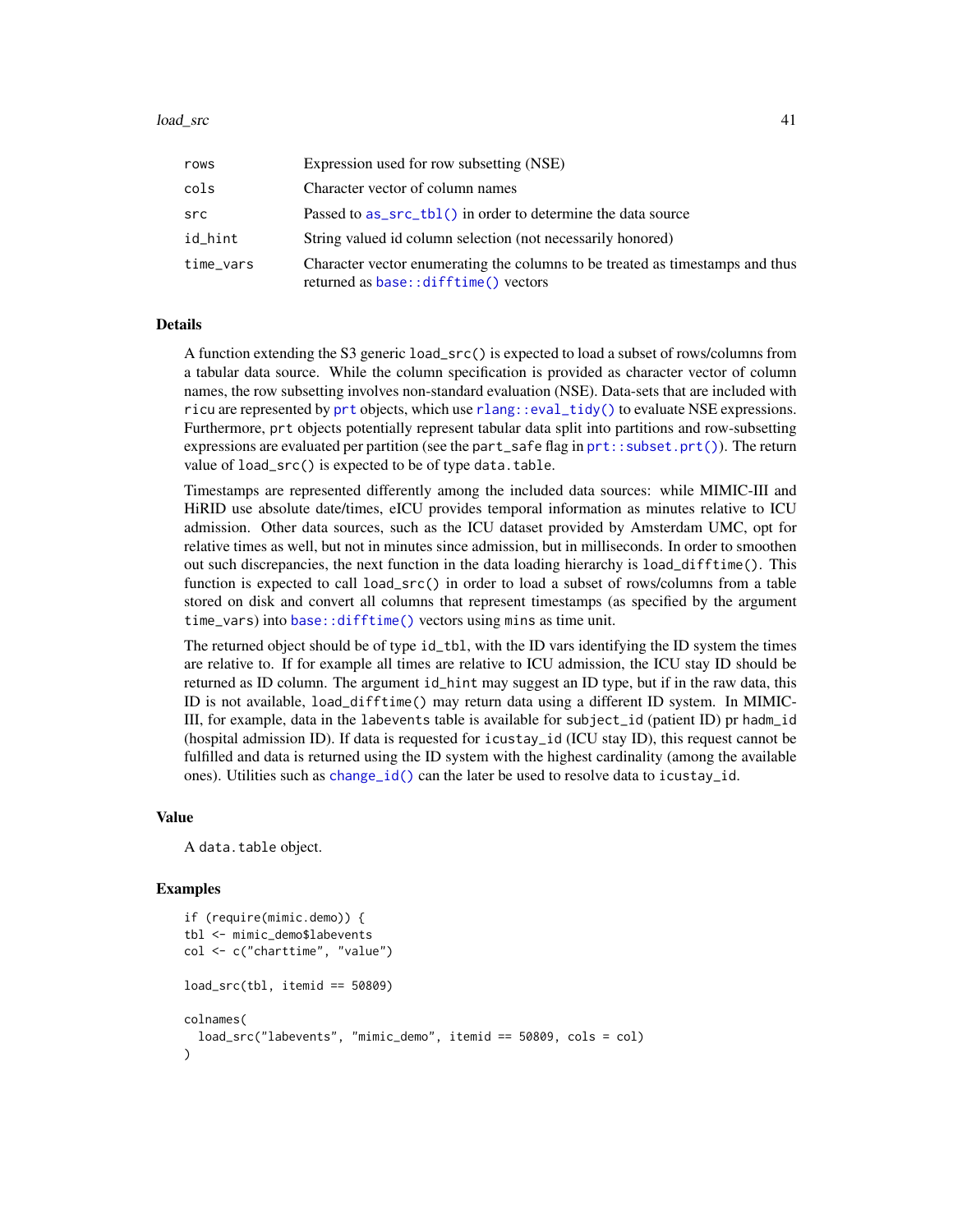```
load_difftime(tbl, itemid == 50809)
colnames(
 load_difftime(tbl, itemid == 50809, col)
)
id_vars(
 load_difftime(tbl, itemid == 50809, id_hint = "icustay_id")
\lambdaid_vars(
 load_difftime(tbl, itemid == 50809, id_hint = "subject_id")
)
}
```
<span id="page-41-0"></span>

load\_src\_cfg *Load configuration for a data source*

#### **Description**

For a data source to be accessible by ricu, a configuration object inheriting from the S3 class src\_cfg is required. Such objects can be generated from JSON based configuration files, using load\_src\_cfg(). Information encoded by this configuration object includes available ID systems (mainly for use in [change\\_id\(\)](#page-4-0), default column names per table for columns with special meaning (such as index column, value columns, unit columns, etc.), as well as a specification used for initial setup of the dataset which includes file names and column names alongside their data types.

#### Usage

```
load_src_cfg(src = NULL, name = "data-sources", cfg_dirs = NULL)
```
#### Arguments

| src      | (Optional) name(s) of data sources used for subsetting                                         |
|----------|------------------------------------------------------------------------------------------------|
| name     | String valued name of a config file which will be looked up in the default config<br>directors |
| cfg_dirs | Additional directory/ies to look for configuration files                                       |

## Details

Configuration files are looked for as files name with added suffix . json starting with the directory (or directories) supplied as cfg\_dirs argument, followed by the directory specified by the environment variable RICU\_CONFIG\_PATH, and finally in extdata/config of the package install directory. If files with matching names are found in multiple places they are concatenated such that in cases of name clashes. the earlier hits take precedent over the later ones. The following JSON code blocks show excerpts of the config file available at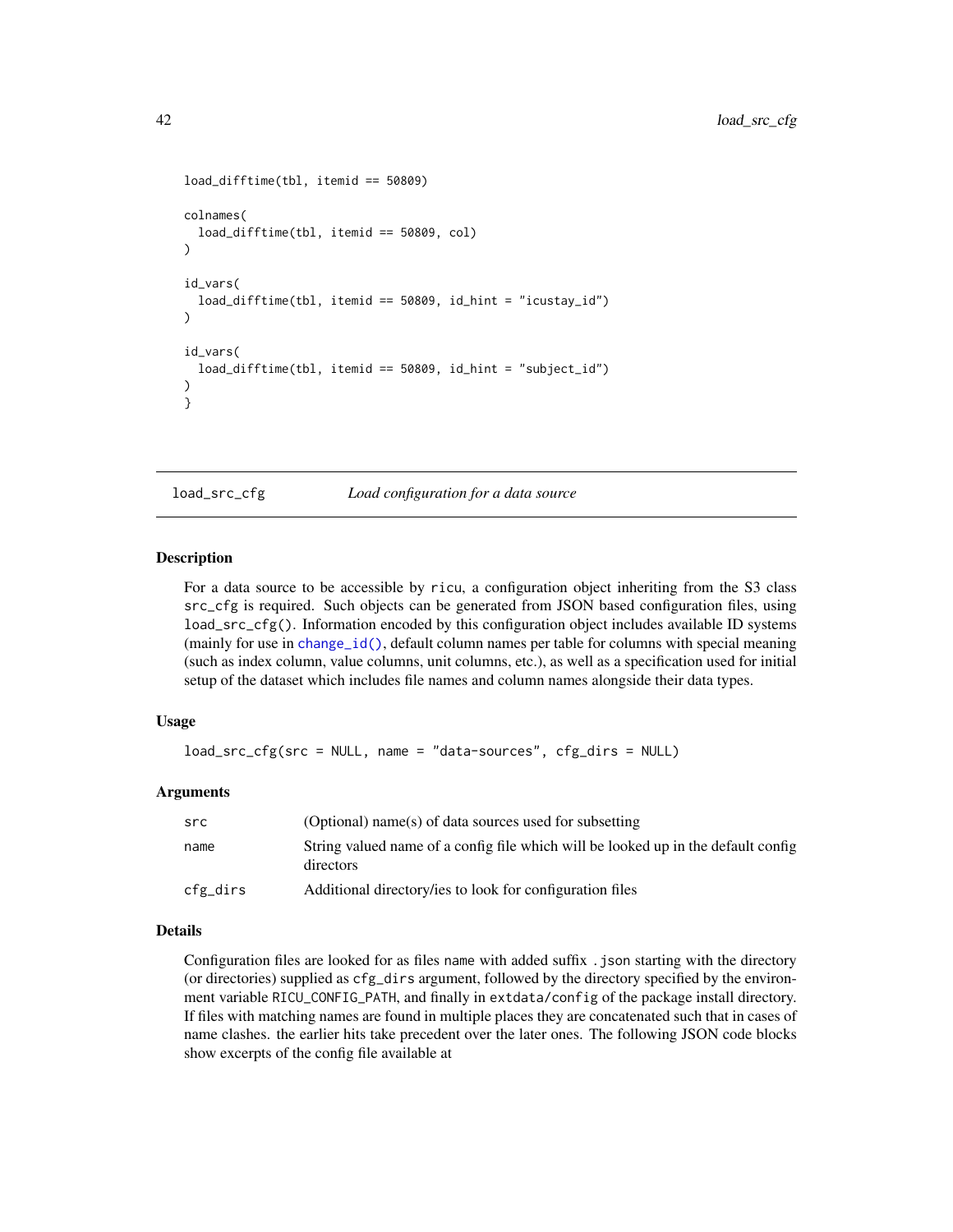```
system.file("extdata", "config", "data-sources.json", package = "ricu")
```
A data source configuration entry in a config file starts with a name, followed by optional entries class\_prefix and further (variable) key-value pairs, such as an URL. For more information on class\_prefix, please refer to the end of this section. Further entries include id\_cfg and tables which are explained in more detail below. As outline, this gives for the data source mimic\_demo, the following JSON object:

```
{
  "name": "mimic_demo",
  "class_prefix": ["mimic_demo", "mimic"],
  "url": "https://physionet.org/files/mimiciii-demo/1.4",
  "id_cfg": {
    ...
  },
  "tables": {
    ...
  }
}
```
The id\_cfg entry is used to specify the available ID systems for a data source and how they relate to each other. An ID system within the context of ricu is a patient identifier of which typically several are present in a data set. In MIMIC-III, for example, three ID systems are available: patient IDs (subject\_id), hospital admission IDs (hadm\_id) and ICU stay IDs (icustay\_id). Furthermore there is a one-to-many relationship between subject\_id and hadm\_id, as well as between hadm\_id and icustay\_id. Required for defining an ID system are a name, a position entry which orders the ID systems by their cardinality, a table entry, alongside column specifications id, start and end, which define how the IDs themselves, combined with start and end times can be loaded from a table. This gives the following specification for the ICU stay ID system in MIMIC-III:

```
{
  "icustay": {
    "id": "icustay_id",
    "position": 3,
    "start": "intime",
    "end": "outtime",
    "table": "icustays"
  }
}
```
Tables are defined by a name and entries files, defaults, and cols, as well as optional entries num\_rows and partitioning. As files entry, a character vector of file names is expected. For all of MIMIC-III a single .csv file corresponds to a table, but for example for HiRID, some tables are distributed in partitions. The defaults entry consists of key-value pairs, identifying columns in a table with special meaning, such as the default index column or the set of all columns that represent timestamps. This gives as an example for a table entry for the chartevents table in MIMIC-III a JSON object like: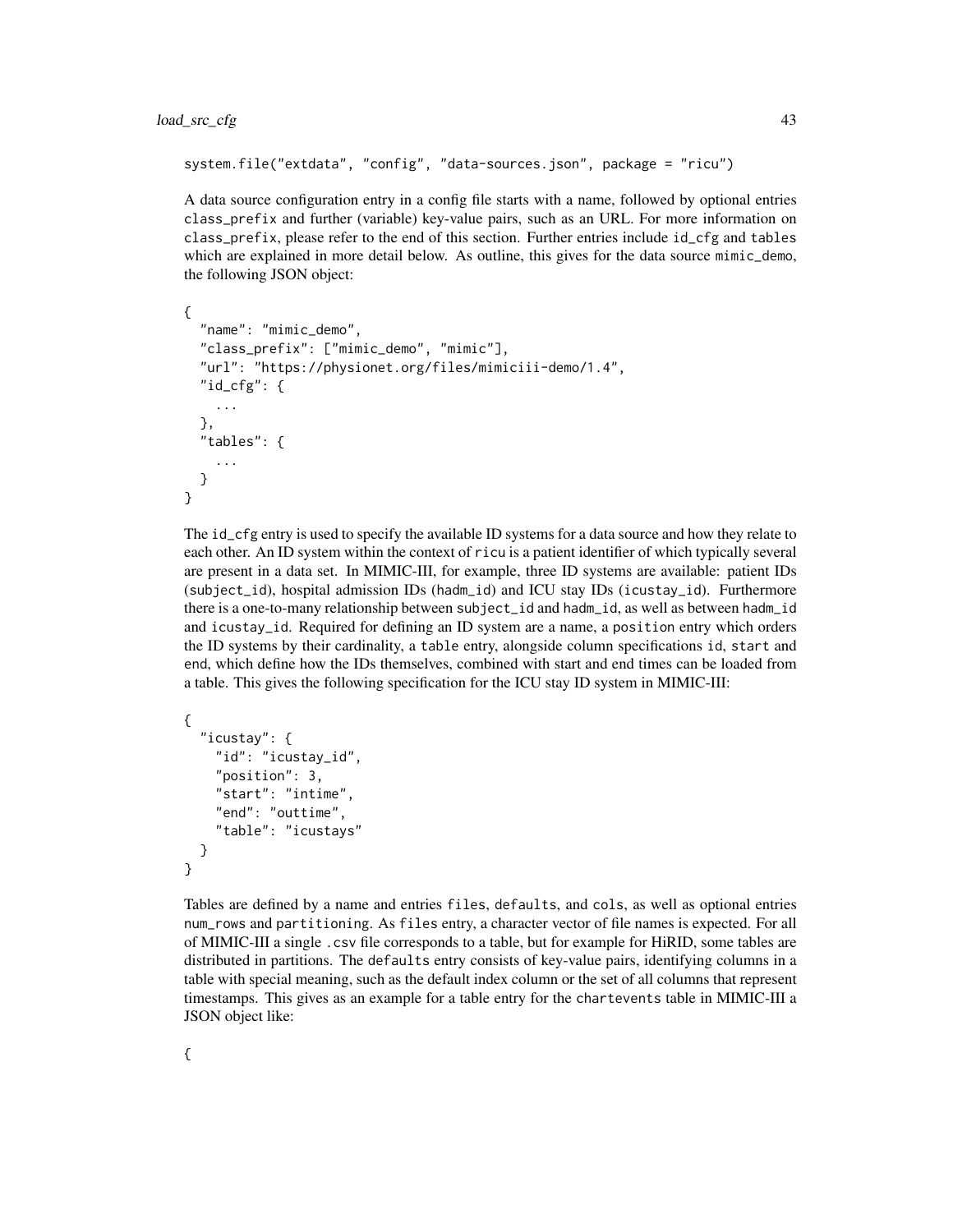```
"chartevents": {
    "files": "CHARTEVENTS.csv.gz",
    "defaults": {
      "index_var": "charttime",
      "val_var": "valuenum",
      "unit_var": "valueuom",
     "time_vars": ["charttime", "storetime"]
    },
    "num_rows": 330712483,
    "cols": {
     ...
    },
    "partitioning": {
     "col": "itemid",
      "breaks": [127, 210, 425, 549, 643, 741, 1483, 3458, 3695, 8440,
                 8553, 220274, 223921, 224085, 224859, 227629]
   }
 }
}
```
The optional num\_rows entry is used when importing data (see [import\\_src\(\)](#page-25-0)) as a sanity check, which is not performed if this entry is missing from the data source configuration. The remaining table entry, partitioning, is optional in the sense that if it is missing, the table is not partitioned and if it is present, the table will be partitioned accordingly when being imported (see [import\\_src\(\)](#page-25-0)). In order to specify a partitioning, two entries are required, col and breaks, where the former denotes a column and the latter a numeric vector which is used to construct intervals according to which col is binned. As such, currently col is required to be of numeric type. A partitioning entry as in the example above will assign rows corresponding to idemid 1 through 126 to partition 1, 127 through 209 to partition 2 and so on up to partition 17.

Column specifications consist of a name and a spec entry alongside a name which determines the column name that will be used by ricu. The spec entry is expected to be the name of a column specification function of the readr package (see [readr::cols\(\)](#page-0-0)) and all further entries in a cols object are used as arguments to the readr column specification. For the admissions table of MIMIC-III the columns hadm\_id and admittime are represented by:

```
{
  ...,
  "hadm_id": {
    "name": "HADM_ID",
    "spec": "col_integer"
  },
  "admittime": {
    "name": "ADMITTIME",
    "spec": "col_datetime",
    "format": "%Y-%m-%d %H:%M:%S"
  },
  ...
}
```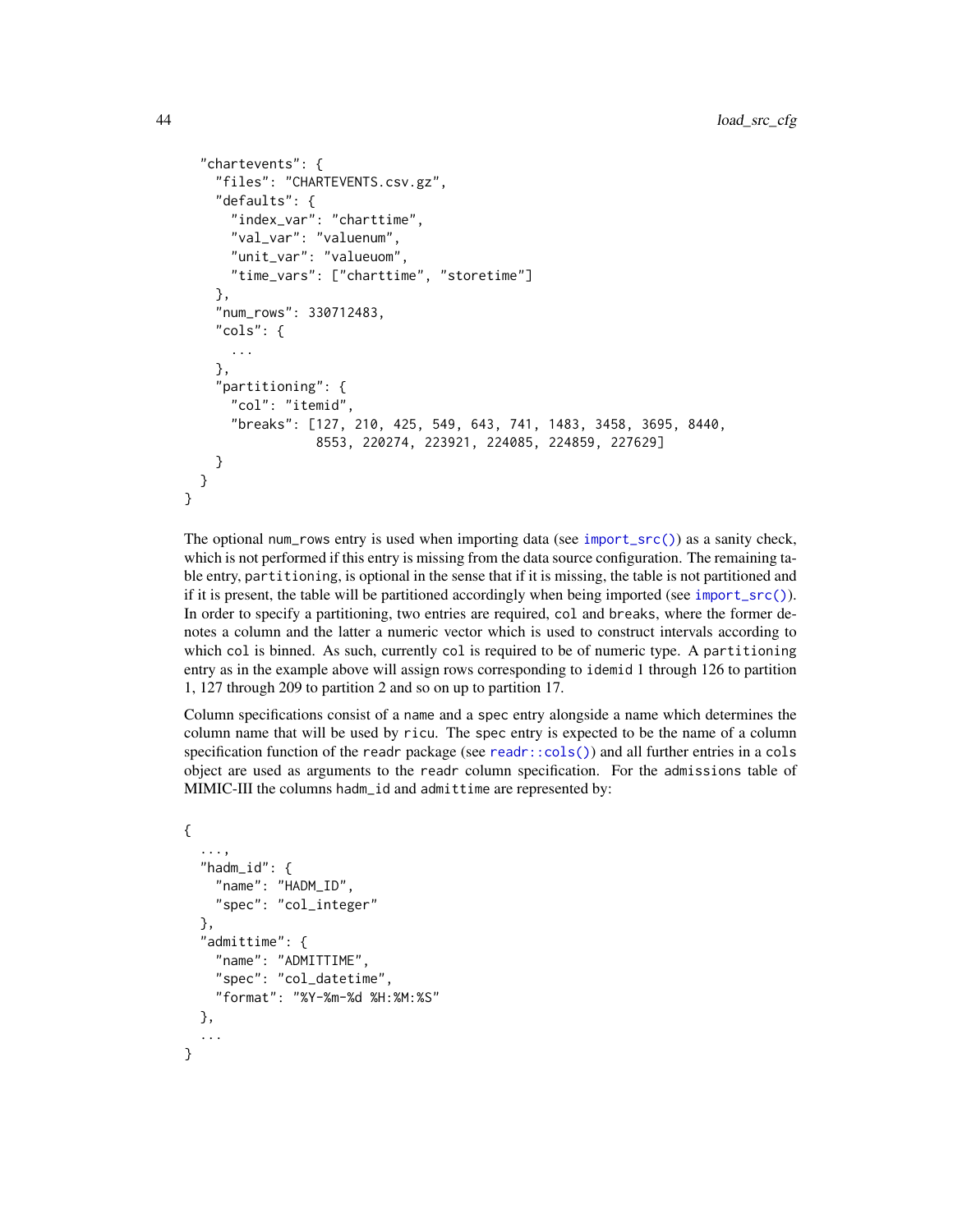Internally, a src\_cfg object consist of further S3 classes, which are instantiated when loading a JSON source configuration file. Functions for creating and manipulating src\_cfg and related objects are marked internal but a brief overview is given here nevertheless:

- src\_cfg: wraps objects id\_cfg, col\_cfg and optionally tbl\_cfg
- id\_cfg: contains information in ID systems and is created from id\_cfg entries in config files
- col\_cfg: contains column default settings represented by defaults entries in table configuration blocks
- tbl\_cfg: used when importing data and therefore encompasses information in files, num\_rows and cols entries of table configuration blocks

A src\_cfg can be instantiated without corresponding tbl\_cfg but consequently cannot be used for data import (see [import\\_src\(\)](#page-25-0)). In that sense, table config entries files and cols are optional as well with the restriction that the data source has to be already available in .fst format

An example for such a slimmed down config file is available at

```
system.file("extdata", "config", "demo-sources.json", package = "ricu")
```
The class\_prefix entry in a data source configuration is used create sub- classes to src\_cfg, id\_cfg, col\_cfg and tbl\_cfg classes and passed on to constructors of src\_env ([new\\_src\\_env\(\)](#page-0-0)) and src\_tbl [new\\_src\\_tbl\(\)](#page-0-0) objects. As an example, for the above class\_prefix value of c("mimic\_demo", "mimic"), the corresponding src\_cfg will be assigned classes c("mimic\_demo\_cfg", "mimic\_cfg", "src\_cfg") and consequently the src\_tbl objects will inherit from "mimic\_demo\_tbl", "mimic\_tbl" and "src\_tbl". This can be used to adapt the behavior of involved S3 generic function to specifics of the different data sources. An example for this is how [load\\_difftime\(\)](#page-38-0) uses theses sub-classes to smoothen out different time-stamp representations. Furthermore, such a design was chosen with extensibility in mind. Currently, [download\\_src\(\)](#page-13-0) is designed around data sources hosted on PhysioNet, but in order to include a dataset external to PhysioNet, the download\_src() generic can simply be extended for the new class.

# Value

A list of data source configurations as src\_cfg objects.

### Examples

```
cfg <- load_src_cfg("mimic_demo")
str(cfg, max.level = 1L)
cfg <- cfg[["mimic_demo"]]
str(cfg, max.level = 1L)
cols <- as_col_cfg(cfg)
index_var(head(cols))
time_vars(head(cols))
```
as\_id\_cfg(cfg)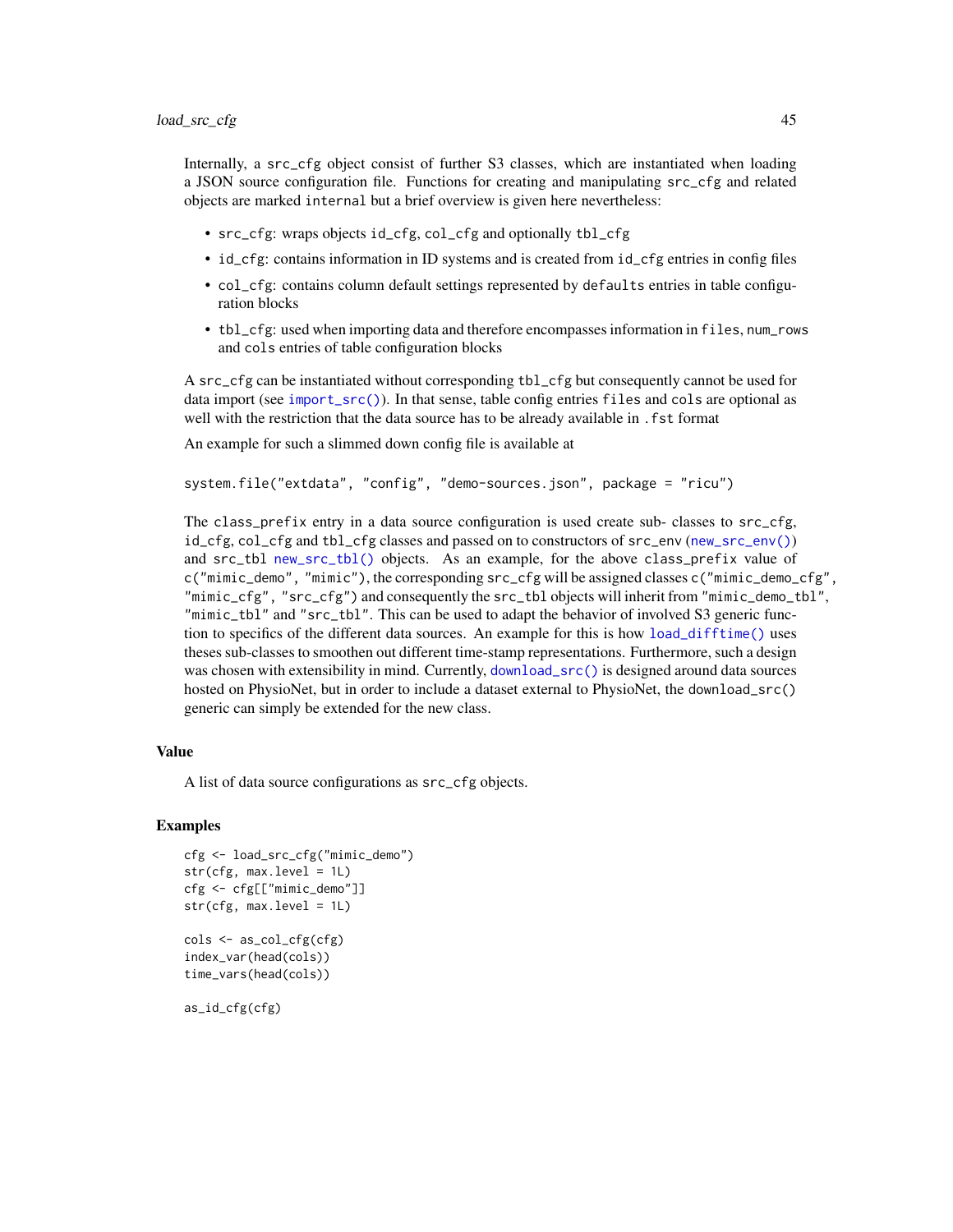## Description

Several utility functions exported for convenience.

## Usage

 $min_or_na(x)$ max\_or\_na(x) is\_val(x, val) not\_val(x, val) is\_true(x) is\_false(x) last\_elem(x) first\_elem(x)

#### Arguments

|     | Object to use                                     |
|-----|---------------------------------------------------|
| val | Value to compare against or to use as replacement |

#### Details

The two functions  $\min_{\alpha}$  or  $\max_{\alpha}$  and  $\max_{\alpha}$  overcome a design choice of base:: $\min()$  (or [base::max\(\)\)](#page-0-0) that can yield undesirable results. If called on a vector of all missing values with na.rm  $=$  TRUE, Inf(and-Infrespectively) are returned. This is changed to returning a missing value of the same t

The functions is\_val() and not\_val() (as well as analogously is\_true() and is\_false()) return logical vectors of the same length as the value passed as x, with non-base R semanticists of comparing against NA: instead of returning  $c(NA, TRUE)$  for  $c(NA, 5) == 5$ , is\_val() will return c(FALSE TRUE). Passing NA as val might lead to unintended results but no warning is thrown.

Finally, first\_elem() and last\_elem() has the same semantics as [utils::head\(\)](#page-0-0) and [utils::tail\(\)](#page-0-0) with  $n = 1$  and replace\_na() will replace all occurrences of NA in x with val and can be called on both objects inheriting from data.table in which case internally [data.table::setnafill\(\)](#page-0-0) is called or other objects.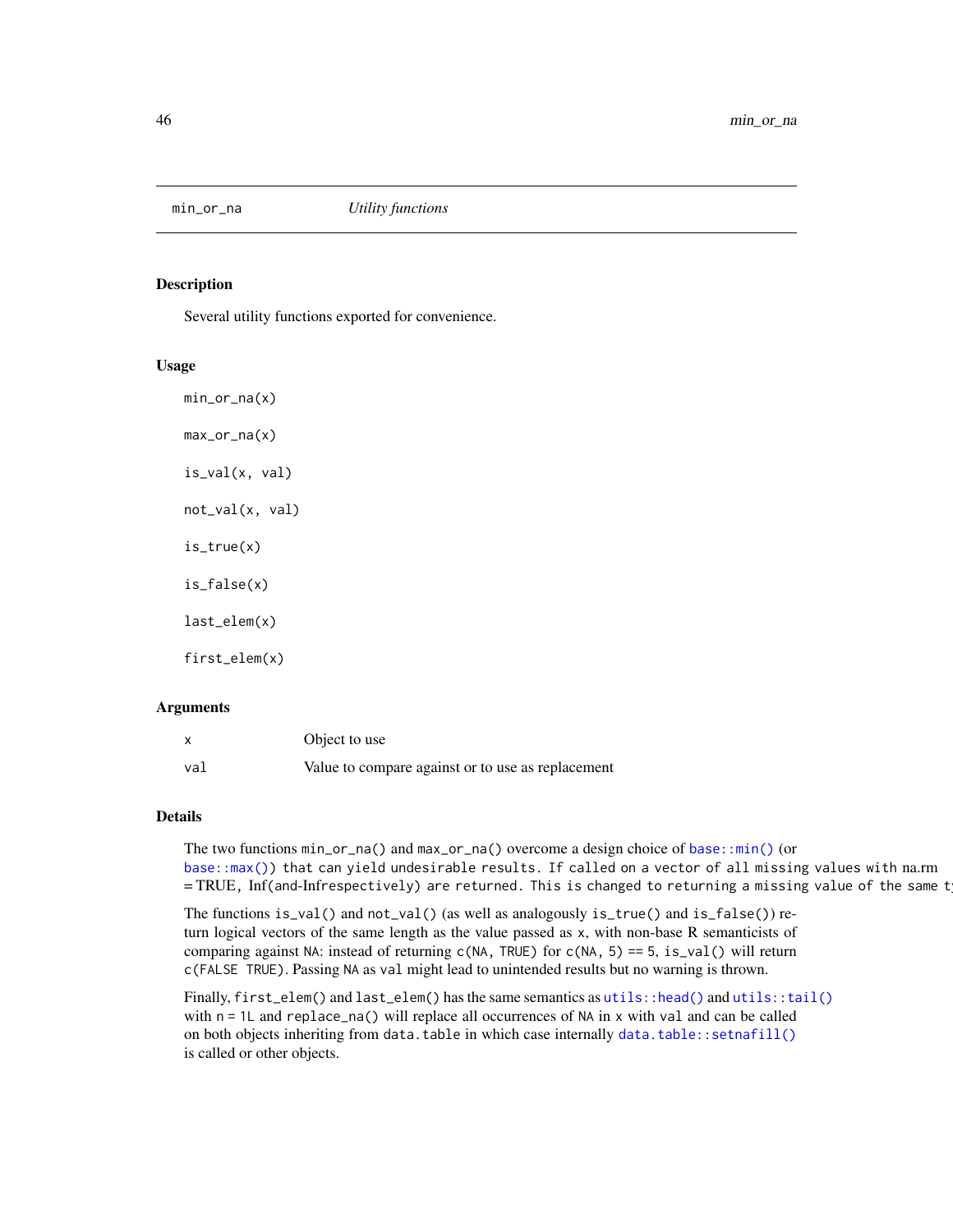# msg\_progress 47

## Value

- min\_or\_na()/max\_or\_na(): scalar-valued extrema of a vector
- is\_val()/not\_val()/is\_true()/is\_false(): Logical vector of the same length as the object passed as x
- first\_elem()/last\_elem(): single element of the object passed as x
- replace\_na(): modified version of the object passed as x

# Examples

```
some_na <- c(NA, sample(1:10, 5), NA)
identical(min(some_na, na.rm = TRUE), min_or_na(some_na))
all_na \leftarrow rep(NA, 5)min(all_na, na.rm = TRUE)
min_or_na(all_na)
is_val(some_na, 5)
some_na == 5is_val(some_na, NA)
identical(first_elem(letters), head(letters, n = 1L))
identical(last_elem(letters), tail(letters, n = 1L))
replace_na(some_na, 11)
replace_na(all_na, 11)
replace_na(1:5, 11)
tbl \le ts_tbl(a = 1:10, b = hours(1:10), c = c(NA, 1:5, NA, 8:9, NA))
res <- replace_na(tbl, 0)
identical(tbl, res)
```
## Description

In order to not interrupt progress reporting by a [progress::progress\\_bar,](#page-0-0) messages are wrapped with class msg\_progress which causes them to be captured printed after progress bar completion. This function is intended to be used when signaling messages in callback functions.

#### Usage

```
msg_progress(..., envir = parent.frame())
fmt_msg(msg, envir = parent.frame(), indent = 0L, exdent = 0L)
```
<span id="page-46-0"></span>msg\_progress *Message signaling nested with progress reporting*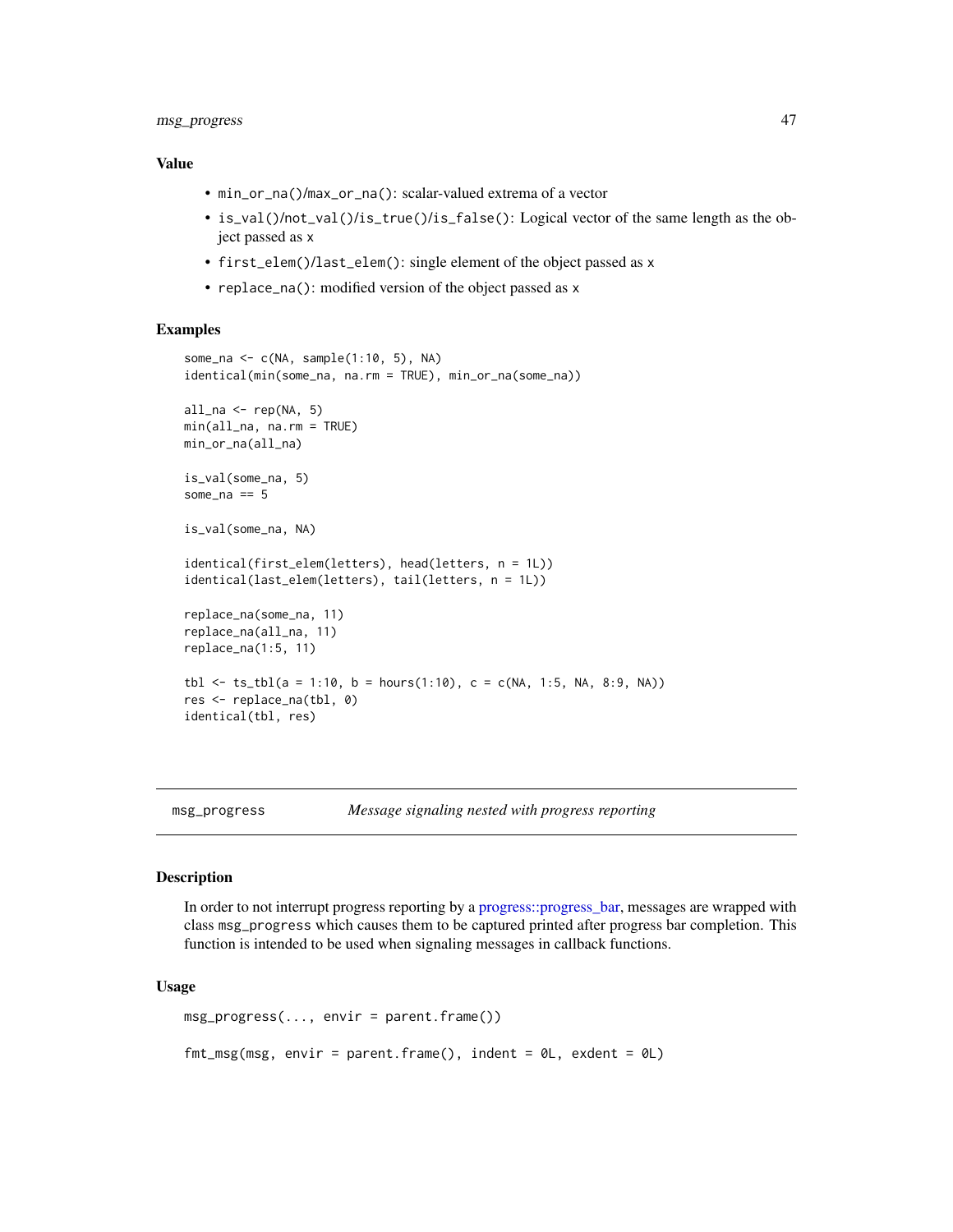# Arguments

| $\cdot$ | Passed to base::.makeMessage()                                        |
|---------|-----------------------------------------------------------------------|
| envir   | Environment in this objects from msg are evaluated                    |
| msg     | String valued message                                                 |
|         | indent, exdent Vector valued and mapped to $fansi$ : $strwrap2_ccl()$ |

# Value

Called for side effects and returns NULL invisibly.

# Examples

```
msg_progress("Foo", "bar")
capt_fun \leftarrow function(x) {
  message("captured: ", conditionMessage(x))
}
tryCatch(msg_progress("Foo", "bar"), msg_progress = capt_fun)
```
<span id="page-47-1"></span>new\_cncpt *Data Concepts*

# <span id="page-47-0"></span>Description

Concept objects are used in ricu as a way to specify how a clinical concept, such as heart rate can be loaded from a data source and are mainly consumed by [load\\_concepts\(\)](#page-27-0). Several functions are available for constructing concept (and related auxiliary) objects either from code or by parsing a JSON formatted concept dictionary using [load\\_dictionary\(\)](#page-32-0).

#### Usage

```
new_cncpt(
 name,
  items,
  description = name,
  category = NA_character_,
  aggregate = NULL,
  ...,
  target = "ts_tbl",class = "num_cncpt"
)
is_cncpt(x)
init\_cncpt(x, ...)
```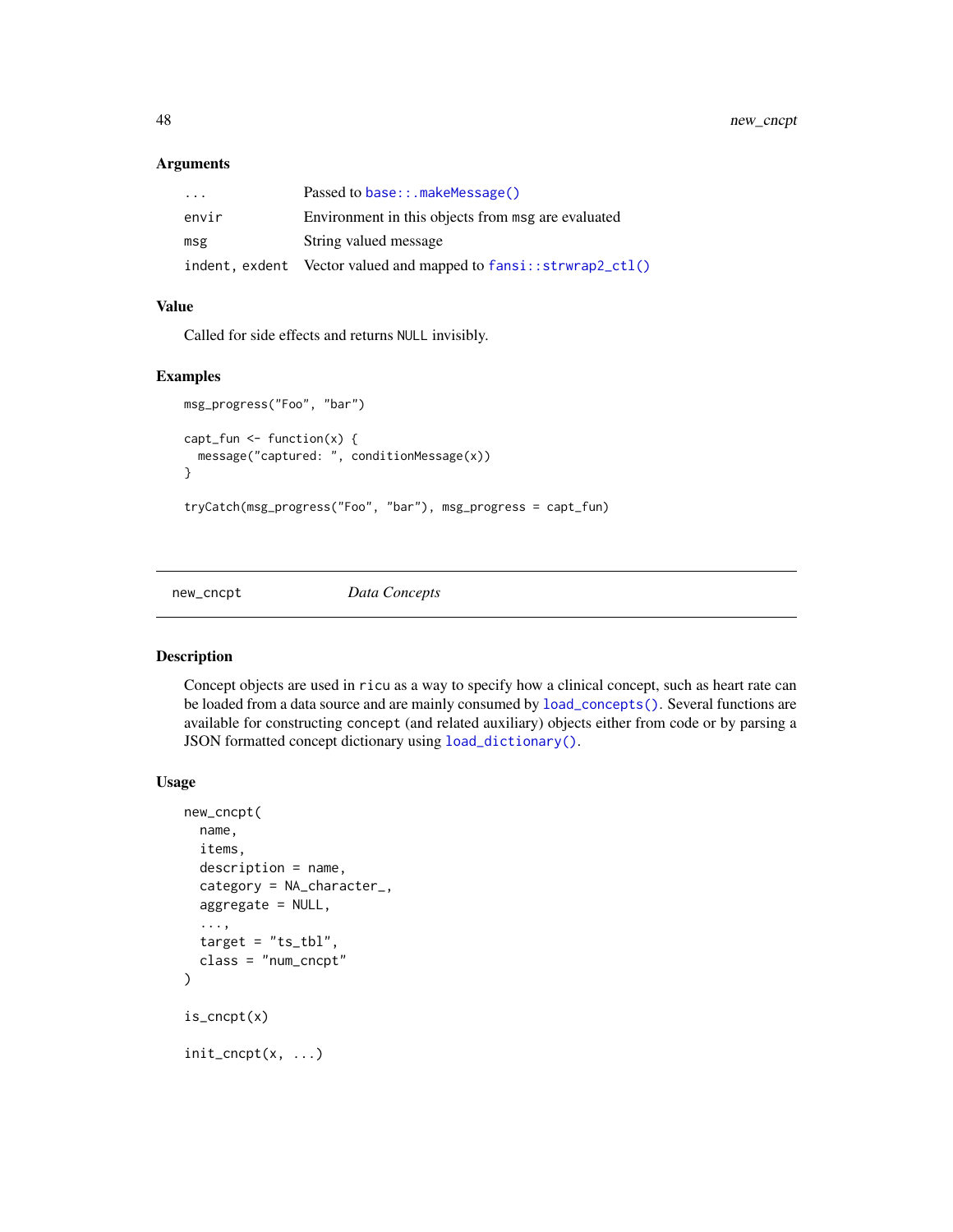```
## S3 method for class 'num_cncpt'
init\_concept(x, unit = NULL, min = NULL, max = NULL, ...)## S3 method for class 'unt_cncpt'
init\_cncpt(x, unit = NULL, min = NULL, max = NULL, ...)## S3 method for class 'fct_cncpt'
init_cncpt(x, levels, ...)
## S3 method for class 'cncpt'
init\_cncpt(x, \ldots)## S3 method for class 'rec_cncpt'
init_cncpt(
 x,
 callback = paste0("rename_data_var('", x[["name"]], "')"),
 interval = NULL,
  ...
\mathcal{L}new_concept(x)
concept(...)
is_concept(x)
```
as\_concept(x)

| name        | The name of the concept                                                                          |
|-------------|--------------------------------------------------------------------------------------------------|
| items       | Zero or more <i>i</i> tm objects                                                                 |
| description | String-valued concept description                                                                |
| category    | String-valued category                                                                           |
| aggregate   | NULL or a string denoting a function used to aggregate per id and if applicable<br>per time step |
| $\ddotsc$   | Further specification of the cncpt object (passed to init_cncpt())                               |
| target      | The target object yielded by loading                                                             |
| class       | NULL or a string-valued sub-class name used for customizing concept behavior                     |
| X           | Object to query/dispatch on                                                                      |
| unit        | A string, specifying the measurement unit of the concept (can be NULL)                           |
| min, max    | Scalar valued; defines a range of plausible values for a numeric concept                         |
| levels      | A vector of possible values a categorical concept may take on                                    |
| callback    | Name of a function to be called on the returned data used for data cleanup oper-<br>ations       |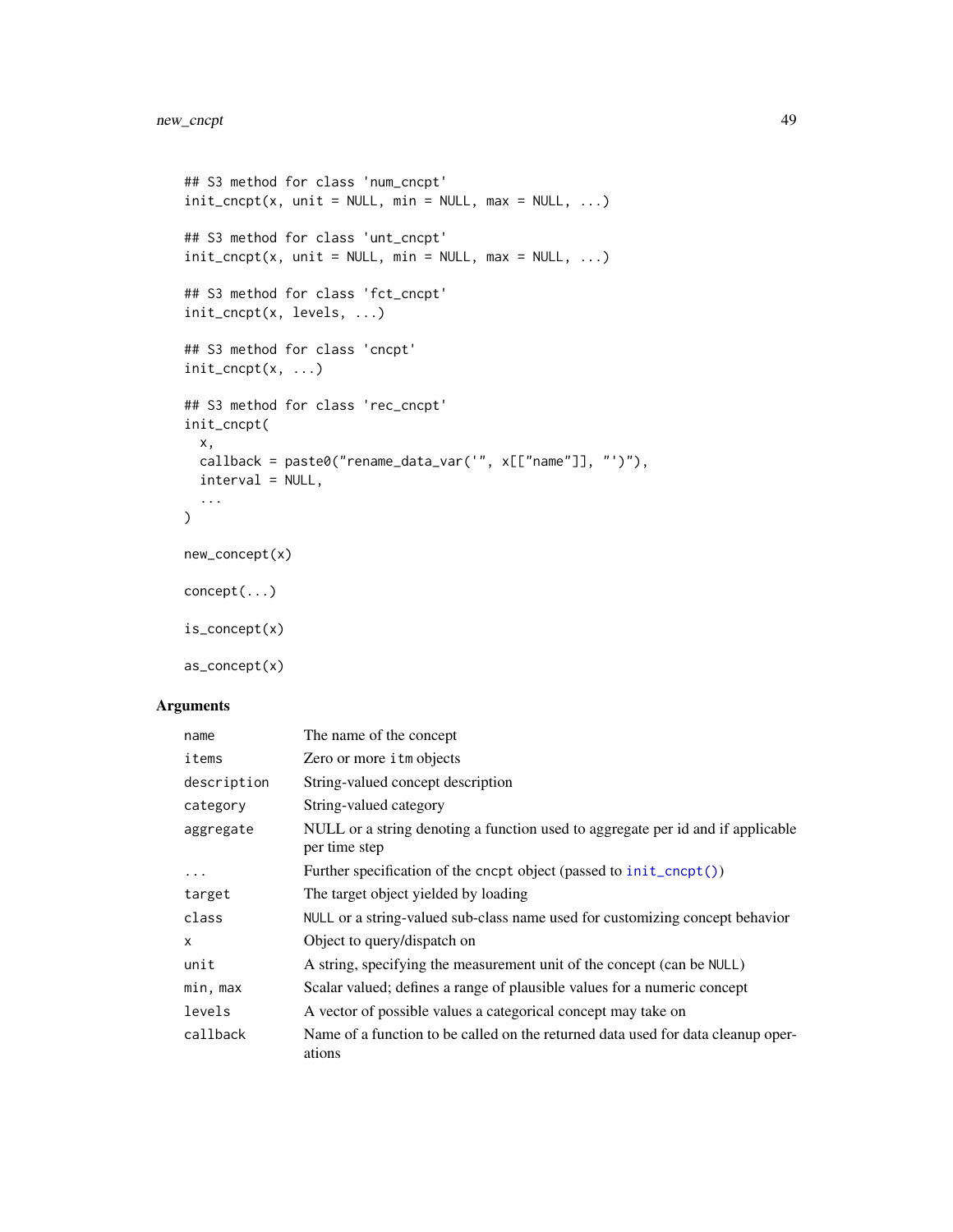interval Time interval used for data loading; if NULL, the respective interval passed as argument to [load\\_concepts\(\)](#page-27-0) is taken

# Details

In order to allow for a large degree of flexibility (and extensibility), which is much needed owing to considerable heterogeneity presented by different data sources, several nested S3 classes are involved in representing a concept. An outline of this hierarchy can be described as

- concept: contains many cncpt objects (of potentially differing sub-types), each comprising of some meta-data and an item object
- item: contains many itm objects (of potentially differing sub-types), each encoding how to retrieve a data item.

The design choice for wrapping a vector of cncpt objects with a container class concept is motivated by the requirement of having several different sub-types of cncpt objects (all inheriting from the parent type cncpt), while retaining control over how this homogeneous w.r.t. parent type, but heterogeneous w.r.t. sub-type vector of objects behaves in terms of S3 generic functions.

Each individual cncpt object contains the following information: a string- valued name, an [item](#page-50-0) vector containing [itm](#page-50-0) objects, a string-valued description (can be missing), a string-valued category designation (can be missing), a character vector-valued specification for an aggregation function and a target class specification (e.g. [id\\_tbl](#page-19-0) or [ts\\_tbl](#page-19-0)). Additionally, a sub- class to cncpt has to be specified, each representing a different data-scenario and holding further class-specific information. The following sub-classes to cncpt are available:

- num\_cncpt: The most widely used concept type is indented for concepts representing numerical measurements. Additional information that can be specified includes a string-valued unit specification, alongside a plausible range which can be used during data loading.
- fct\_cncpt: In case of categorical concepts, such as sex, a set of factor levels can be specified, against which the loaded data is checked.
- lgl\_cncpt: A special case of fct\_cncpt, this allows only for logical values (TRUE, FALSE and NA).
- rec\_cncpt: More involved concepts, such as a [SOFA score](#page-65-0) can pull in other concepts. Recursive concepts can build on other recursive concepts up to arbitrary recursion depth. Owing to the more complicated nature of such concepts, a callback function can be specified which is used in data loading for concept-specific post- processing steps.
- unt\_cncpt: A recent (experimental) addition which inherits from num\_cncpt but instead of manual unit conversion, leverages

Class instantiation is organized in the same fashion as for [item](#page-50-0) objects: concept() maps vectorvalued arguments to new\_cncpt(), which internally calls the S3 generic function init\_cncpt(), while new\_concept() instantiates a concept object from a list of cncpt objects (created by calls to new\_cncpt()). Coercion is only possible from list and cncpt, by calling as\_concept() and inheritance can be checked using is\_concept() or is\_cncpt().

#### Value

Constructors and coercion functions return cncpt and concept objects, while inheritance tester functions return logical flags.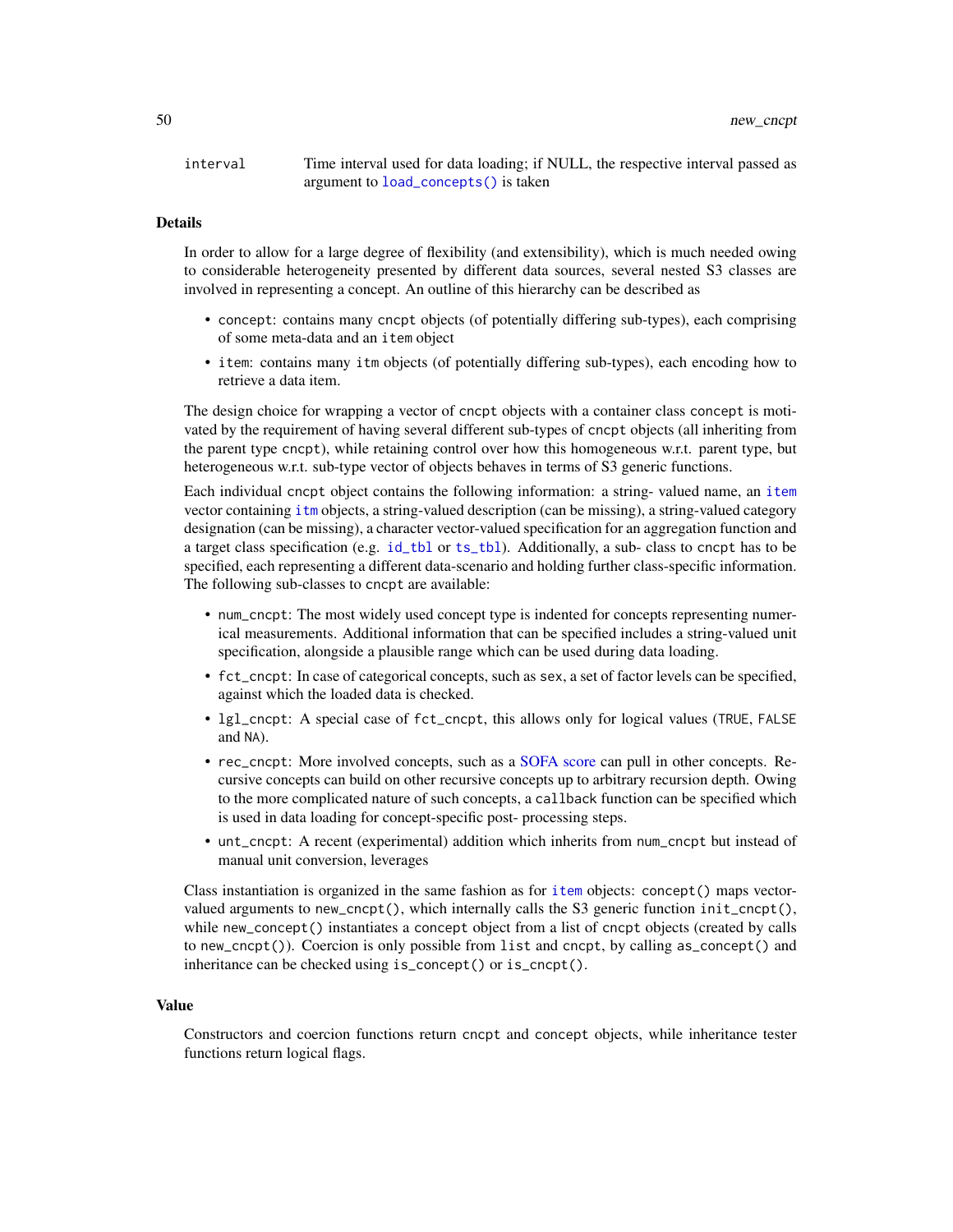#### new\_itm 51

# Examples

```
if (require(mimic.demo)) {
gluc <- concept("glu",
  item("mimic_demo", "labevents", "itemid", list(c(50809L, 50931L))),
  description = "glucose", category = "chemistry",
  unit = "mg/dL", min = 0, max = 1000
\lambdais_concept(gluc)
identical(gluc, load_dictionary("mimic_demo", "glu"))
gl1 <- new_cncpt("glu",
  item("mimic_demo", "labevents", "itemid", list(c(50809L, 50931L))),
  description = "glucose"
)
is_cncpt(gl1)
is_concept(gl1)
conc <- concept(c("glu", "lact"),
  list(
    item("mimic_demo", "labevents", "itemid", list(c(50809L, 50931L))),
   item("mimic_demo", "labevents", "itemid", 50813L)
  ),
  description = c("glucose", "lactate")
)
conc
identical(as_concept(gl1), conc[1L])
}
```
<span id="page-50-0"></span>

new\_itm *Data items*

## <span id="page-50-1"></span>Description

Item objects are used in ricu as a way to specify how individual data items corresponding to clinical concepts (see also [concept\(\)](#page-47-0)), such as heart rate can be loaded from a data source. Several functions are available for constructing item (and related auxiliary) objects either from code or by parsing a JSON formatted concept dictionary using [load\\_dictionary\(\)](#page-32-0).

## Usage

```
new_itm(src, ..., interval = NULL, target = NA_character_, class = "sel_itm")
```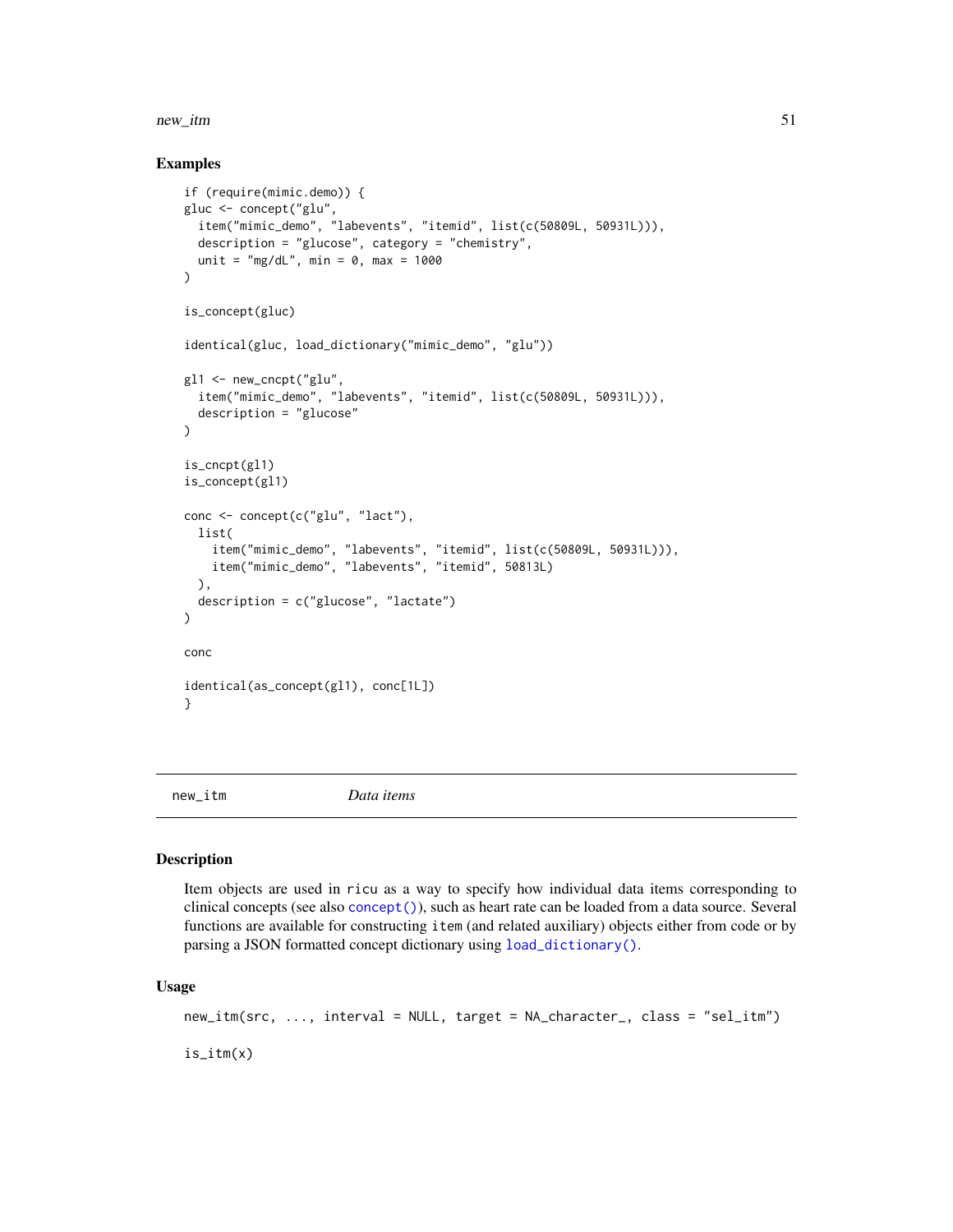```
init\_itm(x, \ldots)## S3 method for class 'sel_itm'
init\_itm(x, table, sub\_var,ids, callback = "identity\_callback", ...)## S3 method for class 'hrd_itm'
init\_itm(x, table, sub\_var,ids, callback = "identity\_callback", ...)## S3 method for class 'col_itm'
init_itm(x, table, unit_val = NULL, callback = "identity_callback", ...)
## S3 method for class 'rgx_itm'
init_itm(x, table, sub_var, regex, callback = "identity_callback", ...)
## S3 method for class 'fun_itm'
init_itm(x, callback, ...)
## S3 method for class 'itm'
init\_itm(x, \ldots)new_item(x)
item(...)
as_item(x)
```
is\_item(x)

| src          | The data source name                                                                                                                  |  |
|--------------|---------------------------------------------------------------------------------------------------------------------------------------|--|
| $\ddots$     | Further specification of the $\text{im}$ object (passed to $\text{init}\_\text{im}()$ )                                               |  |
| interval     | A default data loading interval (either specified as scalar difftime or string<br>such as $"00:01:00"$                                |  |
| target       | Item target class (e.g. "id_tbl"), NA indicates no specific class requirement                                                         |  |
| class        | Sub class for customizing itm behavior                                                                                                |  |
| $\mathsf{x}$ | Object to query/dispatch on                                                                                                           |  |
| table        | Name of the table containing the data                                                                                                 |  |
| sub_var      | Column name used for subsetting                                                                                                       |  |
| ids          | Vector of ids used to subset table rows. If NULL, all rows are considered corre-<br>sponding to the data item                         |  |
| callback     | Name of a function to be called on the returned data used for data cleanup oper-<br>ations (or a string that evaluates to a function) |  |
| $unit\_val$  | String valued unit to be used in case no unit_var is available for the given table                                                    |  |
| regex        | String-valued regular expression which will be evaluated by base::grep1()<br>with $ignore \cdot case = TRUE$                          |  |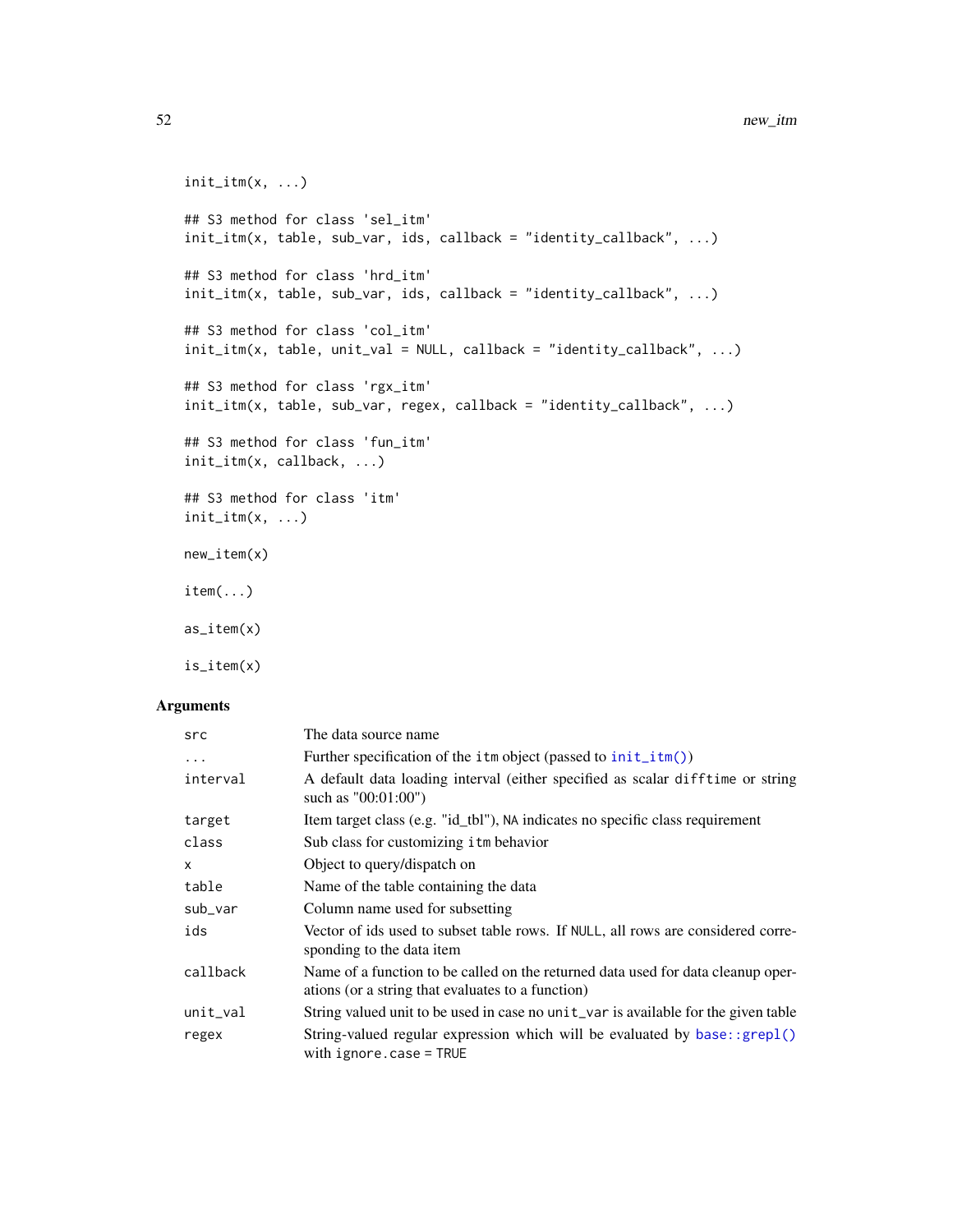#### new\_itm 53

#### Details

In order to allow for a large degree of flexibility (and extensibility), which is much needed owing to considerable heterogeneity presented by different data sources, several nested S3 classes are involved in representing a concept. An outline of this hierarchy can be described as

- [concept](#page-47-0): contains many cncpt objects (of potentially differing sub-types), each comprising of some meta-data and an item object
- item: contains many itm objects (of potentially differing sub-types), each encoding how to retrieve a data item.

The design choice for wrapping a vector of itm objects with a container class item is motivated by the requirement of having several different sub-types of itm objects (all inheriting from the parent type itm), while retaining control over how this homogeneous w.r.t. parent type, but heterogeneous w.r.t. sub-type vector of objects behaves in terms of S3 generic functions.

The following sub-classes to itm are available, each representing a different data-scenario:

- sel\_itm: The most widely used item class is intended for the situation where rows of interest can be identified by looking for occurrences of a set of IDs (ids) in a column (sub\_var). An example for this is heart rate hr on mimic, where the IDs 211 and 220045are looked up in theitemidcolumn of charte
- col\_itm: This item class can be used if no row-subsetting is required. An example for this is heart rate (hr) on eicu, where the table vitalperiodic contains an entire column dedicated to heart rate measurements.
- rgx\_itm: As alternative to the value-matching approach of sel\_itm objects, this class identifies rows using regular expressions. Used for example for insulin in eicu, where the regular expression  $\text{``insulin}$  (250.+)?\\(((ml|units)/hr)?\\)\$ is matched against the drugname column of infusiondrug. The regular expression is evaluated by [base::grepl\(\)](#page-0-0) with ignore.case  $=$  TRUE.
- fun\_itm: Intended for the scenario where data of interest is not directly available from a table, this itm class offers most flexibility. A function can be specified as callback and this function will be called with arguments x (the object itself), patient\_ids, id\_type and interval (see [load\\_concepts\(\)](#page-27-0)) and is expected to return an object as specified by the target entry.
- hrd\_itm: A special case of sel\_itm for HiRID data where measurement units are not available as separate column, but as separate table with units fixed per concept.

All itm objects have to specify a data source (src) as well as a sub-class. Further arguments then are specific to the respective sub-class and encode information that define data loading, such as the table to query, the column name and values to use for identifying relevant rows, etc. The S3 generic function init\_itm() is responsible for input validation of class-specific arguments as well as class initialization. A list of itm objects, created by calls to new\_itm() can be passed to new\_item in order to instantiate an item object. An alternative constructor for item objects is given by item() which calls new\_itm() on the passed arguments (see examples). Finally as\_item() can be used for coercion of related objects such as list, concept, and the like. Several additional S3 generic functions exist for manipulation of item-like objects but are marked internal (see [item/concept](#page-0-0) [utilities\)](#page-0-0).

#### Value

Constructors and coercion functions return itm and item objects, while inheritance tester functions return logical flags.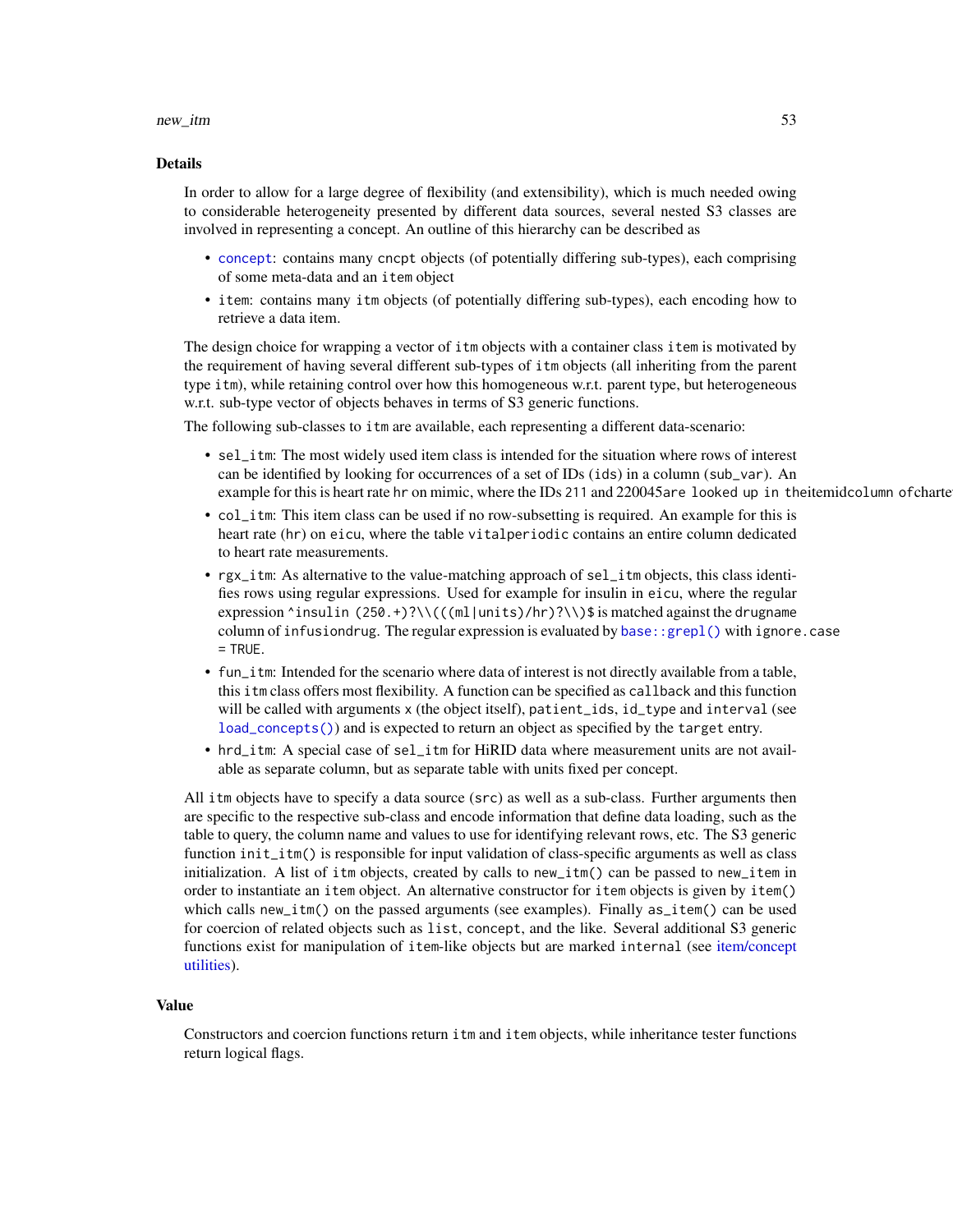# Examples

```
if (require(mimic.demo)) {
gluc <- item("mimic_demo", "labevents", "itemid", list(c(50809L, 50931L)),
             unit_var = TRUE, target = "ts_tbl")
is_item(gluc)
all.equal(gluc, as_item(load_dictionary("mimic_demo", "glu")))
hr1 <- new_itm(src = "mimic_demo", table = "chartevents",
               sub_var = "itemid", ids = c(211L, 220045L))
hr2 <- item(src = c("mimic_demo", "eicu_demo"),
            table = c("chartevents", "vitalperiodic"),
            sub_var = list("itemid", NULL),
            val_var = list(NULL, "heartrate"),
            ids = list(c(211L, 220045L), FALSE),
            class = c("sel_itm", "col_itm"))
hr3 <- new_itm(src = "eicu_demo", table = "vitalperiodic",
               val_var = "heartrate", class = "col_itm")
identical(as_item(hr1), hr2[1])
identical(new_item(list(hr1)), hr2[1])
identical(hr2, as_item(list(hr1, hr3)))
}
```
pafi *Concept callback functions*

# Description

Owing to increased complexity and more diverse applications, recursive concepts (class [rec\\_cncpt](#page-47-1)) may specify callback functions to be called on corresponding data objects and perform post-processing steps.

## Usage

```
pafi(
  ...,
  match\_win = hours(2L),
 mode = c("match_vals", "extreme_vals", "fill_gaps"),
  fix\_na\_fio2 = TRUE,interval = NULL
)
safi(
  ...,
```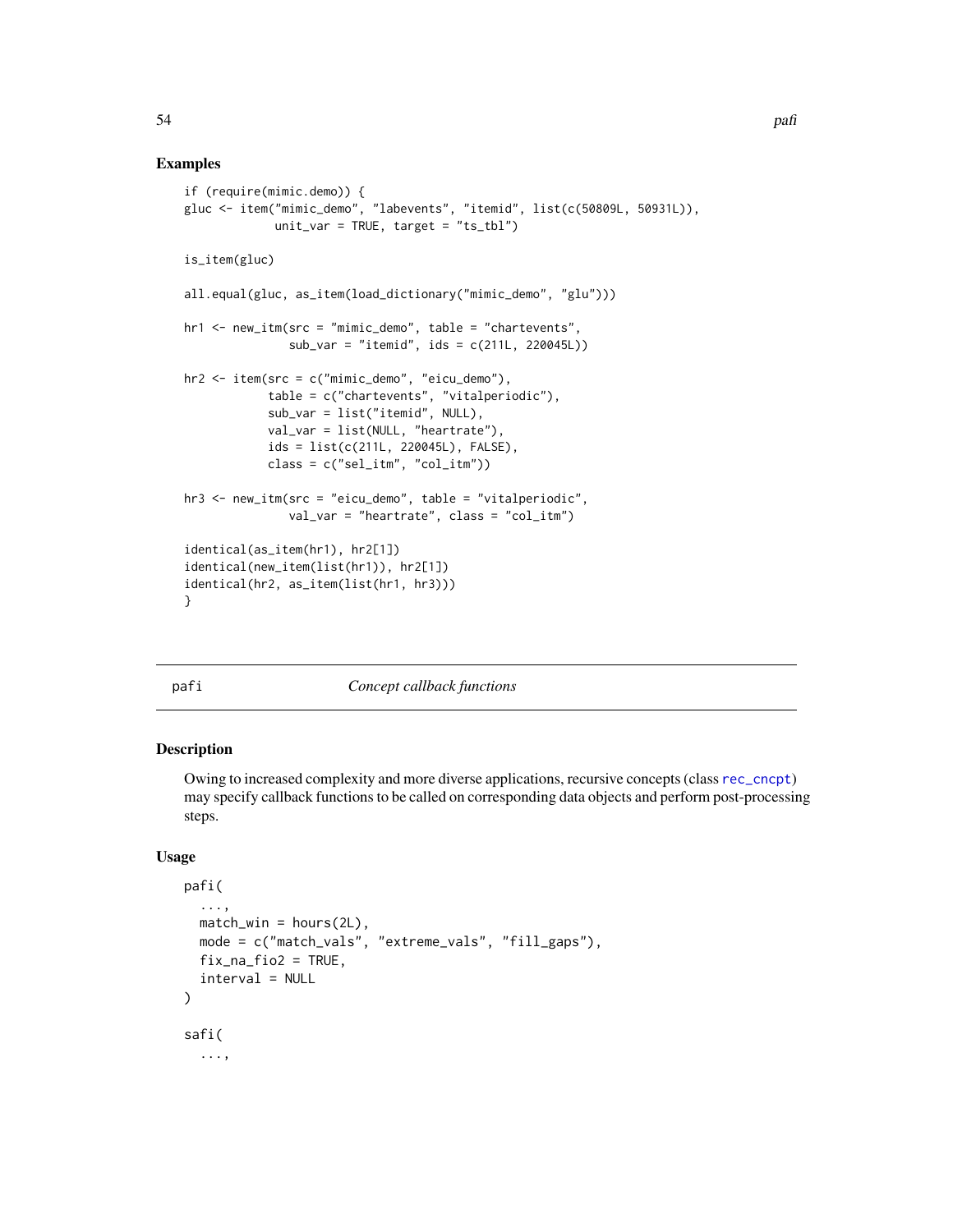```
match_win = hours(2L),
 mode = c("match_vals", "extreme_vals", "fill_gaps"),
 fix\_na\_fio2 = TRUE,interval = NULL
\lambdavent_ind(..., match_win = hours(6L), min_length = mins(30L), interval = NULL)
gcs(
  ...,
 valid_win = hours(6L),
  sed_impute = c("max", "prev", "none", "verb"),
 set_na_max = TRUE,
 interval = NULL
)
urine24(
  ...,
 min\_win = hours(12L),
 limits = NULL,
 start_var = "start",
 end_var = "end",interval = NULL
\mathcal{L}vaso60(..., max\_gap = mins(5L), interval = NULL)vaso\_ind(..., interval = NULL)supp_02(\ldots, interval = NULL)
avpu(..., interval = NULL)bmi(..., interval = NULL)norepi_equiv(..., interval = NULL)
```

| $\cdots$    | Data input used for concept calculation                                                    |
|-------------|--------------------------------------------------------------------------------------------|
| match_win   | Time-span during which matching of values is allowed                                       |
| mode        | Method for matching $PaO2$ and $FiO2$ values                                               |
| fix_na_fio2 | Logical flag indicating whether to impute missing $FiO2$ values with 21                    |
| interval    | Expected time series step size (determined from data if NULL)                              |
| min_length  | Minimal time span between a ventilation start and end time                                 |
| valid win   | Maximal time window for which a GCS value is valid if no newer measurement<br>is available |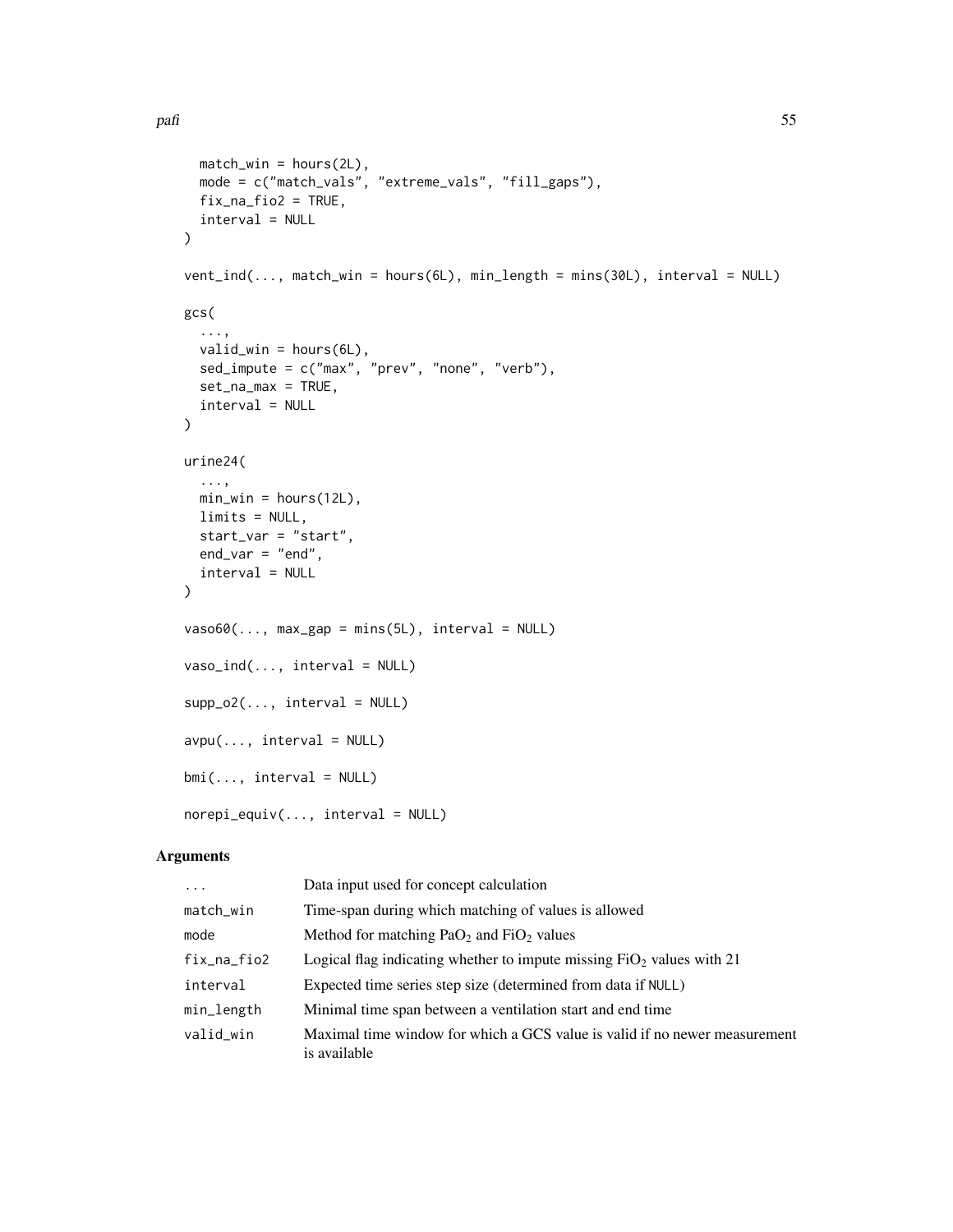| sed_impute         | Imputation scheme for values taken when patient was sedated (i.e. unconscious).                 |  |
|--------------------|-------------------------------------------------------------------------------------------------|--|
| set_na_max         | Logical flag controlling imputation of missing GCS values with the respective<br>maximum values |  |
| min_win            | Minimal time span required for calculation of urine/24h                                         |  |
| limits             | Passed to fill_gaps() in order to expand the time series beyond first and last<br>measurements  |  |
| start_var, end_var |                                                                                                 |  |
|                    | Passed to $fill\_gaps()$                                                                        |  |
| max_gap            | Maximum time gap between administration windows that are merged (can be<br>negative).           |  |

# Details

Several concept callback functions are exported, mainly for documenting their arguments, as default values oftentimes represent somewhat arbitrary choices and passing non-default values might be of interest for investigating stability with respect to such choices. Furthermore, default values might not be ideal for some datasets and/or analysis tasks.

#### pafi:

In order to calculate the  $PaO<sub>2</sub>/FiO<sub>2</sub>$  (or Horowitz index), for a given time point, both a PaO<sub>2</sub> and a FiO<sup>2</sup> measurement is required. As the two are often not measured at the same time, some form of imputation or matching procedure is required. Several options are available:

- match\_vals allows for a time difference of maximally match\_win between two measurements for calculating their ratio
- extreme\_vals uses the worst  $PaO<sub>2</sub>$  and a FiO<sub>2</sub> values within the time window spanned by match\_win
- fill\_gaps represents a variation of extreme\_vals, where ratios are evaluated at every timepoint as specified by intervalas opposed to only the time points where either a  $PaO<sub>2</sub>$  or a  $FiO<sub>2</sub>$  measurement is available

Finally,  $fix\_na\_fio2$  imputes all remaining missing  $FiO<sub>2</sub>$  with 21, the percentage (by volume) of oxygen in (tropospheric) air.

## vent\_ind:

Building on the atomic concepts vent\_start and vent\_end, vent\_ind determines time windows during which patients are mechanically ventilated by combining start and end events that are separated by at most match\_win and at least min\_length. Durations are represented by the dur\_var column in the returned win\_tbl and the data\_var column simply indicates the ventilation status with TRUE values. Currently, no clear distinction between invasive an non-invasive ventilation is made.

# sed\_gcs:

In order to construct an indicator for patient sedation (used within the context of gcs), information from the two concepts ett\_gcs and rass is pooled: A patient is considered sedated if intubated or has less or equal to -2 on the Richmond Agitation-Sedation Scale.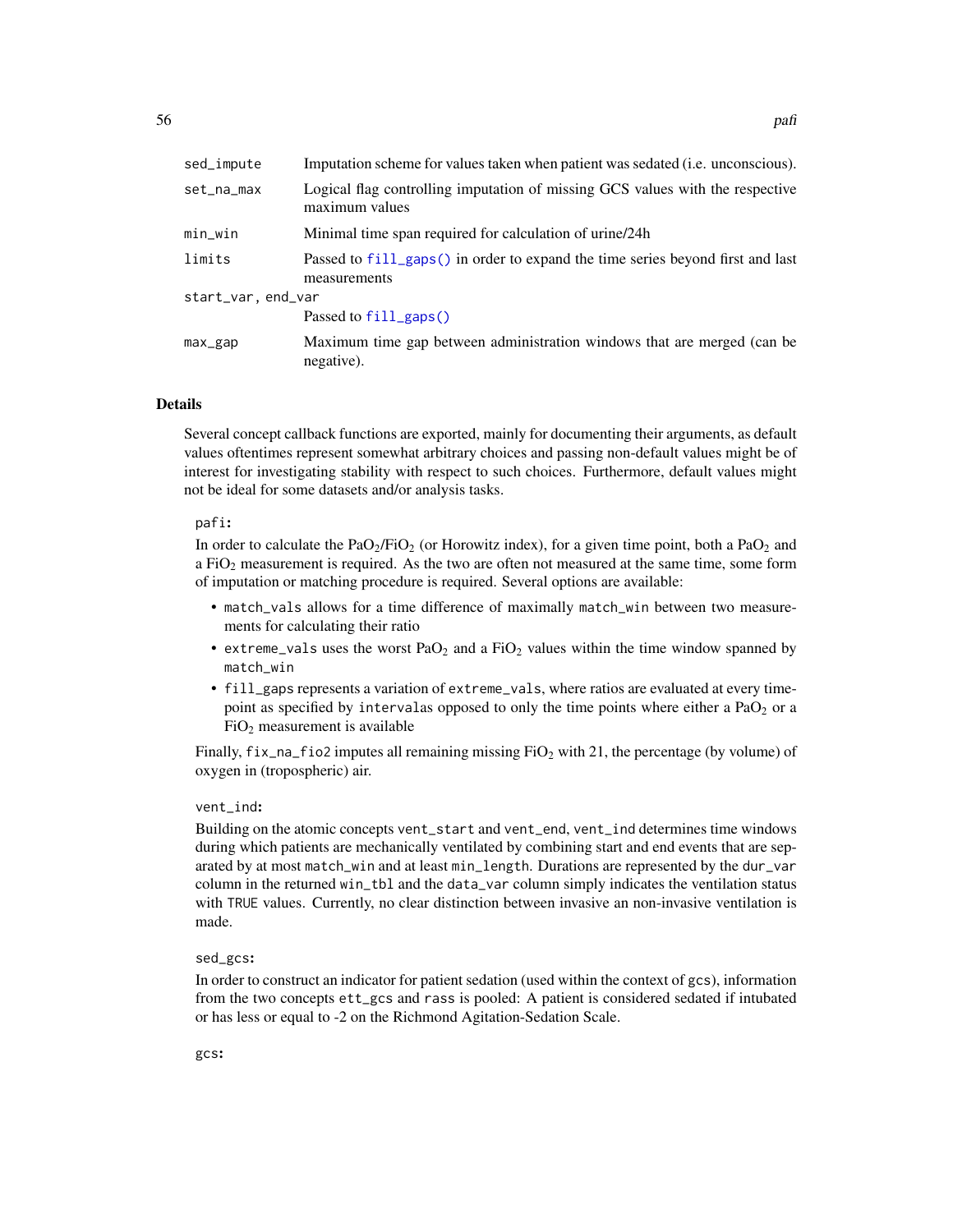#### rename\_cols 57

Aggregating components of the Glasgow Coma Scale into a total score (whenever the total score tgcs is not already available) requires coinciding availability of an eye (egcs), verbal (vgcs) and motor (mgcs) score. In order to match values, a last observation carry forward imputation scheme over the time span specified by valid\_win is performed. Furthermore passing "max" as sed\_impute will assume maximal points for time steps where the patient is sedated (as indicated by sed\_gcs), while passing "prev", will assign the last observed value previous to the current sedation window and finally passing FALSE will in turn use raw values. Finally, passing TRUE as set\_na\_max will assume maximal points for missing values (after matching and potentially applying sed\_impute).

### urine24:

Single urine output events are aggregated into a 24 hour moving window sum. At default value of limits = NULL, moving window evaluation begins with the first and ends with the last available measurement. This can however be extended by passing an id\_tbl object, such as for example returned by [stay\\_windows\(\)](#page-67-0) to full stay windows. In order to provide data earlier than 24 hours before the evaluation start point, min\_win specifies the minimally required data window and the evaluation scheme is adjusted for shorter than 24 hour windows.

#### vaso60:

Building on concepts for drug administration rate and drug administration durations, administration events are filtered if they do not fall into administrations windows of at least 1h. The max\_gap argument can be used to control how far apart windows can be in order to be merged (negative times are possible as well, meaning that even overlapping windows can be considered as individual windows).

## Value

Either an id\_tbl or ts\_tbl depending on the type of concept.

rename\_cols *ICU class data utilities*

# <span id="page-56-0"></span>Description

Several utility functions for working with id\_tbl and ts\_tbl objects are available, including functions for changing column names, removing columns, as well as aggregating or removing rows. An important thing to note is that as id\_tbl (and consequently ts\_tbl) inherits from data.table, there are several functions provided by the data.table package that are capable of modifying id\_tbl in a way that results in an object with inconsistent state. An example for this is [data.table::setnames\(\)](#page-0-0): if an ID column or the index column name is modified without updating the attribute marking the column as such, this leads to an invalid object. As data, table:: setnames() is not an S3 generic function, the only way to control its behavior with respect to id\_tbl objects is masking the function. As such an approach has its own down-sides, a separate function, rename\_cols() is provided, which is able to handle column renaming correctly.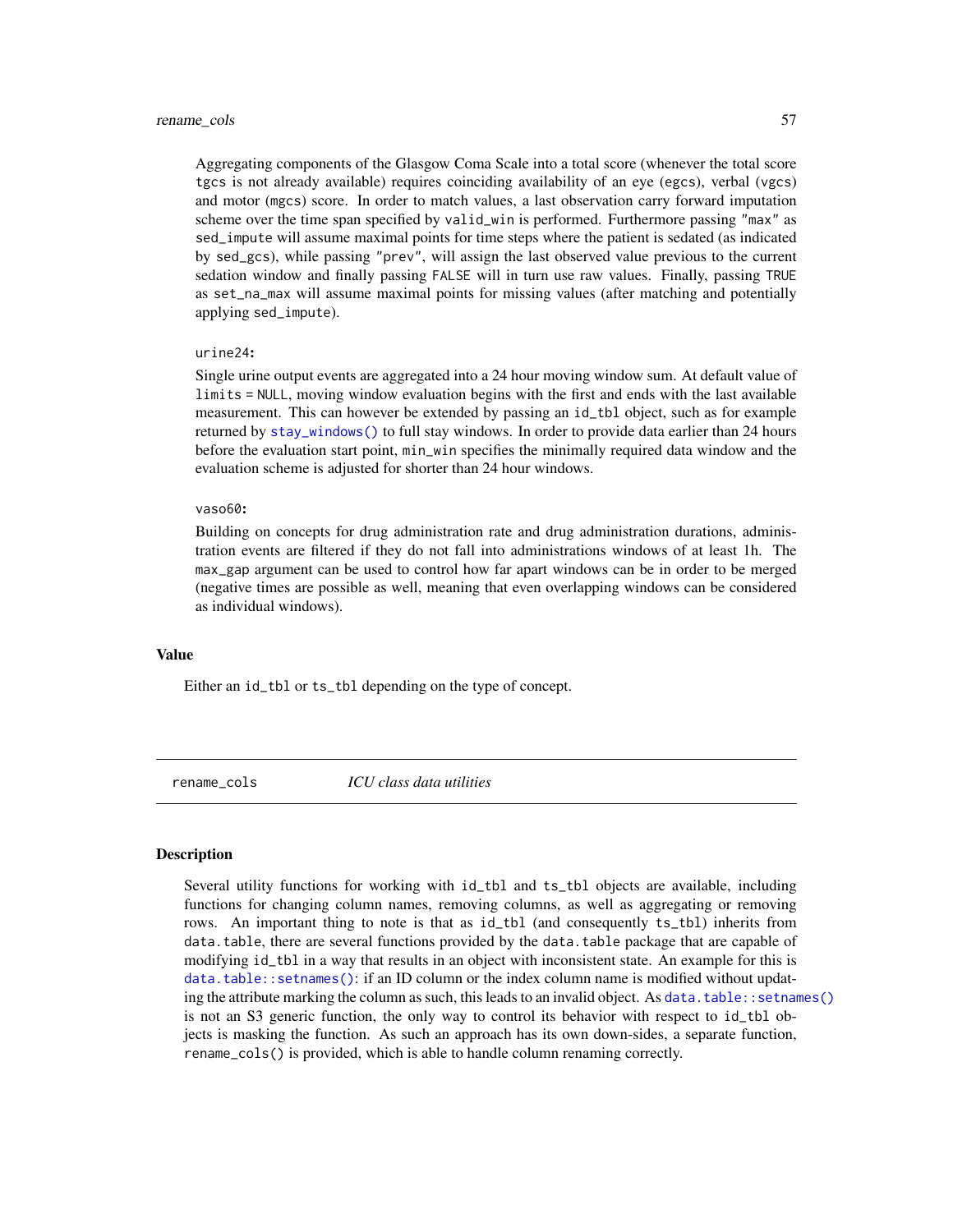#### Usage

```
rename_cols(
  x,
 new,
 old = colnames(x),
  skip_absent = FALSE,
 by_ref = FALSE,
  ...
\lambdarm_cols(x, cols, skip_absent = FALSE, by_ref = FALSE)
change_interval(x, new_interval, cols = time_vars(x), by_ref = FALSE)
change_dur\_unit(x, new\_unit, by\_ref = FALSE)rm_na(x, \text{cols} = data_vars(x), \text{mode} = c("all", "any"))## S3 method for class 'id_tbl'
sort(
 x,
 decreasing = FALSE,
 by = meta\_vars(x),
  reorder_cols = TRUE,
 by_ref = FALSE,...
\mathcal{L}is_sorted(x)
## S3 method for class 'id_tbl'
duplicated(x, incomparables = FALSE, by = meta_vars(x), \dots)
## S3 method for class 'id_tbl'
anyDuplicated(x, incomparables = FALSE, by = meta_vars(x), \dots)
## S3 method for class 'id_tbl'
unique(x, incomparables = FALSE, by = meta_vars(x), \dots)
is_unique(x, ...)
## S3 method for class 'id_tbl'
aggregate(
 x,
  expr = NULL,
 by = meta\_vars(x),
  vars = data_vars(x),
  env = NULL,
```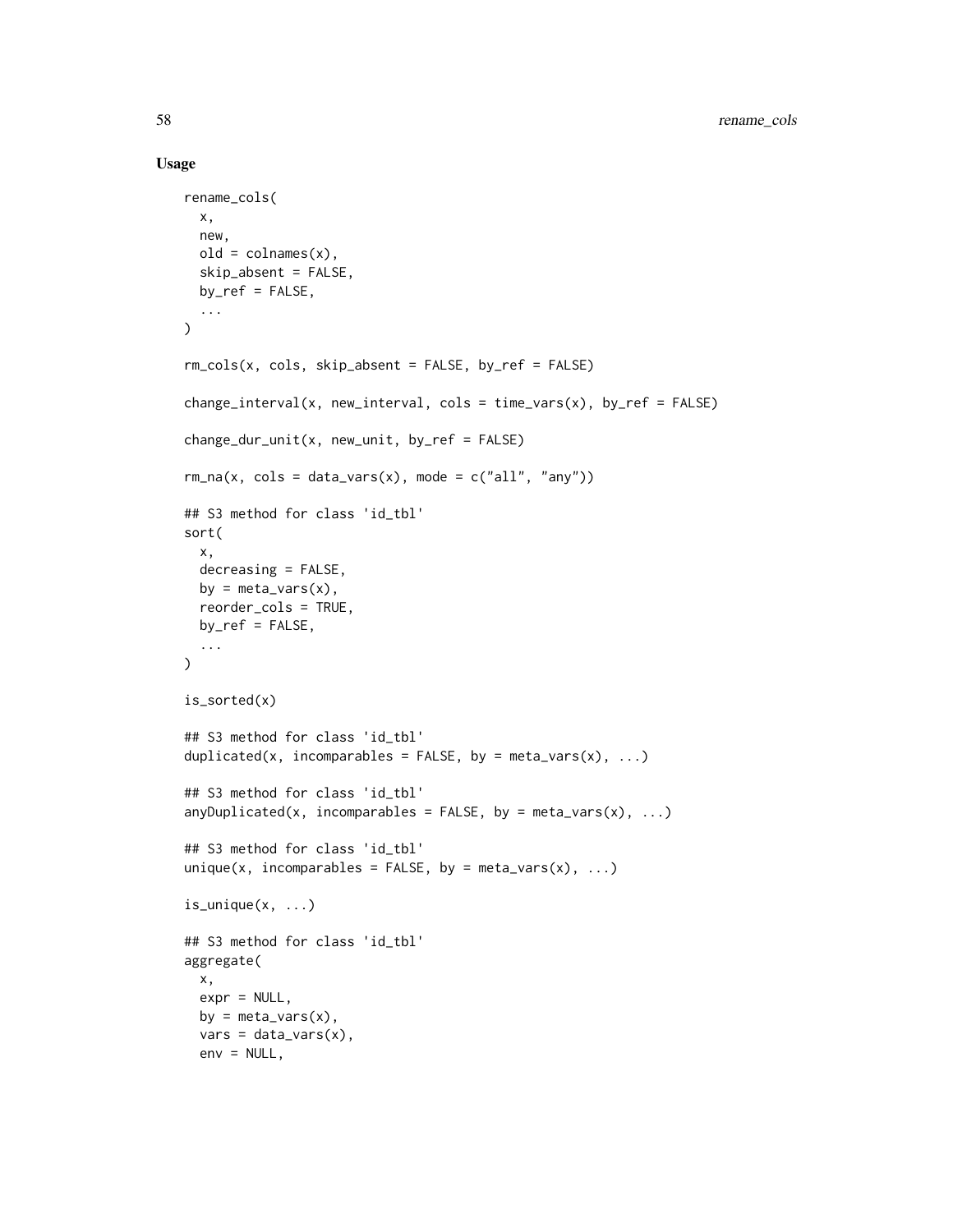# rename\_cols 59

```
...
\lambdadt_gforce(
 x,
 fun = c("mean", "median", "min", "max", "sum", "prod", "var", "sd", "first", "last",
   "any", "all"),
 by = meta\_vars(x),
 vars = data\_vars(x),
 na_rm = !fun %in% c("first", "last")
\mathcal{L}
```

```
replace_na(x, val, type = "const", ...)
```

| X             | Object to query                                                                                                                                |
|---------------|------------------------------------------------------------------------------------------------------------------------------------------------|
| new, old      | Replacement names and existing column names for renaming columns                                                                               |
| skip_absent   | Logical flag for ignoring non-existent column names                                                                                            |
| by_ref        | Logical flag indicating whether to perform the operation by reference                                                                          |
| $\cdots$      | Ignored                                                                                                                                        |
| cols          | Column names of columns to consider                                                                                                            |
| new_interval  | Replacement interval length specified as scalar-valued difftime object                                                                         |
| new_unit      | New difftime unit for the dur_var column                                                                                                       |
| mode          | Switch between all where all entries of a row have to be missing (for the se-<br>lected columns) or any, where a single missing entry suffices |
| decreasing    | Logical flag indicating the sort order                                                                                                         |
| by            | Character vector indicating which combinations of columns from x to use for<br>uniqueness checks                                               |
| reorder_cols  | Logical flag indicating whether to move the by columns to the front.                                                                           |
| incomparables | Not used. Here for S3 method consistency                                                                                                       |
| expr          | Expression to apply over groups                                                                                                                |
| vars          | Column names to apply the function to                                                                                                          |
| env           | Environment to look up names in expr                                                                                                           |
| fun           | Function name (as string) to apply over groups                                                                                                 |
| na_rm         | Logical flag indicating how to treat NA values                                                                                                 |
| val           | Replacement value (if type is "const")                                                                                                         |
| type          | character, one of "const", "locf" or "nocb". Defaults to "const".                                                                              |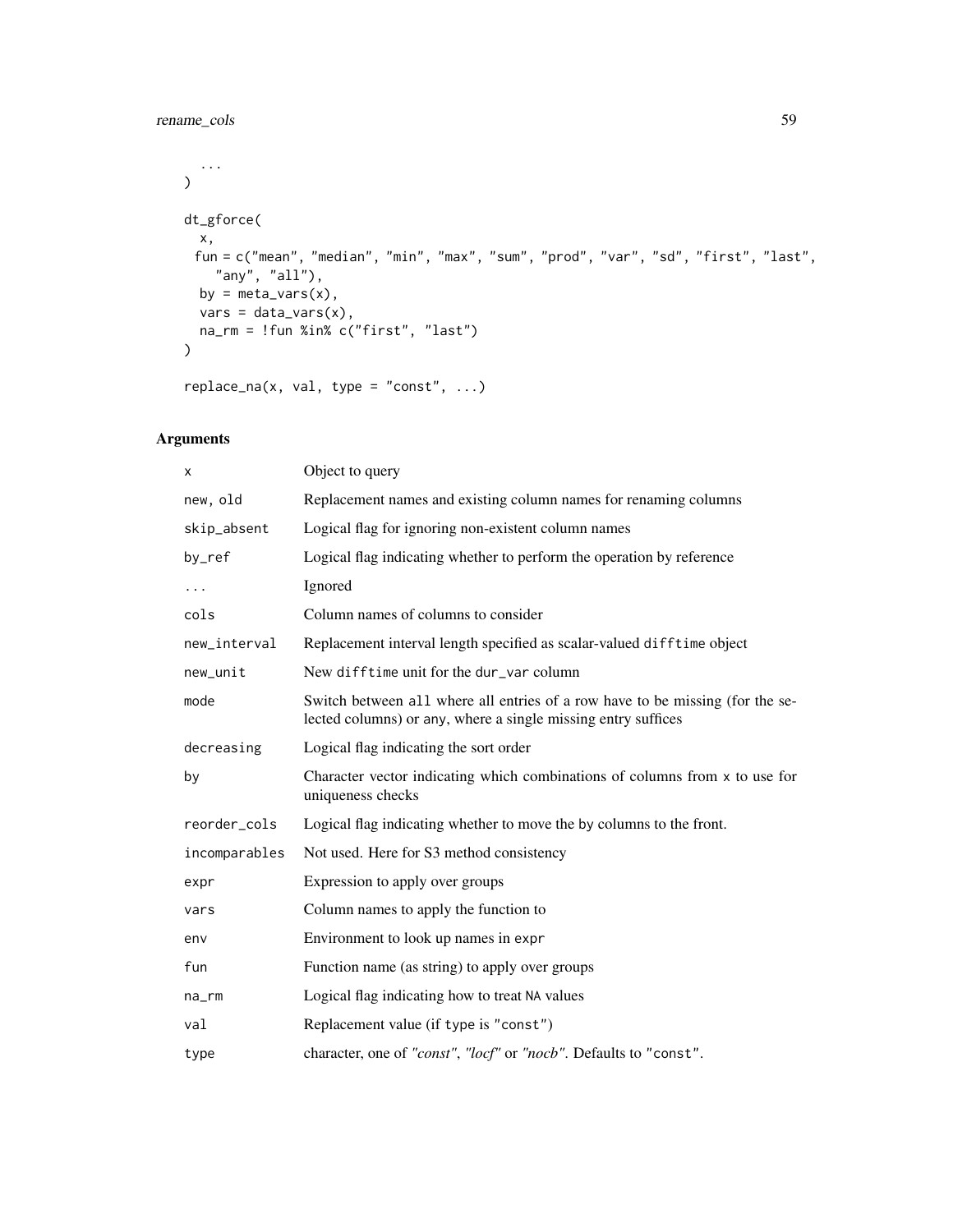#### Details

Apart from a function for renaming columns while respecting attributes marking columns a index or ID columns, several other utility functions are provided to make handling of id\_tbl and ts\_tbl objects more convenient.

#### Sorting:

An id\_tbl or ts\_tbl object is considered sorted when rows are in ascending order according to columns as specified by [meta\\_vars\(\)](#page-22-1). This means that for an id\_tbl object rows have to be ordered by  $id\_vars()$  and for a ts\_tbl object rows have to be ordered first by  $id\_vars()$ , followed by the [index\\_var\(\)](#page-22-1). Calling the S3 generic function [base::sort\(\)](#page-0-0) on an object that inherits form id\_tbl using default arguments yields an object that is considered sorted. For convenience (mostly in printing), the column by which the table was sorted are moved to the front (this can be disabled by passing FALSE as reorder\_cols argument). Internally, sorting is handled by either setting a data.table:: $key()$  in case decreasing = FALSE or be calling [data.table::setorder\(\)](#page-0-0) in case decreasing = TRUE.

## Uniqueness:

On object inheriting form id\_tbl is considered unique if it is unique in terms of the columns as specified by [meta\\_vars\(\)](#page-22-1). This means that for an id\_tbl object, either zero or a single row is allowed per combination of values in columns [id\\_vars\(\)](#page-22-0) and consequently for ts\_tbl objects a maximum of one row is allowed per combination of time step and ID. In order to create a unique id\_tbl object from a non-unique id\_tbl object, aggregate() will combine observations that represent repeated measurements within a group.

# Aggregating:

In order to turn a non-unique id\_tbl or ts\_tbl object into an object considered unique, the S3 generic function [stats::aggregate\(\)](#page-0-0) is available. This applied the expression (or function specification) passed as expr to each combination of grouping variables. The columns to be aggregated can be controlled using the vars argument and the grouping variables can be changed using the by argument. The argument expr is fairly flexible: it can take an expression that will be evaluated in the context of the data.table in a clean environment inheriting from env, it can be a function, or it can be a string in which case dt\_gforce() is called. The default value NULL chooses a string dependent on data types, where numeric resolves to median, logical to sum and character to first.

As aggregation is used in concept loading (see [load\\_concepts\(\)](#page-27-0)), performance is important. For this reason, dt\_gforce() allows for any of the available functions to be applied using the GForce optimization of data.table (see [data.table::datatable.optimize\)](#page-0-0).

### Value

Most of the utility functions return an object inheriting from  $id_t$  to  $l$ , potentially modified by reference, depending on the type of the object passed as x. The functions is\_sorted(), anyDuplicated() and is\_unique() return logical flags, while duplicated() returns a logical vector of the length nrow(x).

## Examples

```
tbl \le id_tbl(a = rep(1:5, 4), b = rep(1:2, each = 10), c = rnorm(20),
              id_{vars} = c("a", "b")
```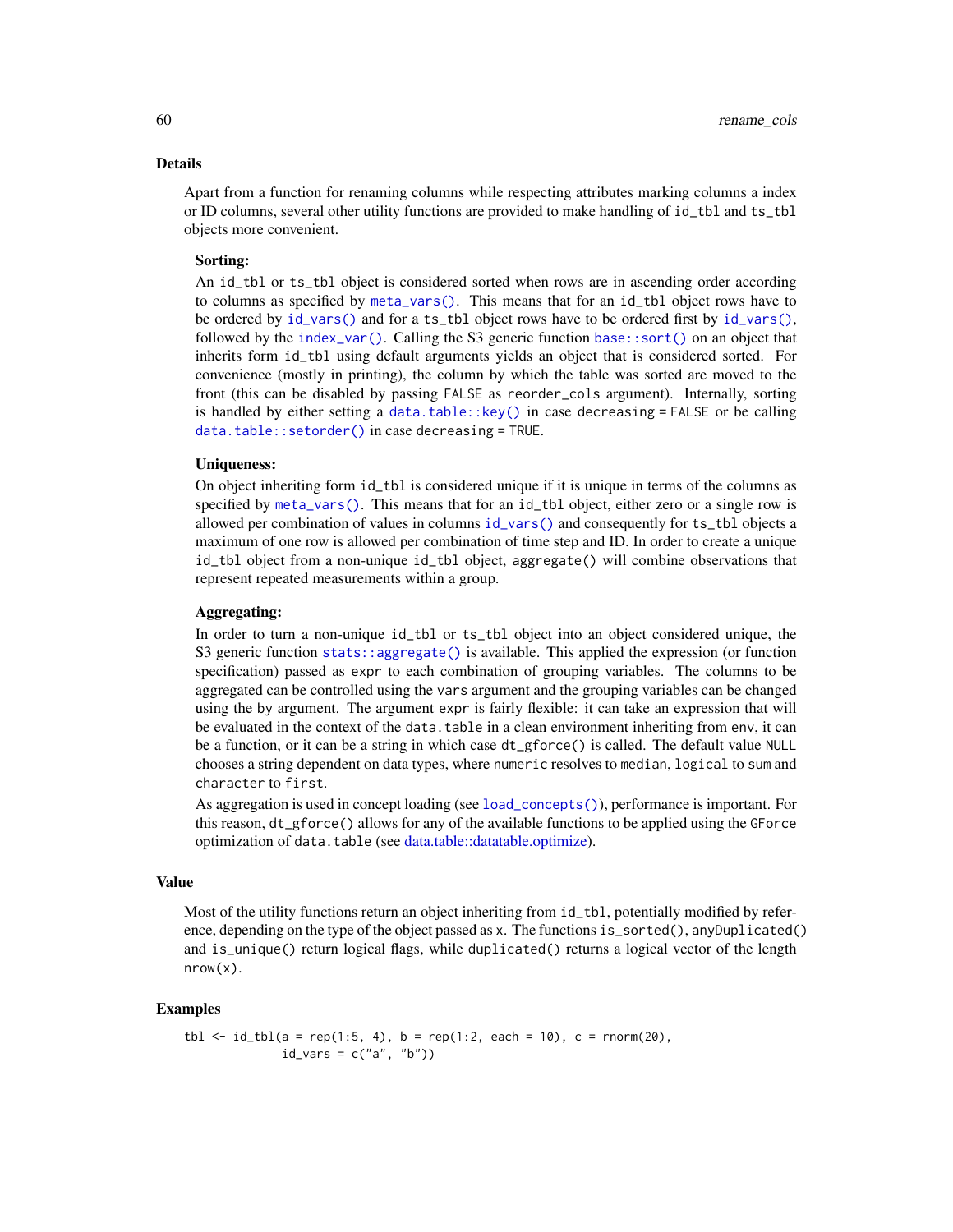```
is_unique(tbl)
is_sorted(tbl)
is_sorted(tbl[order(c)])
identical(aggregate(tbl, list(c = sum(c))), aggregate(tbl, "sum"))
tbl <- aggregate(tbl, "sum")
is_unique(tbl)
is_sorted(tbl)
```
# secs *Utilities for* difftime

# Description

As [base::difftime\(\)](#page-0-0) vectors are used throughout ricu, a set of wrapper functions are exported for convenience of instantiation [base::difftime\(\)](#page-0-0) vectors with given time units.

## Usage

 $mins(...)$ hours(...) days(...) weeks(...)

 $secs(...)$ 

# Arguments

... Numeric vector to coerce to [base::difftime\(\)](#page-0-0)

# Value

Vector valued time differences as difftime object.

# Examples

```
hours(1L)
mins(NA_real_)
secs(1:10)
hours(numeric(0L))
```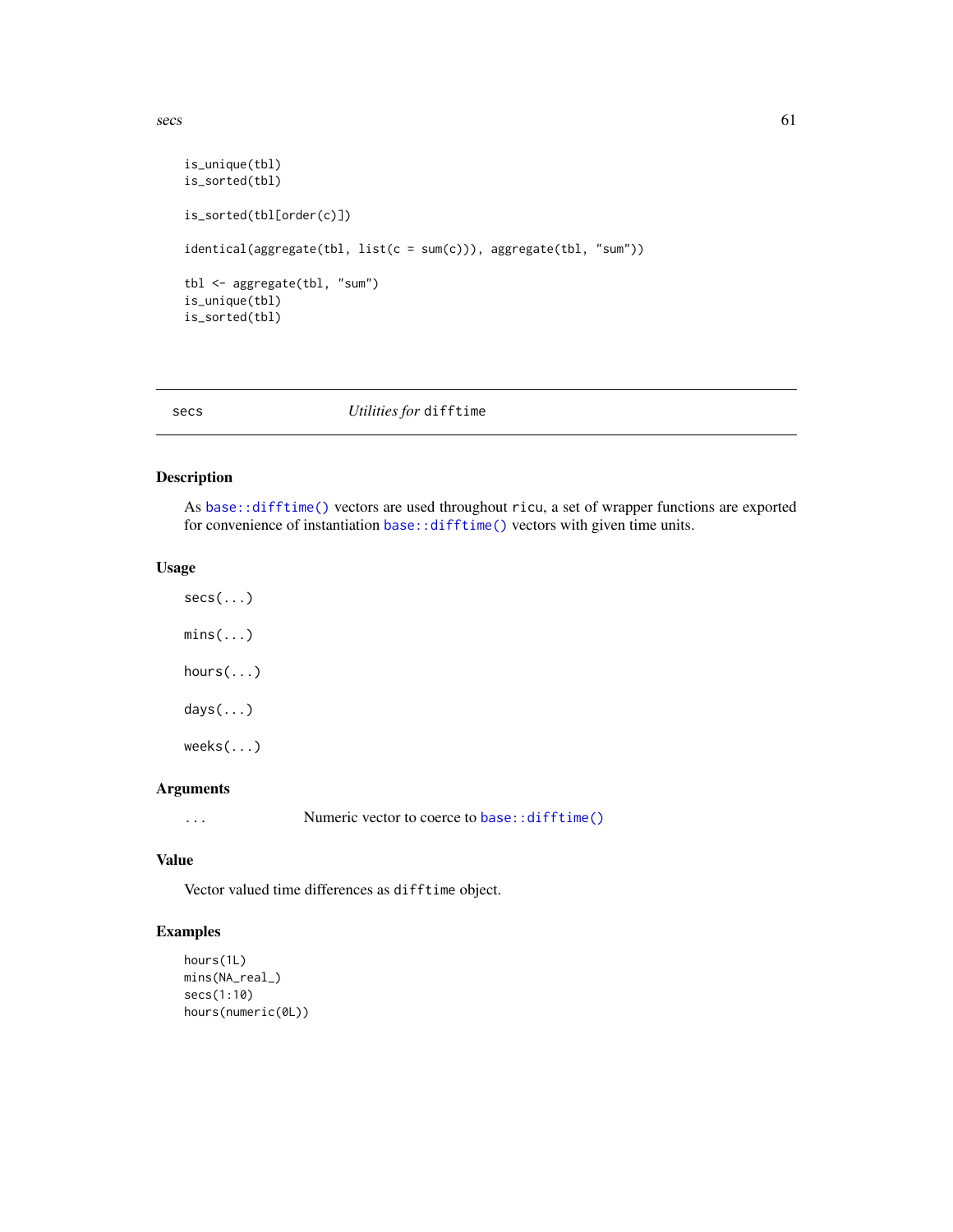# Description

The sepsis 3 label consists of a suspected infection combined with an acute increase in SOFA score.

# Usage

```
sep3(
  ...,
 si_window = c("first", "last", "any"),
 delta_fun = delta_cummin,
 sofa_thresh = 2L,
  si_l = hours(48L),
  si\_upr = hours(24L),
 keep_components = FALSE,
  interval = NULL
\mathcal{L}delta_cummin(x)
delta_start(x)
delta_min(x, shifts = seq.int(0L, 23L))
```

| Data objects                                                                                          |  |
|-------------------------------------------------------------------------------------------------------|--|
| Switch that can be used to filter SI windows                                                          |  |
| Function used to determine the SOFA increase during an SI window                                      |  |
| Required SOFA increase to trigger Sepsis 3                                                            |  |
| si_lwr, si_upr Lower/upper extent of SI windows                                                       |  |
| keep_components                                                                                       |  |
| Logical flag indicating whether to return the individual components alongside<br>the aggregated score |  |
| Time series interval (only used for checking consistency of input data)                               |  |
| Vector of SOFA scores                                                                                 |  |
| Vector of time shifts (multiples of the current interval) over which base: : $pmin()$<br>is evaluated |  |
|                                                                                                       |  |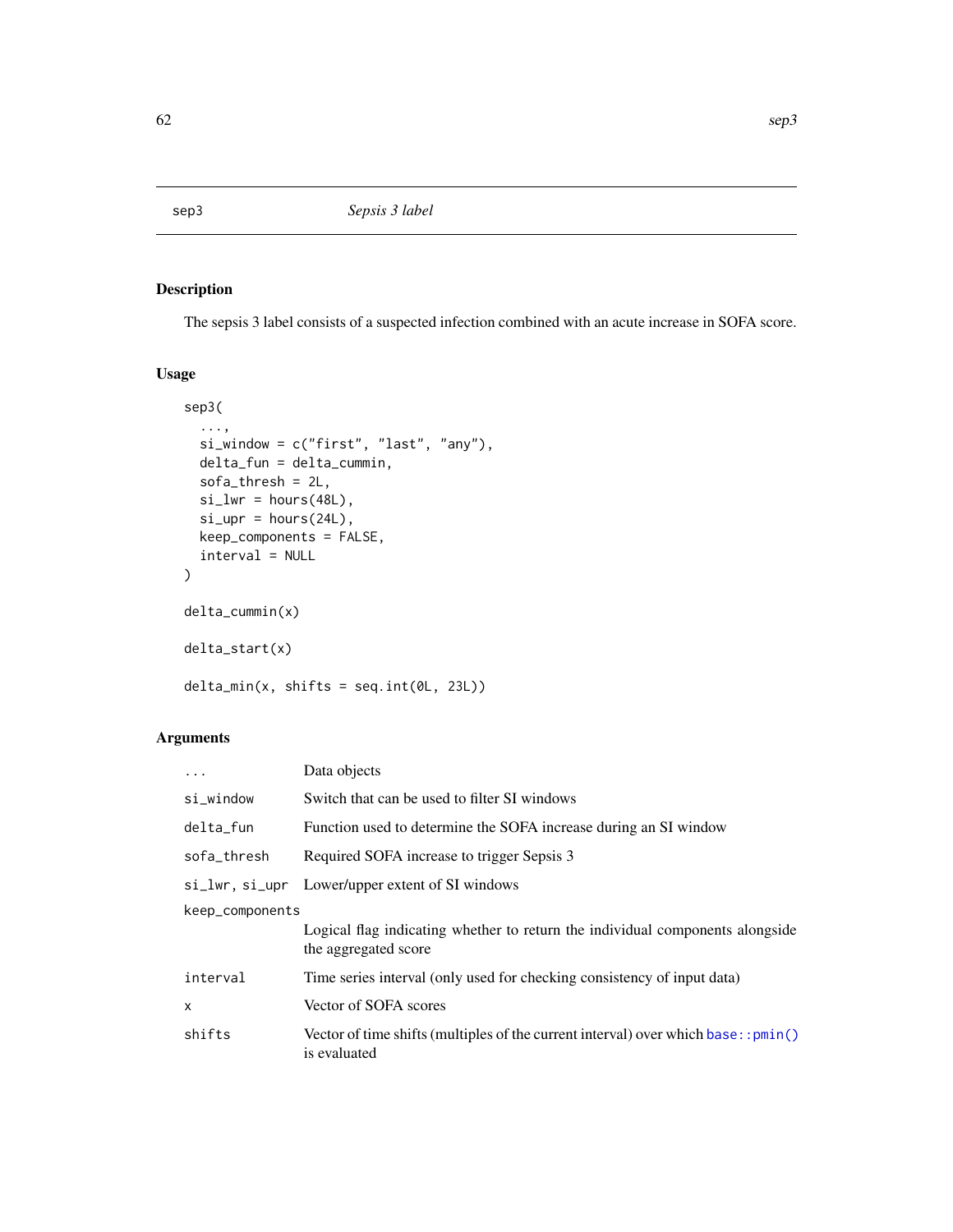$\mathsf{sep3}$  63

# Details

The Sepsis-3 Consensus (Singer et. al.) defines sepsis as an acute increase in the SOFA score (see  $sof a\_score()$  of 2 points or more within the suspected infection  $(SI)$  window (see [susp\\_inf\(\)](#page-68-0)):

```
\begin{tikzpicture}
```

```
\frac{-6,0} -- (3,0);
  \frac{-6,-0.25} -- (-6,0.25);
  \frac{3, -0.25}{ - (3, 0.25)}\frac{0, -0.25}{-0.25} -- (0, 0.25);
  \setminus \node[align = center] at (0, -0.75) {SI time};\setminus \node[align = center] at (3, -0.75) {SI window} and;\node[align = center] at (-6, -0.75) {SI window\\ start};
  \filldraw (-6, 1) circle (2pt);
  \frac{-6,1} \leftarrow (-5.5, 1);\filldraw (-5.5, 1) circle (2pt);
  \frac{-5.5,1} -- (-5, 1);
  \node at (-4.25, 1) {$\dots$} ;
  \filldraw (-5, 1) circle (2pt);
  \filldraw (-3.5, 1) circle (2pt);
  \filldraw (-3, 1.5) circle (2pt);
  \filldraw (-2.5, 1.5) circle (2pt);
  \filldraw (-2, 2.5) circle (2pt);
  \frac{-3.5,1} -- (-3, 1.5);
  \frac{-3,1.5} -- (-2.5, 1.5);
  \frac{-2.5,1.5} -- (-2, 2.5);
  \node [black] at (-0.25, 1.75) {$\Delta$SOFA $\geq 2$};
  \frac{-6.5}{1} -- (-6.5, 2.5);
  \node at (-6.5, 3) {SOFA} ;
  \draw (-6.5,1)--(-6.6,1) node[left,font=\small]{$0$};
  \draw (-6.5,1.5)--(-6.6,1.5) node[left,font=\small]{$1$};
  \draw (-6.5,2)--(-6.6,2) node[left,font=\small]{$2$};
  \draw (-6.5,2.5)--(-6.6, 2.5) node[left,font=\small]{$3$};
  \draw[red] (-2,-0.25) -- (-2,0.25);
  \draw[dashed,red] (-2, 2.35) -- (-2, 0) ;
  \node[red] at (-2, -0.75) {Sepsis-3 time};
\end{tikzpicture}
```
A patient can potentially have multiple SI windows. The argument si\_window is used to control which SI window we focus on (options are "first", "last", "any").

Further, although a 2 or more point increase in the SOFA score is defined, it is not perfectly clear to which value the increase refers. For this the delta\_fun argument is used. If the increase is required to happen with respect to the minimal SOFA value (within the SI window) up to the current time, the delta\_cummin function should be used. If, however, we are looking for an increase with respect to the start of the SI window, then the delta\_start function should be used. Lastly, the increase might be defined with respect to values of the previous 24 hours, in which case the delta\_min function is used.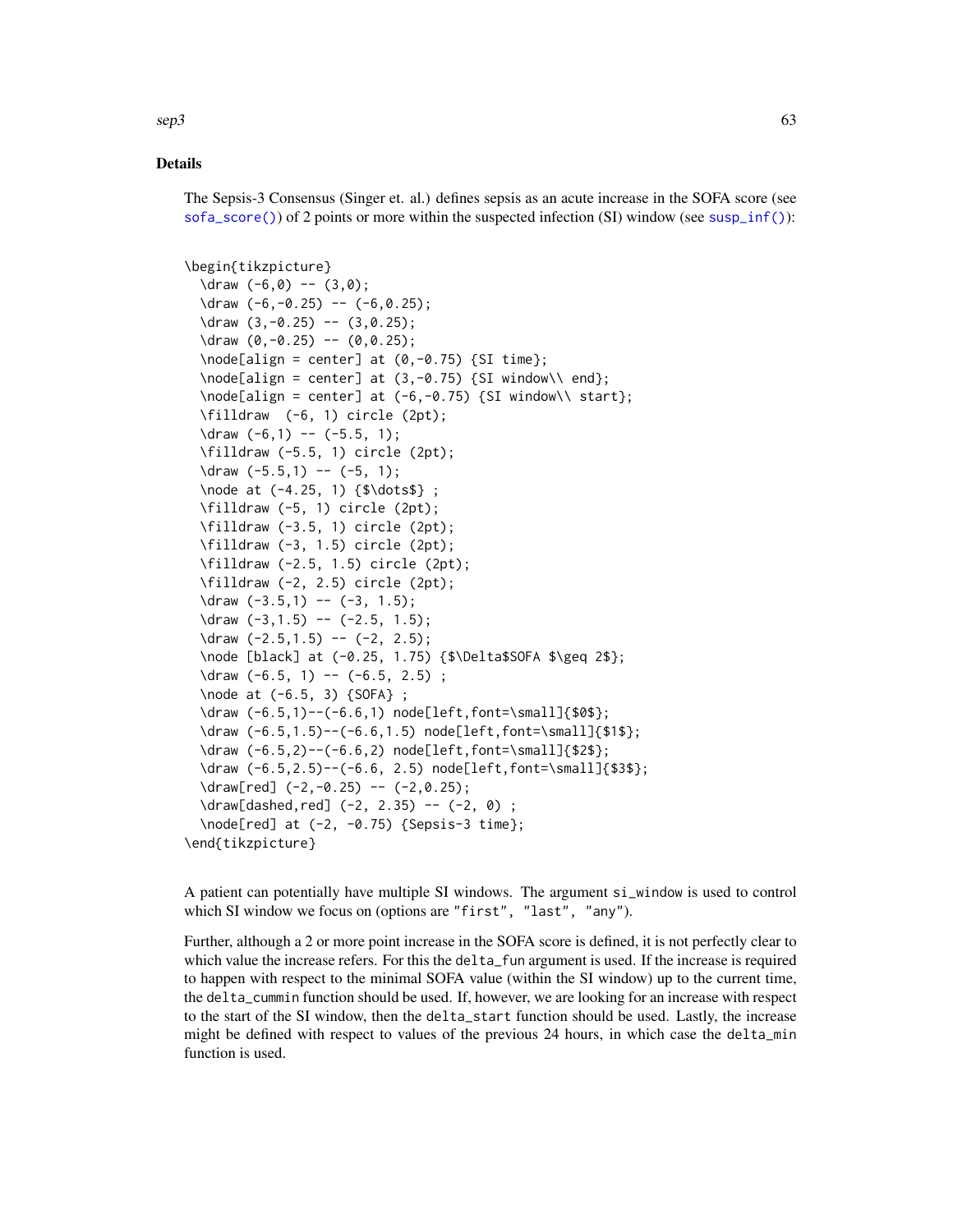## References

Singer M, Deutschman CS, Seymour CW, et al. The Third International Consensus Definitions for Sepsis and Septic Shock (Sepsis-3). JAMA. 2016;315(8):801–810. doi:10.1001/jama.2016.0287

setup\_src\_data *Data setup*

## Description

Making a dataset available to ricu consists of 3 steps: downloading ([download\\_src\(\)](#page-13-0)), importing ([import\\_src\(\)](#page-25-0)) and attaching ([attach\\_src\(\)](#page-1-0)). While downloading and importing are one-time procedures, attaching of the dataset is repeated every time the package is loaded. Briefly, downloading loads the raw dataset from the internet (most likely in .csv format), importing consists of some preprocessing to make the data available more efficiently and attaching sets up the data for use by the package. The download and import steps can be combined using setup\_src\_data().

## Usage

setup\_src\_data(x, ...)

#### Arguments

|          | Object specifying the source configuration                |
|----------|-----------------------------------------------------------|
| $\cdots$ | Forwarded to $load\_src_cfg()$ if x is a character vector |

## Details

If setup\_src\_data() is called on data sources that have all data available with force = FALSE, nothing happens apart of a message being displayed. If only a subset of tables is missing, only these tables are downloaded (whenever possible) and imported. Passing force = TRUE attempts to re- download and import the entire data set. If the data source is available as a data package (as is the case for the two demo datasets), data is not downloaded and imported, but this package is installed.

In most scenarios, setup\_src\_data() does not need to be called by users, as upon package loading, all configured data sources are set up in a way that enables download of missing data upon first access (and barring user consent). However, instead of accessing all data sources where data missingness should be resolved one by one, setup\_src\_data() is exported for convenience.

# Value

Called for side effects and returns NULL invisibly.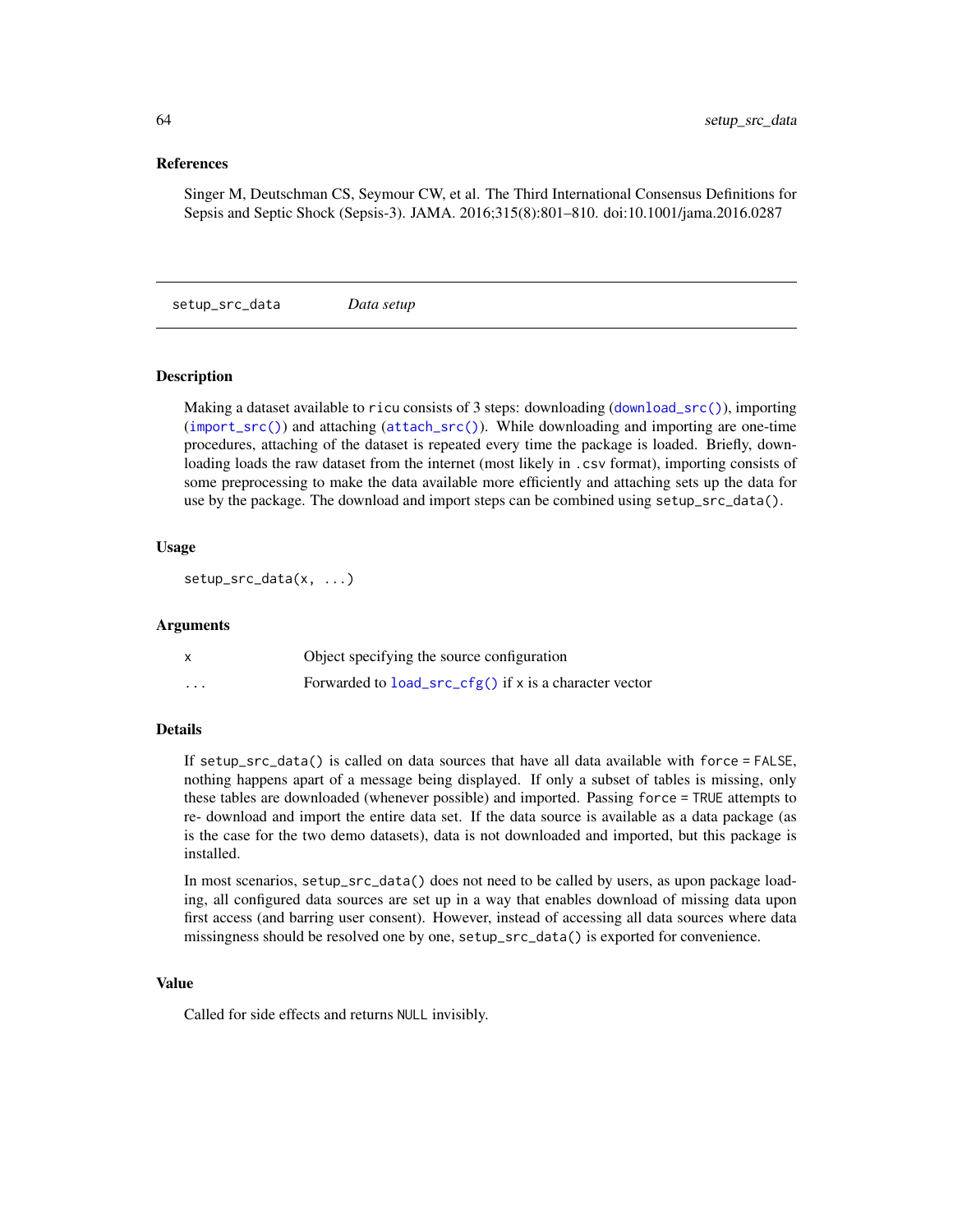#### Description

The SIRS (Systemic Inflammatory Response Syndrome) score is a commonly used assessment tool used to track a patient's well-being in an ICU.

#### Usage

```
sirs_score(
  ...,
 win_length = hours(24L),
 keep_components = FALSE,
  interval = NULL
)
qsofa_score(
  ...,
 win_length = hours(24L),
 keep_components = FALSE,
  interval = NULL
\mathcal{L}news_score(
  ...,
 win_length = hours(24L),
 keep_components = FALSE,
  interval = NULL
)
mews_score(
  ...,
 win_length = hours(24L),
 keep_components = FALSE,
  interval = NULL
)
```

| $\cdot$         | Data input used for score evaluation                                          |
|-----------------|-------------------------------------------------------------------------------|
| win_length      | Window used for carry forward                                                 |
| keep_components |                                                                               |
|                 | Logical flag indicating whether to return the individual components alongside |
|                 | the aggregated score                                                          |
| interval        | Time series interval (only used for checking consistency of input data)       |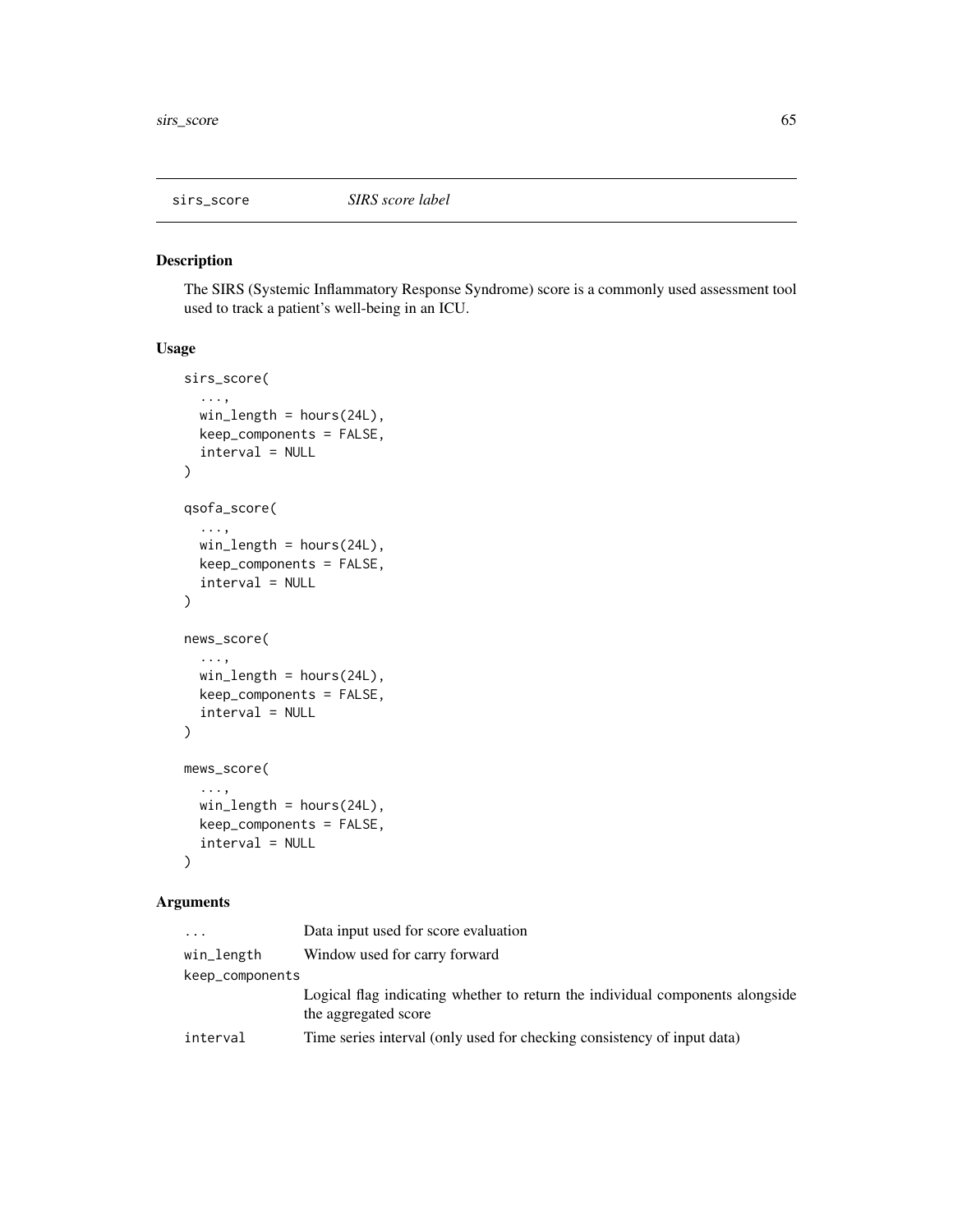<span id="page-65-0"></span>

# **Description**

The SOFA (Sequential Organ Failure Assessment) score is a commonly used assessment tool for tracking a patient's status during a stay at an ICU. Organ function is quantified by aggregating 6 individual scores, representing respiratory, cardiovascular, hepatic, coagulation, renal and neurological systems. The function sofa\_score() is used as callback function to the sofa concept but is exported as there are a few arguments that can used to modify some aspects of the presented SOFA implementation. Internally, sofa\_score() calls first sofa\_window(), followed by sofa\_compute() and arguments passed as ... will be forwarded to the respective internally called function.

## Usage

```
sofa_score(
  ...,
 worst_val_fun = max_or_na,
  explicit_wins = FALSE,
 win_length = hours(24L),
 keep\_components = FALSE,interval = NULL
)
sofa\_resp(..., interval = NULL)sofa\_coag(..., interval = NULL)sofa\_liver(..., interval = NULL)sofa\_cardio(..., interval = NULL)sofa\_cns(..., interval = NULL)sofa_renal(..., interval = NULL)
```

| $\cdots$        | Concept data, either passed as list or individual argument                                                                                                          |
|-----------------|---------------------------------------------------------------------------------------------------------------------------------------------------------------------|
| worst_val_fun   | functions used to calculate worst values over windows                                                                                                               |
| explicit_wins   | The default FALSE iterates over all time steps, TRUE uses only the last time step<br>per patient and a vector of times will iterate over these explicit time points |
| win_length      | Time-frame to look back and apply the worst_val_fun                                                                                                                 |
| keep_components |                                                                                                                                                                     |
|                 | Logical flag indicating whether to return the individual components alongside                                                                                       |
|                 | the aggregated score (with a suffix _comp added to their names)                                                                                                     |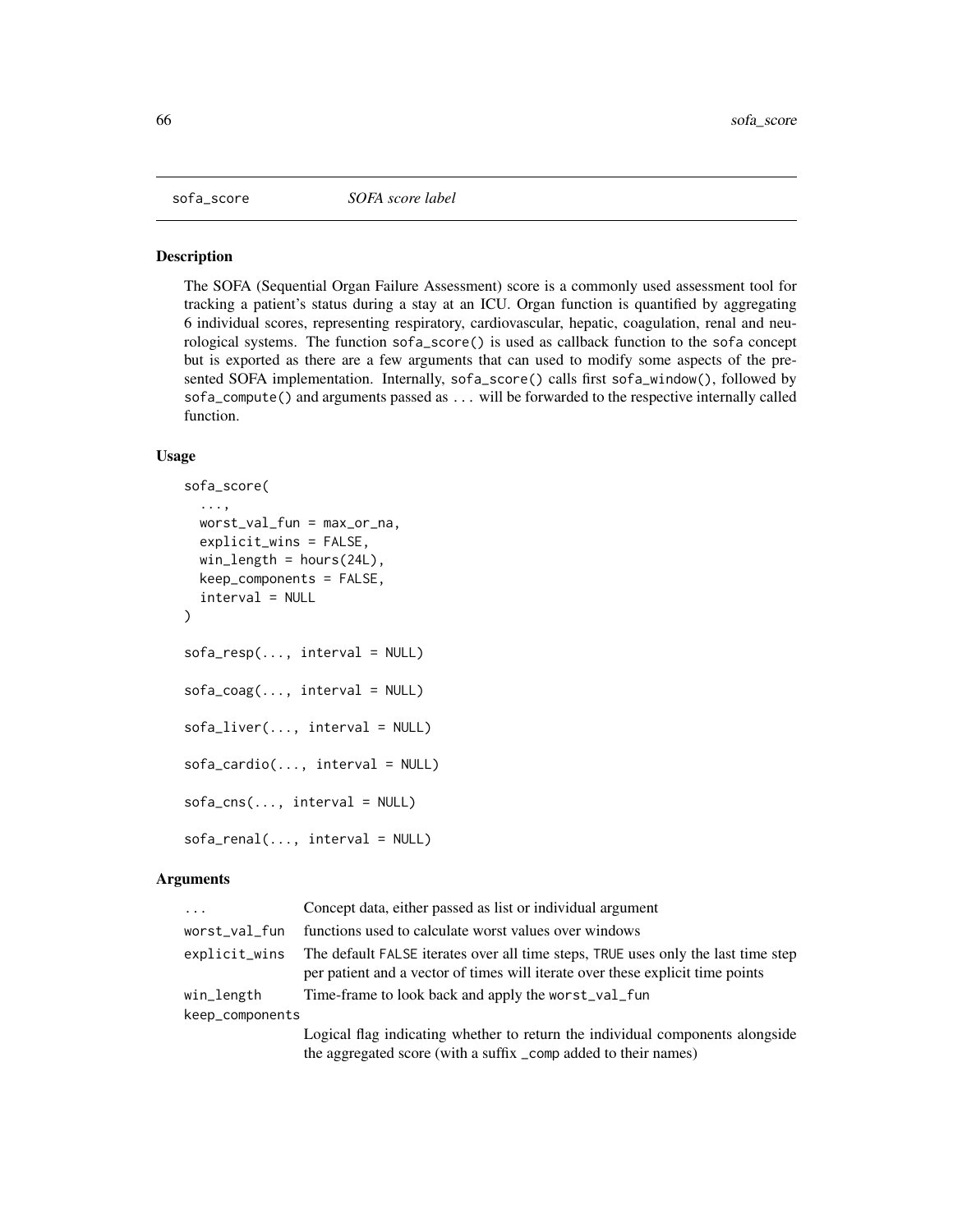## sofa\_score 67

interval Time series interval (only used for checking consistency of input data, NULL will use the interval of the first data object)

# Details

The function sofa\_score() calculates, for each component, the worst value over a moving window as specified by win\_length, using the function passed as worst\_val\_fun. The default functions max\_or\_na() return NA instead of -Inf/Inf in the case where no measurement is available over an entire window. When calculating the overall score by summing up components per time-step, a NA value is treated as 0.

Building on separate concepts, measurements for each component are converted to a component score using the definition by Vincent et. al.:

| 1            | $\overline{2}$ | 3            | 4            |
|--------------|----------------|--------------|--------------|
|              |                |              |              |
| ${}_{< 400}$ | ${}_{<} 300$   | ${}_{< 200}$ | ${}_{< 100}$ |
|              |                | yes          | yes          |
|              |                |              |              |
| < 150        | ${}_{< 100}$   | < 50         | < 20         |
|              |                |              |              |
| $1.2 - 1.9$  | $2.0 - 5.9$    | $6.0 - 11.9$ | >12.0        |
|              |                |              |              |
| $<$ 70 mmHg  |                |              |              |
|              | $\leq 5$       | > 5          | >15          |
|              | any dose       |              |              |
|              |                | $\leq 0.1$   | > 0.1        |
|              |                | $\leq 0.1$   | > 0.1        |
|              |                |              |              |
| 13-14        | $10-12$        | $6-9$        | < 6          |
|              |                |              |              |
| 1.2-1.9      | $2.0 - 3.4$    | $3.5 - 4.9$  | > 5.0        |
|              |                | < 500        | ${}_{<}$ 200 |
|              |                |              |              |

<sup>a</sup>Adrenergic agents administered for at least 1h (doses given are in  $[\mu g/kg \cdot min]$ 

At default, for each patient, a score is calculated for every time step, from the first available measurement to the last. In instead of a regularly evaluated score, only certain time points are of interest, this can be specified using the explicit\_wins argument: passing for example hours(24, 48) will yield for every patient a score at hours 24 and 48 relative to the origin of the current ID system (for example ICU stay).

## Value

A ts\_tbl object.

#### References

Vincent, J.-L., Moreno, R., Takala, J. et al. The SOFA (Sepsis-related Organ Failure Assessment) score to describe organ dysfunction/failure. Intensive Care Med 22, 707–710 (1996). https://doi.org/10.1007/BF01709751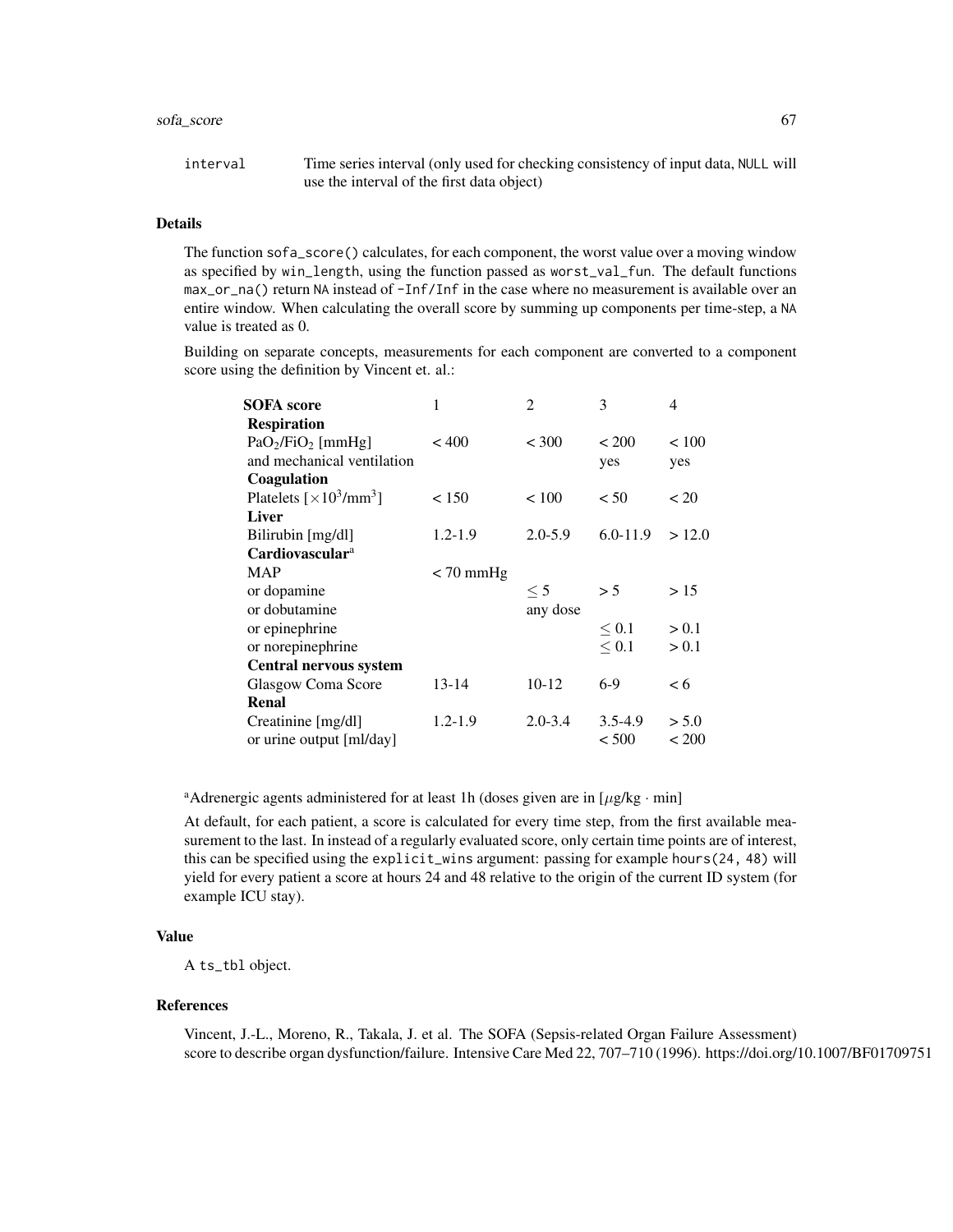<span id="page-67-0"></span>stay\_windows *Stays*

# Description

Building on functionality offered by the (internal) function [id\\_map\(\)](#page-0-0), stay windows as well as (in case of differing values being passed as id\_type and win\_type) an ID mapping is computed.

# Usage

```
stay_windows(x, ...)
## S3 method for class 'src_env'
stay_windows(
 x,
 id_type = "icustay",
 win_type = id_type,
 in_time = "start",
 out_time = "end",
 interval = hours(1L),
 patient_ids = NULL,
  ...
)
## S3 method for class 'character'
stay_windows(x, ...)
## S3 method for class 'list'
stay_windows(x, ..., patient_ids = NULL)
## Default S3 method:
stay_windows(x, ...)
```

| $\mathsf{x}$      | Data source (is coerced to src_env using as_src_env())                                            |
|-------------------|---------------------------------------------------------------------------------------------------|
| $\ddotsc$         | Generic consistency                                                                               |
| id_type           | Type of ID all returned times are relative to                                                     |
| win_type          | Type of ID for which the in/out times is returned                                                 |
| in_time, out_time |                                                                                                   |
|                   | column names of the returned in/out times                                                         |
| interval          | The time interval used to discretize time stamps with, specified as base: $:difftime()$<br>object |
| patient_ids       | Patient IDs used to subset the result                                                             |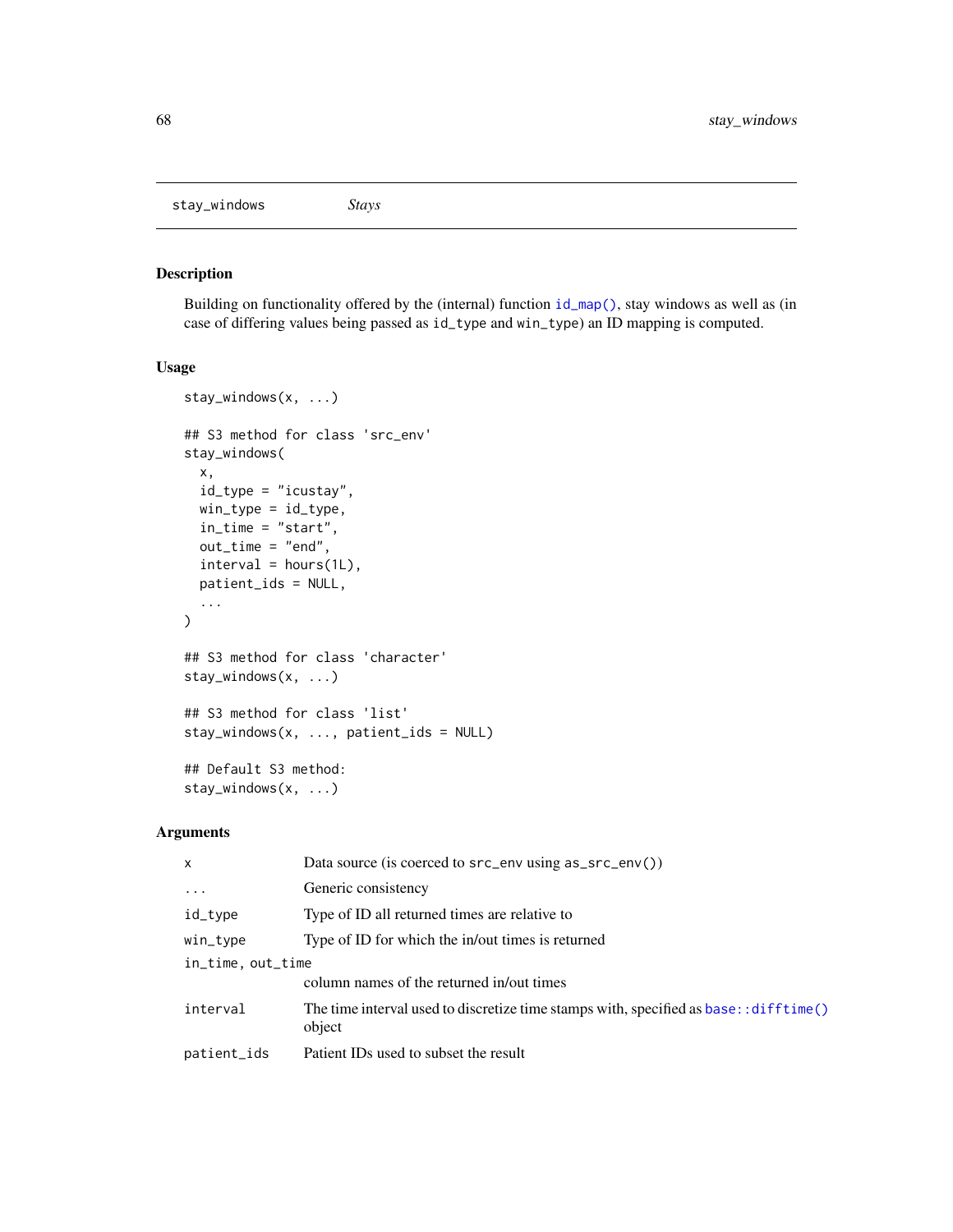#### $susp\_inf$  69

# Value

An id\_tbl containing the selected IDs and depending on values passed as in\_time and out\_time, start and end times of the ID passed as win\_var.

# See Also

change\_id

<span id="page-68-0"></span>susp\_inf *Suspicion of infection label*

# Description

Suspected infection is defined as co-occurrence of of antibiotic treatment and body-fluid sampling.

## Usage

```
susp_inf(
  ...,
  abx_{c}count\_win = hours(24L),
 abx_min_count = 1L,
 positive_cultures = FALSE,
  si<sub>mode</sub> = c("and", "or", "abx", "samp"),
  abx_win = hours(24L),
  samp_win = hours(72L),
 by_ref = TRUE,
 keep_components = FALSE,
  interval = NULL
)
```

| .                                  | Data and further arguments are passed to si_calc()                                                    |
|------------------------------------|-------------------------------------------------------------------------------------------------------|
| abx_count_win                      | Time span during which to apply the abx_min_count criterion                                           |
| abx min count<br>positive_cultures | Minimal number of antibiotic administrations                                                          |
|                                    | Logical flag indicating whether to require cultures to be positive                                    |
| si_mode                            | Switch between and, or, abx, samp modes                                                               |
| abx_win                            | Time-span within which sampling has to occur                                                          |
| samp_win                           | Time-span within which antibiotic administration has to occur                                         |
| $by\_ref$                          | Logical flag indicating whether to process data by reference                                          |
| keep_components                    |                                                                                                       |
|                                    | Logical flag indicating whether to return the individual components alongside<br>the aggregated score |
| interval                           | Time series interval (only used for checking consistency of input data)                               |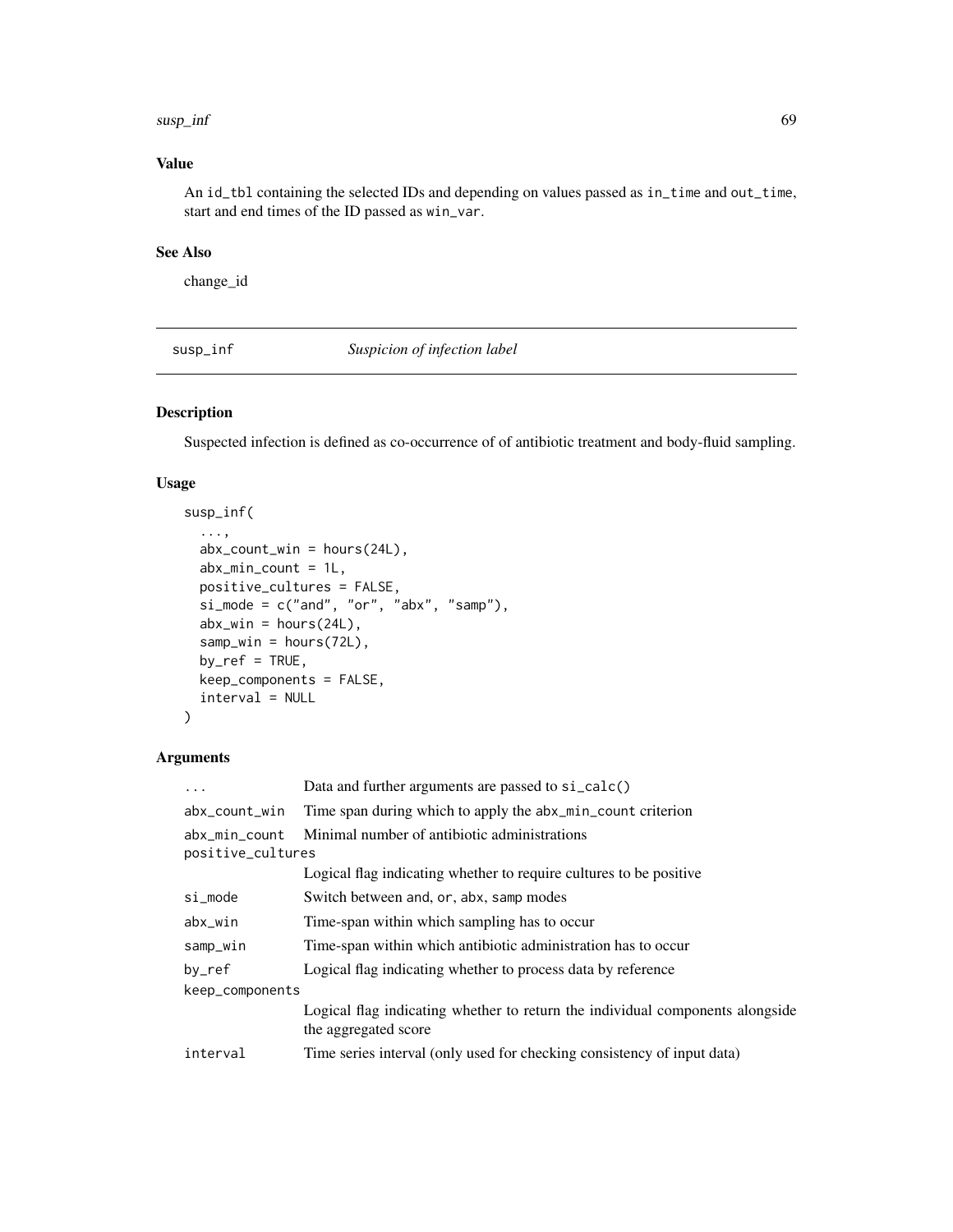#### Details

Suspected infection can occur in one of the two following ways:

• administration of antibiotics followed by a culture sampling within samp\_win hours

```
abx_win
 |---------------|
ABX sampling (last possible)
```
• culture sampling followed by an antibiotic administration within abx\_win hours

```
samp_win
      |---------------------------------------------|
sampling and about the control of the control of the control of the control of the control of the control of the control of the control of the control of the control of the control of the control of the control of the cont
```
The default values of samp\_win and abx\_win are 24 and 72 hours respectively, as per [Singer et.al.](https://jamanetwork.com/journals/jama/fullarticle/2492881).

The earlier of the two times (fluid sampling, antibiotic treatment) is taken as the time of suspected infection (SI time). The suspected infection window (SI window) is defined to start si\_lwr hours before the SI time and end si\_upr hours after the SI time. The default values of 48 and 24 hours (respectively) are chosen as used by [Seymour et.al.](https://jamanetwork.com/journals/jama/fullarticle/2492875) (see Supplemental Material).

48h 24h |------------------------------(|)---------------| SI time

For some datasets, however, information on body fluid sampling is not available for majority of the patients (eICU data). Therefore, an alternative definition of suspected infection is required. For this, we use administration of multiple antibiotics (argument abx\_min\_count determines the required number) within abx\_count\_win hours. The first time of antibiotic administration is taken as the SI time in this case.

#### References

Singer M, Deutschman CS, Seymour CW, et al. The Third International Consensus Definitions for Sepsis and Septic Shock (Sepsis-3). JAMA. 2016;315(8):801–810. doi:10.1001/jama.2016.0287

Seymour CW, Liu VX, Iwashyna TJ, et al. Assessment of Clinical Criteria for Sepsis: For the Third International Consensus Definitions for Sepsis and Septic Shock (Sepsis-3). JAMA. 2016;315(8):762–774. doi:10.1001/jama.2016.0288

transform\_fun *Item callback utilities*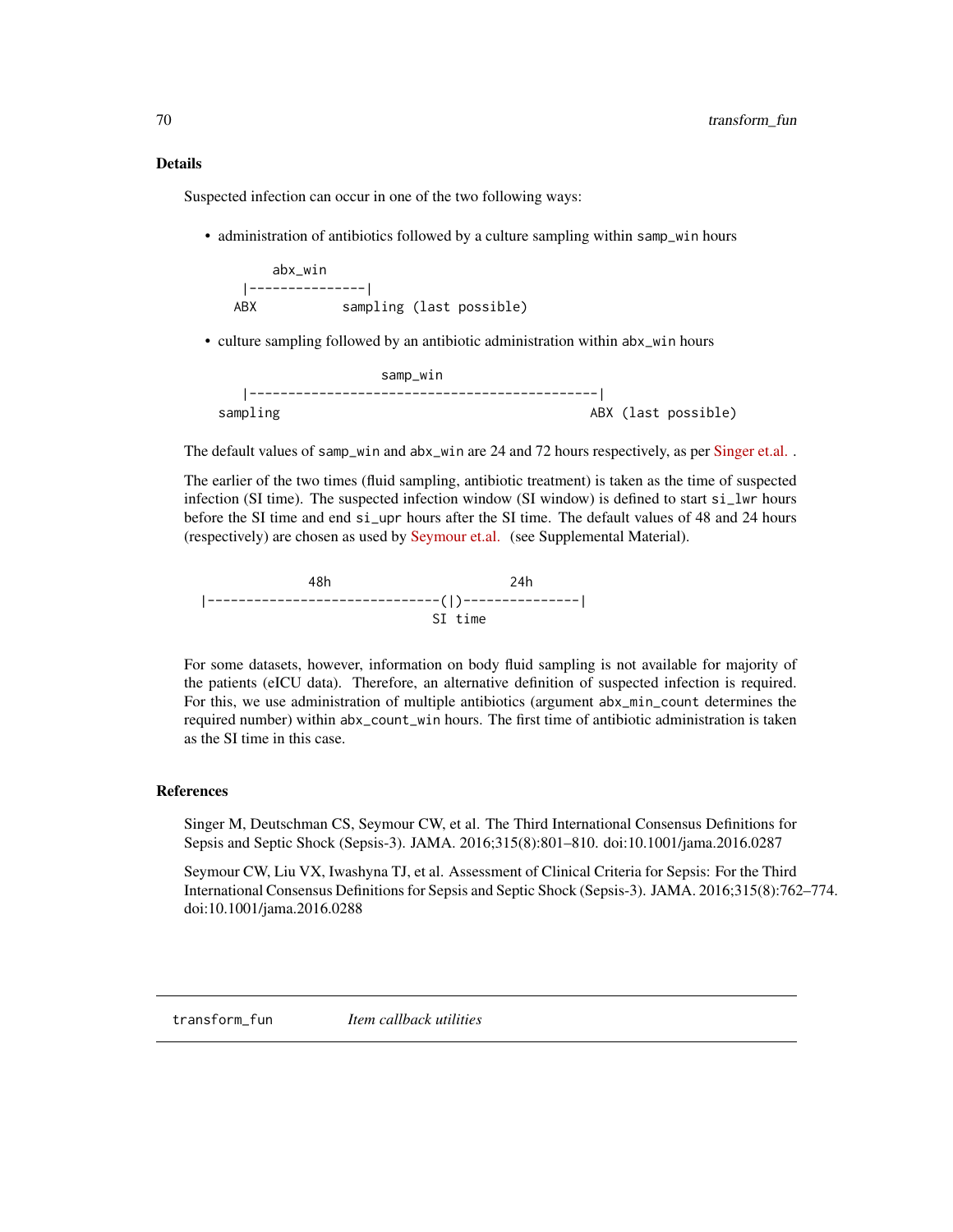# transform\_fun 71

#### Description

For concept loading, item callback functions are used in order to handle item-specific post-processing steps, such as converting measurement units, mapping a set of values to another or for more involved data transformations, like turning absolute drug administration rates into rates that are relative to body weight. Item callback functions are called by [load\\_concepts\(\)](#page-27-0) with arguments x (the data), a variable number of name/ string pairs specifying roles of columns for the given item, followed by env, the data source environment as [src\\_env](#page-0-0) object. Item callback functions can be specified by their name or using function factories such as transform\_fun(), apply\_map() or convert\_unit().

## Usage

transform\_fun(fun, ...) binary\_op(op, y) comp\_na(op, y) set\_val(val) apply\_map(map, var = "val\_var") convert\_unit(fun, new, rgx = NULL, ignore\_case = TRUE, ...)

## Arguments

| fun         | Function(s) used for transforming matching values                                                                            |
|-------------|------------------------------------------------------------------------------------------------------------------------------|
| $\ddotsc$   | Further arguments passed to downstream function                                                                              |
| op          | Function taking two arguments, such as +                                                                                     |
| У           | Value passed as second argument to function op                                                                               |
| val         | Value to replace every element of x with                                                                                     |
| map         | Named atomic vector used for mapping a set of values (the names of map) to a<br>different set (the values of map)            |
| var         | Argument which is used to determine the column the mapping is applied to                                                     |
| new         | $Name(s)$ of transformed units                                                                                               |
| rgx         | Regular expression(s) used for identifying observations based on their current<br>unit of measurement, NULL means everything |
| ignore_case | Forwarded to base: : grep()                                                                                                  |

# Details

The most forward setting is where a function is simply referred to by its name. For example in eICU, age is available as character vector due to ages 90 and above being represented by the string "> 89". A function such as the following turns this into a numeric vector, replacing occurrences of "> 89" by the number 90.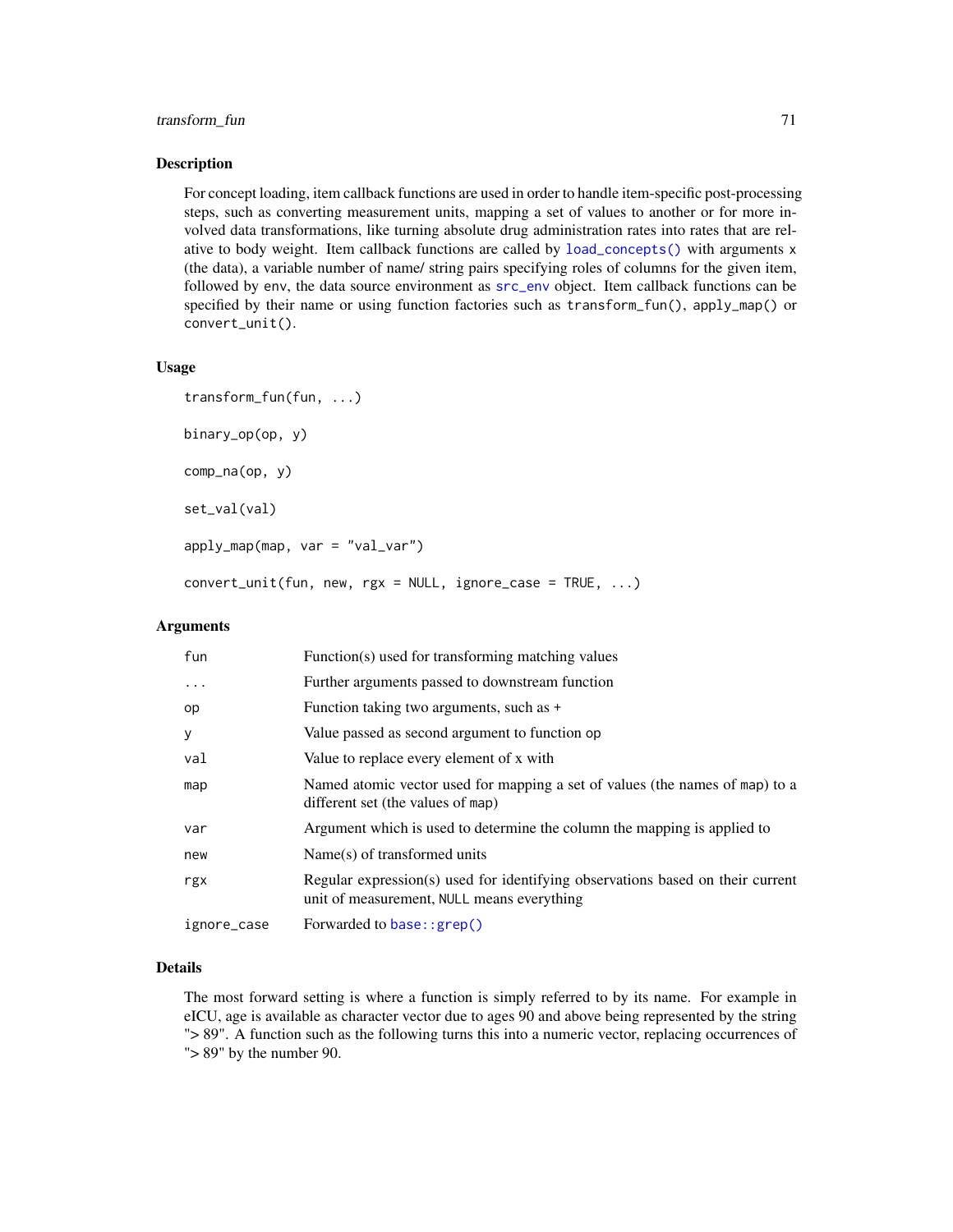```
eicu_age \leq function(x, val_var, ...) {
  data.table::set(
    data.table::set(x, which(x[[val_var]] == "> 89"), i = val\_var,
                    value = 90.
    j = val_var,
    value = as.numeric(x[[val_var]])
  )
}
```
This function then is specified as item callback function for items corresponding to eICU data sources of the age concept as

```
item(src = "eicu_demo", table = "patient", val_var = "age",
    callback = "eicu_age", class = "col_itm")
```
The string passed as callback argument is evaluated, meaning that an expression can be passed which evaluates to a function that in turn can be used as callback. Several function factories are provided which return functions suitable for use as item callbacks: transform\_fun() creates a function that transforms the val\_var column using the function supplied as fun argument, apply\_map() can be used to map one set of values to another (again using the val\_var column) and convert\_unit() is intended for converting a subset of rows (identified by matching rgx against the unit\_var column) by applying fun to the val\_var column and setting new as the transformed unit name (arguments are not limited to scalar values). As transformations require unary functions, two utility function, binary\_op() and comp\_na() are provided which can be used to fix the second argument of binary functions such as  $\star$  or  $==$ . Taking all this together, an item callback function for dividing the val\_var column by 2 could be specified as "transform\_fun(binary\_op(/, 2))". The supplied function factories create functions that operate on the data using [by-reference seman](#page-0-0)[tics.](#page-0-0) Furthermore, during concept loading, progress is reported by a [progress::progress\\_bar.](#page-0-0) In order to signal a message without disrupting the current loading status, see [msg\\_progress\(\)](#page-46-0).

# Value

Callback function factories such as transform\_fun(), apply\_map() or convert\_unit() return functions suitable as item callback functions, while transform function generators such as binary\_op(), comp\_na() return functions that apply a transformation to a vector.

#### Examples

```
dat <- ts_tbl(x = rep(1:2, each = 5), y = hours(rep(1:5, 2)), z = 1:10)
subtract_3 <- transform_fun(binary_op(`-`, 3))
subtract_3(data.table::copy(dat), val_var = "z")
gte_4 <- transform_fun(comp_na(`>=`, 4))
gte_4(data.table::copy(dat), val_var = "z")
map_letters <- apply_map(setNames(letters[1:9], 1:9))
res <- map_letters(data.table::copy(dat), val_var = "z")
res
```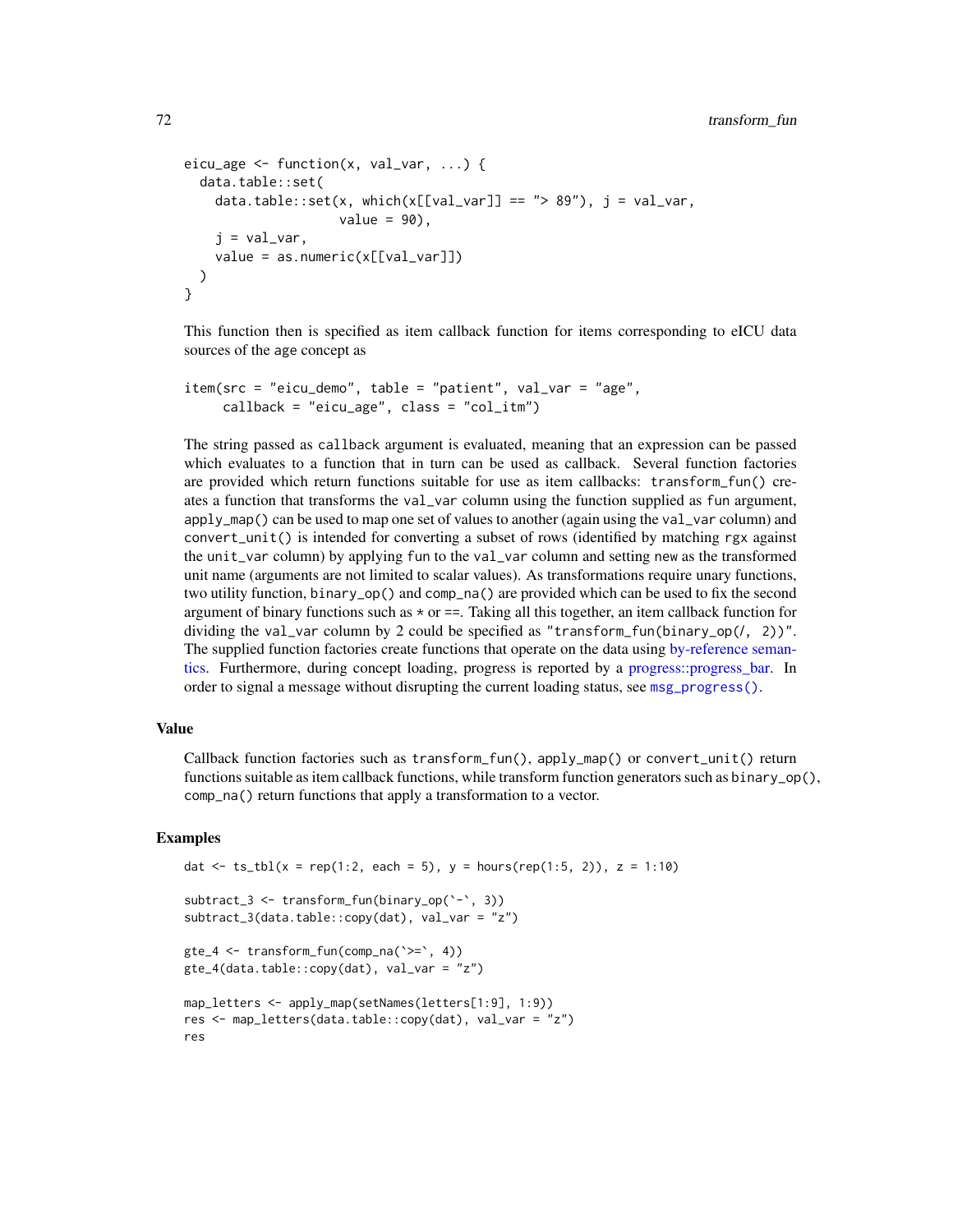```
not_b <- transform_fun(comp_na(`!=`, "b"))
not_b(res, val_var = "z")
```
write\_psv *Read and write utilities*

#### Description

Support for reading from and writing to pipe separated values (.psv) files as used for the PhysioNet Sepsis Challenge.

#### Usage

write\_psv(x, dir, na\_rows = NULL)

```
read_psv(dir, col_spec = NULL, id_var = "stay_id", index_var = NULL)
```
### Arguments

| $\mathsf{x}$ | Object to write to files                                                                                                                                           |
|--------------|--------------------------------------------------------------------------------------------------------------------------------------------------------------------|
| dir          | Directory to write the (many) files to or read from                                                                                                                |
| na_rows      | If TRUE missing time steps are filled with NaN values, if FALSE, rows where all<br>data columns entries are missing are removed and if NULL, data is written as-is |
| col_spec     | A column specification as created by readr::cols()                                                                                                                 |
| id_var       | Name of the id column (IDs are generated from file names)                                                                                                          |
| index_var    | Optional name of index column (will be coerced to difftime)                                                                                                        |

## Details

Data for the PhysioNet Sepsis Challenge is distributed as pipe separated values (.psv) files, split into separate files per patient ID, containing time stamped rows with measured variables as columns. Files are named with patient IDs and do not contain any patient identifiers as data. Functions read\_psv() and write\_psv() can be used to read from and write to such a data format.

### Value

While write\_psv() is called for side effects and returns NULL invisibly, read\_psv() returns an object inheriting from id\_tbl.

#### References

Reyna, M., Josef, C., Jeter, R., Shashikumar, S., Moody, B., Westover, M. B., Sharma, A., Nemati, S., & Clifford, G. (2019). Early Prediction of Sepsis from Clinical Data – the PhysioNet Computing in Cardiology Challenge 2019 (version 1.0.0). PhysioNet. https://doi.org/10.13026/v64v-d857.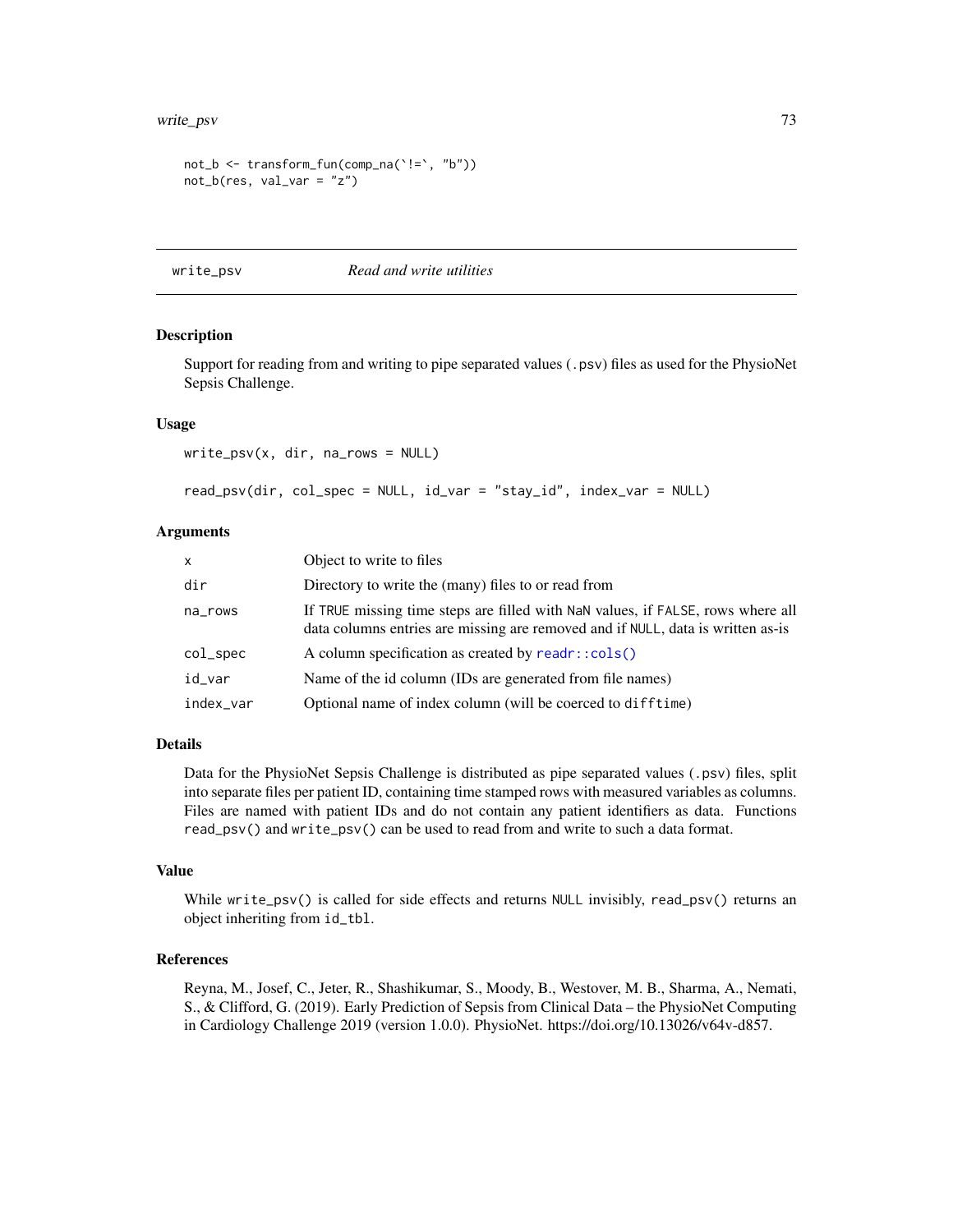# **Index**

∗ datasets

data, [7](#page-6-0) .fst, *[8](#page-7-0)*, *[14](#page-13-0)* aggregate(), *[31](#page-30-0)* aggregate.id\_tbl *(*rename\_cols*)*, [57](#page-56-0) anyDuplicated.id\_tbl *(*rename\_cols*)*, [57](#page-56-0) apply\_map *(*transform\_fun*)*, [70](#page-69-0) as.data.frame.id\_tbl *(*id\_tbl*)*, [20](#page-19-0) as.data.table.id\_tbl *(*id\_tbl*)*, [20](#page-19-0) as\_concept *(*new\_cncpt*)*, [48](#page-47-0) as\_id\_cfg(), *[5](#page-4-0)* as\_id\_tbl *(*id\_tbl*)*, [20](#page-19-0) as\_item *(*new\_itm*)*, [51](#page-50-0) as\_src\_env(), *[5](#page-4-0)* as\_src\_tbl(), *[38](#page-37-0)*, *[41](#page-40-0)* as\_ts\_tbl *(*id\_tbl*)*, [20](#page-19-0) as\_win\_tbl *(*id\_tbl*)*, [20](#page-19-0) attach\_src, [2](#page-1-0) attach\_src(), *[2](#page-1-0)*, *[8](#page-7-0)*, *[14](#page-13-0)*, *[26](#page-25-0)*, *[64](#page-63-0)* aumc *(*data*)*, [7](#page-6-0) auto\_attach\_srcs *(*data\_dir*)*, [11](#page-10-0) auto\_attach\_srcs(), *[3](#page-2-0)* avpu *(*pafi*)*, [54](#page-53-0) base::.First.sys(), *[3](#page-2-0)*, *[15](#page-14-0)* base::.makeMessage(), *[48](#page-47-0)*

```
base::difftime(), 30, 32, 38, 41, 61, 68
base::grep(), 71
base::grepl(), 52, 53
base::makeActiveBinding(), 4
base::max(), 46
base::min(), 46
base::pmin(), 62
base::rbind(), 32
base::sort(), 60
base::subset(), 9
base::Sys.setenv(), 15
binary_op (transform_fun), 70
bmi (pafi), 54
```
by-reference semantics, *[72](#page-71-0)*

change\_dur\_unit *(*rename\_cols*)*, [57](#page-56-0) change\_id, [5](#page-4-0) change\_id(), *[38](#page-37-0)*, *[41,](#page-40-0) [42](#page-41-0)* change\_interval *(*rename\_cols*)*, [57](#page-56-0) change\_interval(), *[38](#page-37-0)* cncpt, *[34](#page-33-0)* collapse *(*expand*)*, [16](#page-15-0) comp\_na *(*transform\_fun*)*, [70](#page-69-0) concept, *[31](#page-30-0)*, *[53](#page-52-0)* concept *(*new\_cncpt*)*, [48](#page-47-0) concept dictionary, *[31](#page-30-0)* concept(), *[51](#page-50-0)* concept\_availability *(*load\_dictionary*)*, [33](#page-32-0) config\_paths *(*data\_dir*)*, [11](#page-10-0) convert\_unit *(*transform\_fun*)*, [70](#page-69-0) data, [7,](#page-6-0) *[15](#page-14-0)* data source configuration, *[32](#page-31-0)* data.frame, *[21](#page-20-0)*, *[25](#page-24-0)* data.table, *[9](#page-8-0)*, *[28](#page-27-0)* data.table::[(), *[18](#page-17-0)* data.table::data.table(), *[21](#page-20-0)* data.table::datatable.optimize, *[60](#page-59-0)* data.table::key(), *[22](#page-21-0)*, *[60](#page-59-0)* data.table::setnafill(), *[46](#page-45-0)* data.table::setnames(), *[22](#page-21-0)*, *[57](#page-56-0)* data.table::setorder(), *[60](#page-59-0)* data\_col *(*id\_vars*)*, [23](#page-22-0) data\_dir, [11](#page-10-0) data\_dir(), *[3](#page-2-0)* data\_var *(*id\_vars*)*, [23](#page-22-0) data\_vars, *[21](#page-20-0)* data\_vars *(*id\_vars*)*, [23](#page-22-0) data\_vars(), *[18](#page-17-0)*, *[32](#page-31-0)* days *(*secs*)*, [61](#page-60-0) delta\_cummin *(*sep3*)*, [62](#page-61-0)

delta\_min *(*sep3*)*, [62](#page-61-0)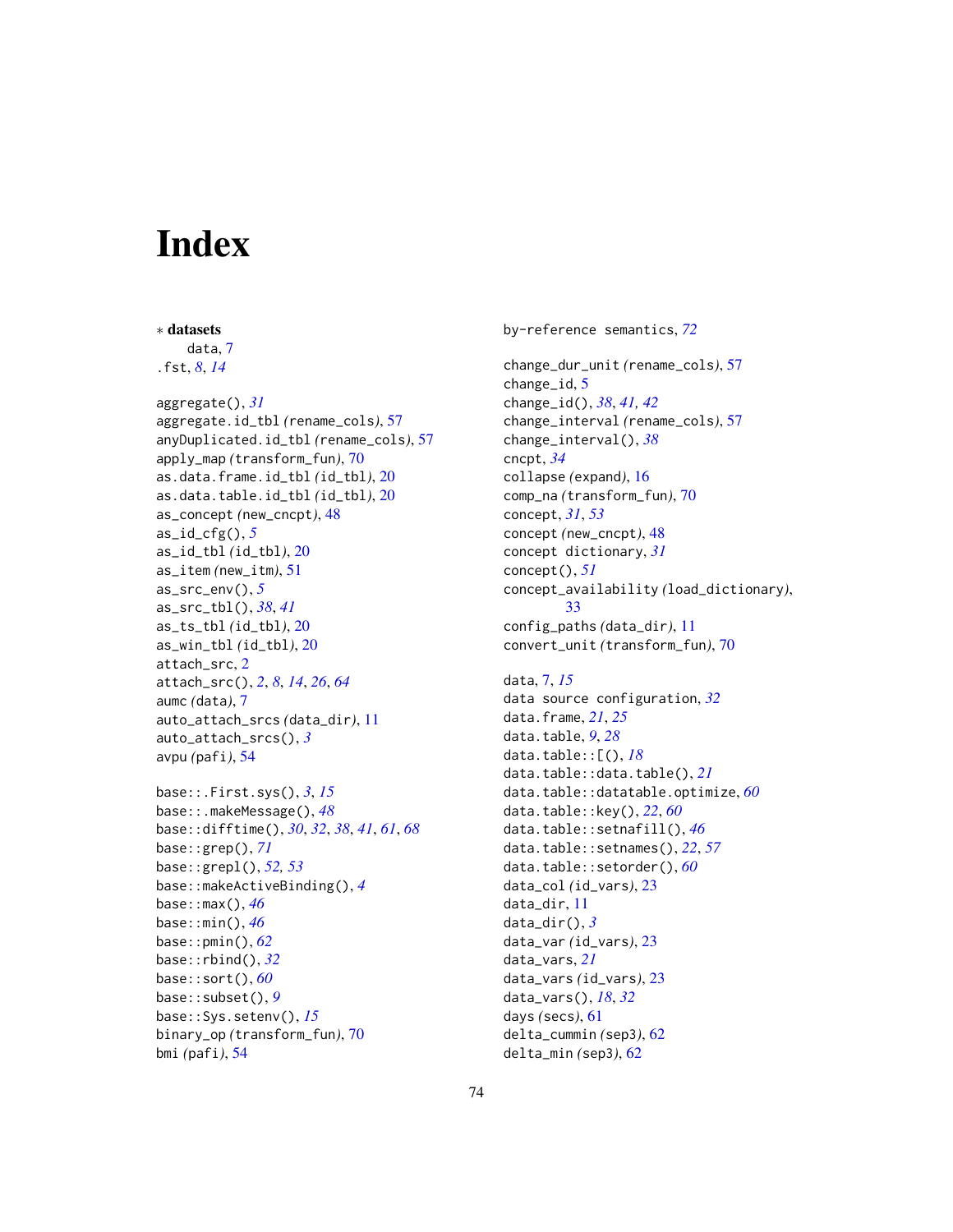### INDEX 75

```
delta_start (sep3), 62
detach_src (attach_src), 2
difftime, 21, 22, 25
downgrade_id (change_id), 5
download_src, 14
download_src(), 2, 4, 8, 14, 15, 26, 45, 64
dt_gforce (rename_cols), 57
dt_gforce(), 31
duplicated.id_tbl (rename_cols), 57
dur_col (id_vars), 23
dur_unit (id_vars), 23
dur_var, 21
dur_var (id_vars), 23
eicu (data), 7
eicu_demo (data), 7
expand, 16
explain_dictionary (load_dictionary), 33
fansi::strwrap2_ctl(), 48
fill_gaps (expand), 16
fill_gaps(), 56
first_elem (min_or_na), 46
fmt_msg (msg_progress), 47
fst::fst(), 3, 27
gcs (pafi), 54
get_config (data_dir), 11
has_gaps (expand), 16
has_no_gaps (expand), 16
hirid (data), 7
hop (expand), 16
hours (secs), 61
hours(), 32
id_col (id_vars), 23
id_map(), 6, 68
id_map_helper(), 6
id_tbl, 20, 28, 50
id_var (id_vars), 23
id_vars, 21, 23
id_vars(), 18, 38, 60
import_src, 26
import_src(), 2, 8, 14–16, 26, 44, 45, 64
import_tbl (import_src), 26
index_col (id_vars), 23
index_var, 21
index_var (id_vars), 23
```
index\_var(), *[60](#page-59-0)* init\_cncpt *(*new\_cncpt*)*, [48](#page-47-0) init\_cncpt(), *[49](#page-48-0)* init\_itm *(*new\_itm*)*, [51](#page-50-0) init\_itm(), *[52](#page-51-0)* install.packages(), *[15](#page-14-0)* interval, *[21](#page-20-0)* interval *(*id\_vars*)*, [23](#page-22-0) is\_cncpt *(*new\_cncpt*)*, [48](#page-47-0) is\_concept *(*new\_cncpt*)*, [48](#page-47-0) is\_false *(*min\_or\_na*)*, [46](#page-45-0) is\_id\_tbl *(*id\_tbl*)*, [20](#page-19-0) is\_item *(*new\_itm*)*, [51](#page-50-0) is\_itm *(*new\_itm*)*, [51](#page-50-0) is\_regular *(*expand*)*, [16](#page-15-0) is\_sorted *(*rename\_cols*)*, [57](#page-56-0) is\_sorted(), *[18](#page-17-0)* is\_true *(*min\_or\_na*)*, [46](#page-45-0) is\_ts\_tbl *(*id\_tbl*)*, [20](#page-19-0) is\_unique *(*rename\_cols*)*, [57](#page-56-0) is\_unique(), *[18](#page-17-0)* is\_val *(*min\_or\_na*)*, [46](#page-45-0) is\_win\_tbl *(*id\_tbl*)*, [20](#page-19-0) item, *[50](#page-49-0)* item *(*new\_itm*)*, [51](#page-50-0) item/concept utilities, *[53](#page-52-0)* itm, *[34](#page-33-0)*, *[38](#page-37-0)*, *[50](#page-49-0)* jsonlite::read\_json(), *[12,](#page-11-0) [13](#page-12-0)* jsonlite::write\_json(), *[12,](#page-11-0) [13](#page-12-0)* last\_elem *(*min\_or\_na*)*, [46](#page-45-0) load\_concepts, [28](#page-27-0) load\_concepts(), *[48](#page-47-0)*, *[50](#page-49-0)*, *[53](#page-52-0)*, *[60](#page-59-0)*, *[71](#page-70-0)* load\_dictionary, [33](#page-32-0) load\_dictionary(), *[30](#page-29-0)*, *[48](#page-47-0)*, *[51](#page-50-0)* load\_difftime *(*load\_src*)*, [39](#page-38-0) load\_difftime(), *[35](#page-34-0)*, *[38](#page-37-0)*, *[45](#page-44-0)* load\_id, [35](#page-34-0) load\_id(), *[39](#page-38-0)* load\_src, [39](#page-38-0) load\_src(), *[35](#page-34-0)* load\_src\_cfg, [42](#page-41-0) load\_src\_cfg(), *[3](#page-2-0)*, *[6](#page-5-0)*, *[8](#page-7-0)*, *[15](#page-14-0)*, *[28](#page-27-0)*, *[64](#page-63-0)* load\_ts *(*load\_id*)*, [35](#page-34-0) load\_win *(*load\_id*)*, [35](#page-34-0)

make.names, *[21](#page-20-0)* max\_or\_na *(*min\_or\_na*)*, [46](#page-45-0)